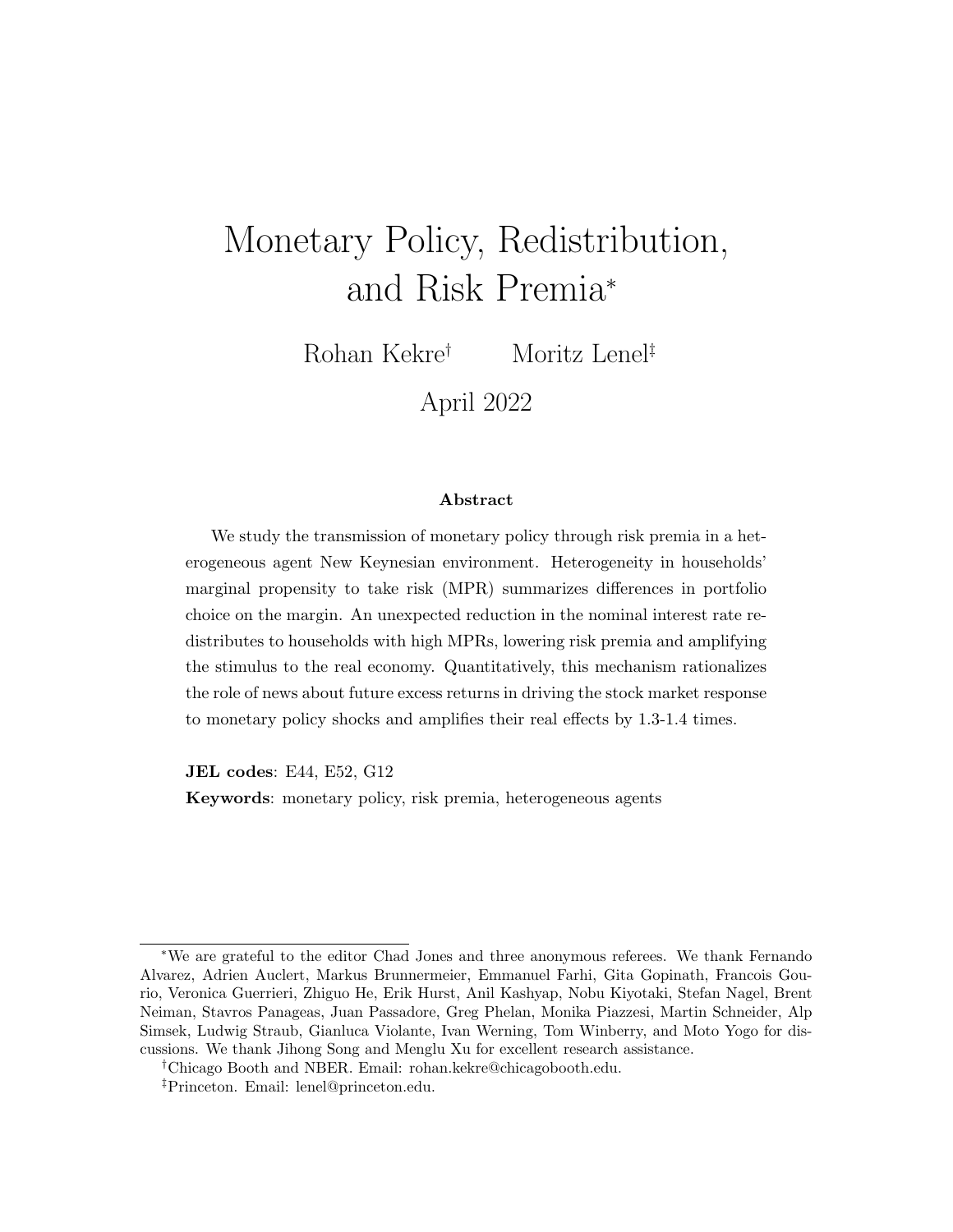# 1 Introduction

A growing literature finds that expansionary monetary policy lowers risk premia. This has been established for the equity premium in stock markets, the term premium in nominal bonds, and the external finance premium on risky corporate debt.<sup>1</sup> The basic New Keynesian framework as in [Woodford](#page-45-0) [\(2003\)](#page-45-0) and [Gali](#page-43-0) [\(2008\)](#page-43-0) does not capture this aspect of monetary policy transmission. As noted by [Kaplan and Violante](#page-44-0) [\(2018\)](#page-44-0), this is equally true for emerging heterogeneous agent New Keynesian models in which heterogeneity in the marginal propensity to consume enriches the transmission mechanism but still cannot explain the associated movements in risk premia.

This paper demonstrates that a New Keynesian model with heterogeneous households differing instead in risk-bearing capacity can quantitatively rationalize the observed effects of policy on risk premia, amplifying the transmission to the real economy. An expansionary monetary policy shock lowers the risk premium on capital if it redistributes to households with a high marginal propensity to take risk (MPR), defined as the marginal propensity to save in capital relative to save overall. With heterogeneity in risk aversion, portfolio constraints, rules of thumb, background risk, or beliefs, high MPR households borrow in the bond market from low MPR households to hold leveraged positions in capital. By generating unexpected inflation, raising profit income relative to labor income, and raising the price of capital, an expansionary monetary policy shock redistributes to high MPR households and thus lowers the market price of risk. In a calibration matching portfolio heterogeneity in the U.S. economy, this rationalizes the observed role of news about lower future excess returns in driving the increase in the stock market. The real stimulus is amplified by 1.3-1.4 times relative to an economy without heterogeneity in portfolios and MPRs.

Our baseline environment enriches a standard New Keynesian model with [Epstein](#page-43-1) [and Zin](#page-43-1) [\(1991\)](#page-43-1) preferences and heterogeneity in risk aversion. Households consume, supply labor subject to adjustment costs in nominal wages, and choose a portfolio of nominal bonds and capital. Production is subject to aggregate TFP shocks. Monetary policy follows a [Taylor](#page-45-1) [\(1993\)](#page-45-1) rule. Heterogeneity in risk aversion generates heterogeneity in MPRs and exposures to a monetary policy shock. Epstein-Zin preferences imply that this heterogeneity is distinct from households' intertemporal elasticities of substitution. We first analytically characterize the effects of a monetary policy

<sup>&</sup>lt;sup>1</sup>See [Bernanke and Kuttner](#page-41-0) [\(2005\)](#page-41-0), [Hanson and Stein](#page-43-2) [\(2015\)](#page-43-3), and [Gertler and Karadi](#page-43-3) (2015).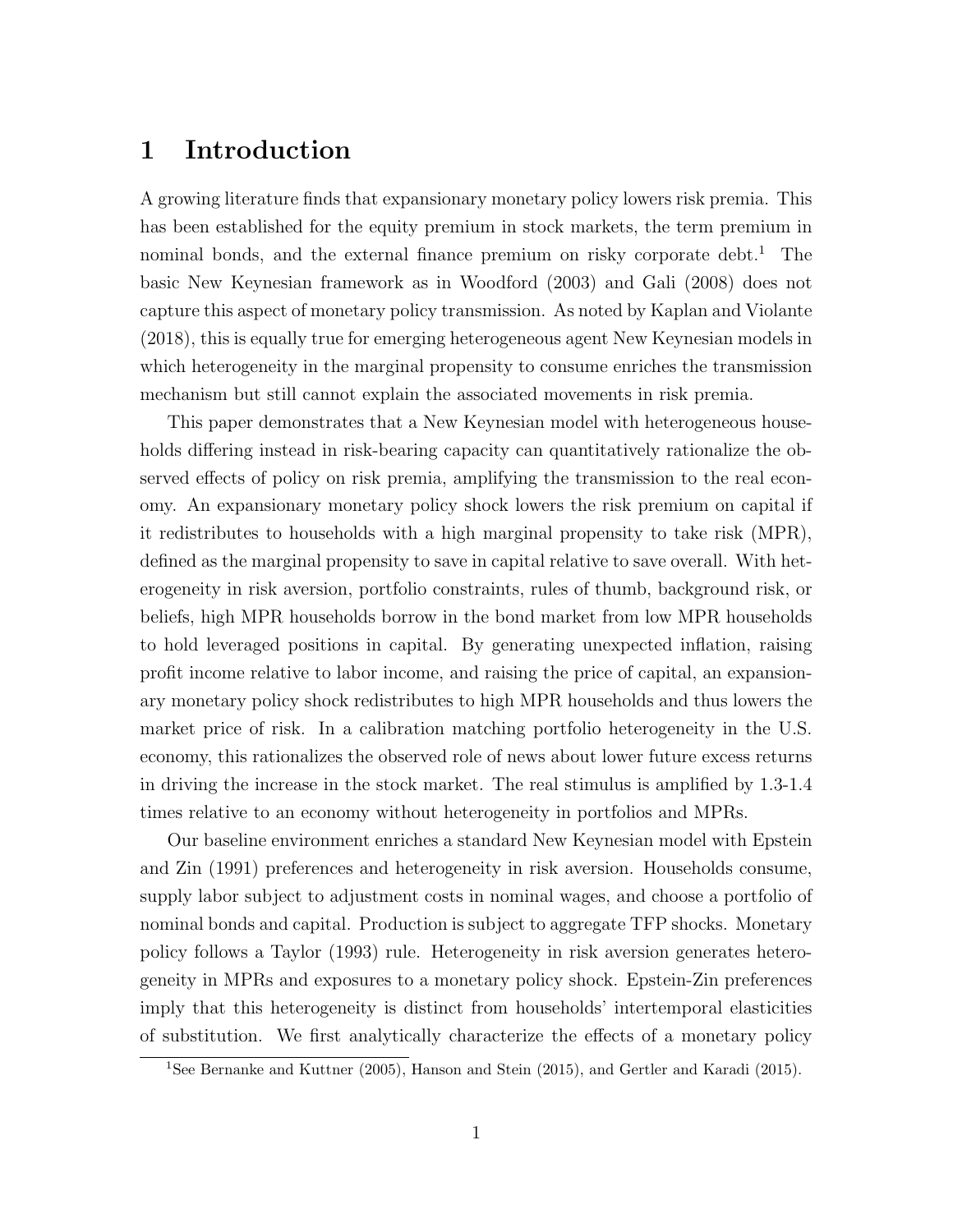shock in a simple two-period version of this environment, providing an organizing framework for the quantitative analysis of the infinite horizon which follows.

An expansionary monetary policy shock lowers the risk premium by redistributing wealth to households with a high marginal propensity to save in capital relative to save overall — that is, a high MPR. Redistribution to high MPR households lowers the risk premium because of asset market clearing: if households on aggregate wish to increase their portfolio share in capital, its expected return must fall relative to that on bonds. An expansionary monetary policy shock redistributes across households by revaluing their initial balance sheets: it deflates nominal debt, raises the profits earned using capital, and raises the price of capital. More risk tolerant households hold leveraged positions in capital and have a higher MPR. Hence, an expansionary monetary policy shock will redistribute to these households and lower the risk premium.

The reduction in the risk premium amplifies the transmission of monetary policy to the real economy. Conditional on the real interest rate — which reflects the degree of nominal rigidity and the monetary policy rule — a decline in the required excess return on capital is associated with an increase in investment. The increase in investment crowds in consumption by raising household wealth. The stimulus to consumption and investment implies an increase in output overall.

These results are robust to heterogeneity beyond risk aversion. We consider a richer environment in which households may also face portfolio constraints or follow rules-of-thumb; households may be subject to idiosyncratic background risk; and households may have subjective beliefs regarding the value of capital. Because each of these still imply that households holding more levered positions in capital will be those with high MPRs, they continue to imply that expansionary monetary policy will lower the risk premium through redistribution, amplifying real transmission.

Accounting for the risk premium effects of monetary policy is important given empirical evidence implying that it may be a key component of the transmission mechanism. We refresh this point from [Bernanke and Kuttner](#page-41-0) [\(2005\)](#page-41-0) using the structural vector autoregression instrumental variables (SVAR-IV) approach in [Gertler and](#page-43-3) [Karadi](#page-43-3) [\(2015\)](#page-43-3). We find that a monetary policy shock resulting in a roughly 0.2pp reduction in the 1-year Treasury yield leads to a 1.9pp increase in the real S&P 500 return. Using a [Campbell and Shiller](#page-42-0) [\(1988\)](#page-42-0) decomposition and accounting for estimation uncertainty,  $20\% - 100\%$  of this increase is driven by lower future excess returns, challenging existing New Keynesian frameworks where essentially all of the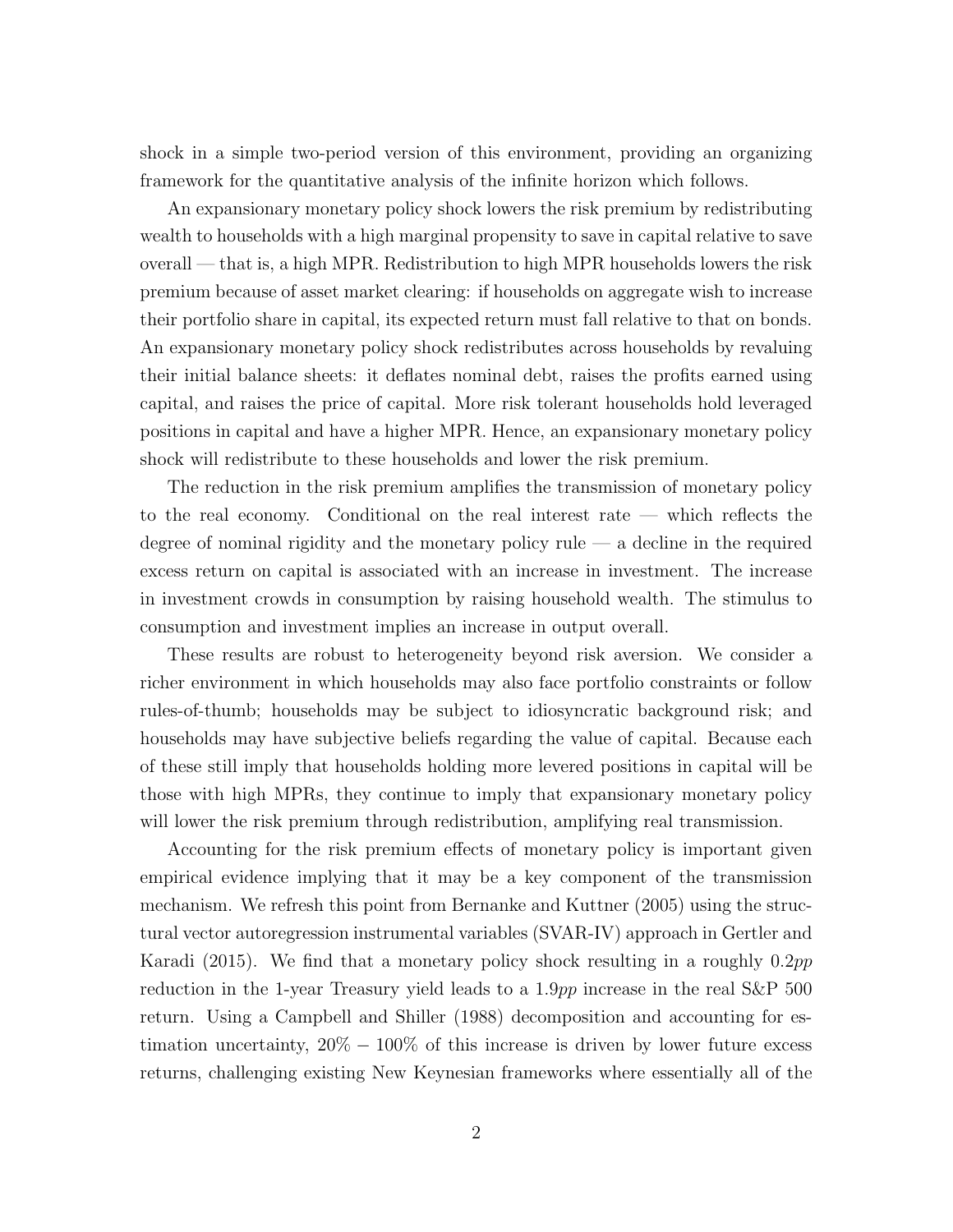effect on the stock market operates through higher dividends or lower risk-free rates.

Extending the model to the infinite horizon, we investigate whether a calibration to the U.S. economy is capable of rationalizing these facts. We match the heterogeneity in wealth, labor income, and financial portfolios in the Survey of Consumer Finances, together disciplining the exposures to a monetary policy shock and MPRs. We use global solution methods to solve the model. To make the computational burden tractable, we model three groups of households: two groups corresponding to the small fraction with high wealth relative to labor income, but differing in their risk tolerance and thus portfolio share in capital, and one group corresponding to the large fraction holding little wealth relative to labor income. In the data, the high-wealth, high-leverage households are disproportionately those with private business wealth, while the high-wealth, low-leverage households are disproportionately retirees.

We find that the redistribution across households with heterogeneous MPRs can quantitatively explain the risk premium effects of an expansionary monetary policy shock. Notably, the redistribution relevant for this result is between wealthy households holding heterogeneous portfolios, rather than between the asset-poor and assetrich. Using the same Campbell-Shiller decomposition as was used on the data, over 30% of the return on equity in our baseline parameterization arises from news about lower future excess returns, compared to 0% in a representative agent counterfactual. Consistent with the analytical results, the redistribution to high-MPR households is amplified with a more persistent shock and thus larger debt deflation; higher stickiness and thus a larger increase in profit income relative to labor income; or higher investment adjustment costs and thus a larger increase in the price of capital.

Further consistent with the analytical results, the reduction in the risk premium through redistribution in turn amplifies the effect of policy on the real economy. In both our baseline and counterfactual representative agent economies, we study monetary policy shocks which deliver a 0.2pp decline in the 1-year nominal yield on impact. Our model amplifies the response of quantities by 1.3-1.4 times: the peak investment, consumption, and output responses are  $2.0pp$ ,  $0.4pp$ , and  $0.7pp$ , while the counterparts in the representative agent economy are  $1.6pp$ ,  $0.3pp$ , and  $0.5pp$ .

Related literature Our paper contributes to the rapidly growing literature on heterogeneous agent New Keynesian (HANK) models by studying the transmission of monetary policy through risk premia. We build on [Doepke and Schneider](#page-42-1) [\(2006\)](#page-42-1) in our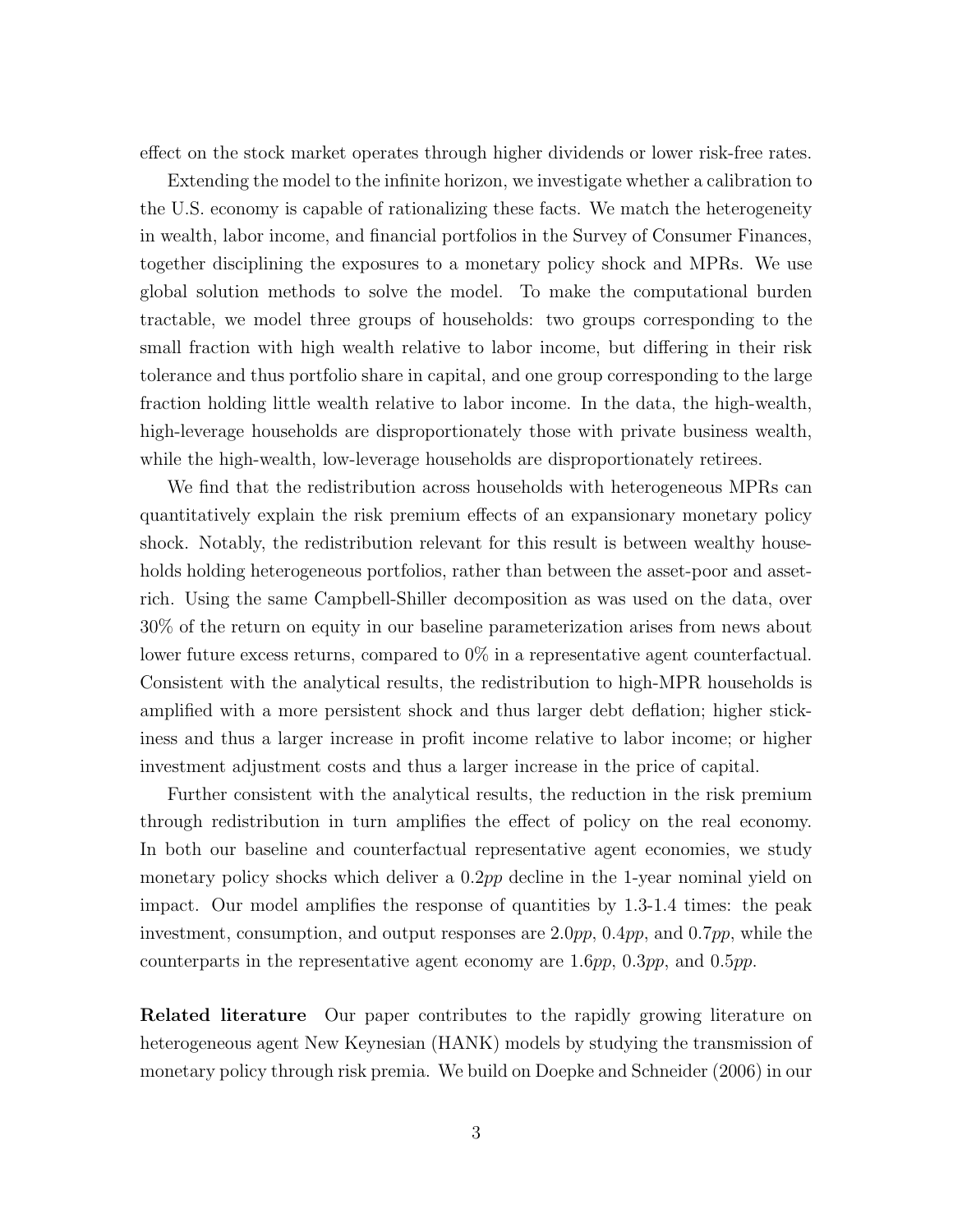measurement of household portfolios, informing the heterogeneity in exposures to a monetary policy shock. The redistributive effects of monetary policy in our framework follow [Auclert](#page-40-0) [\(2019\)](#page-40-0). We demonstrate that it is the covariance of these exposures with MPRs rather than MPCs which matters for policy transmission through risk premia. Like [Kaplan, Moll, and Violante](#page-44-1) [\(2018\)](#page-44-1) and [Luetticke](#page-44-2) [\(2021\)](#page-44-2), we study an environment with bonds and capital. And like [Alves, Kaplan, Moll, and Violante](#page-40-1) [\(2020\)](#page-40-1), [Auclert, Rognlie, and Straub](#page-40-2) [\(2020\)](#page-40-2), and [Melcangi and Sterk](#page-44-3) [\(2020\)](#page-44-3) we study the effects of monetary policy shocks on asset prices. Unlike these models, in our framework assets differ in exposure to aggregate risk rather than in liquidity, allowing us to account for the important role of risk premia in driving the change in asset prices.

In doing so, we bring to the HANK literature many established insights from heterogeneous agent and intermediary-based asset pricing. The wealth distribution is a crucial determinant of the market price of risk as in other models with heterogeneous risk aversion (e.g., [Garleanu and Panageas](#page-43-4) [\(2015\)](#page-43-4)), segmented markets (e.g., [He and](#page-44-4) [Krishnamurthy](#page-44-4) [\(2013\)](#page-44-4)), rules-of-thumb (e.g., [Chien, Cole, and Lustig](#page-42-2) [\(2012\)](#page-42-2)), background risk (e.g., [Constantinides and Duffie](#page-42-3) [\(1996\)](#page-42-3)), or heterogeneous beliefs (e.g., [Geanakoplos](#page-43-5)  $(2009)$ .<sup>2</sup> We build on this literature by focusing on the changes in wealth induced by a monetary policy shock in a production economy with nominal rigidities. In studying this question we follow [Alvarez, Atkeson, and Kehoe](#page-40-3) [\(2009\)](#page-40-3) and [Drechsler, Savov, and Schnabl](#page-42-4) [\(2018\)](#page-42-4), who study the effects of monetary policy on risk premia in an exchange economy with segmented markets and in a model of banking, respectively.<sup>3</sup> We instead study these effects operating through the revaluation of heterogeneous agents' balance sheets in a conventional New Keynesian setting.

Indeed, our paper most directly builds on prior work focused on risk premia in New Keynesian economies. We clarify the sense in which [Bernanke, Gertler, and](#page-41-1) [Gilchrist](#page-41-1) [\(1999\)](#page-41-1) served as a seminal HANK model focused on heterogeneity in MPRs rather than MPCs.<sup>4</sup> As we demonstrate, however, heterogeneity in MPRs need not rely on market segmentation, justifying its relevance even in markets which may not be intermediated by specialists. In relating movements in the risk premium to the

<sup>2</sup> In recent work, [Panageas](#page-44-5) [\(2020\)](#page-44-5) studies the common implications of these models, and [Toda](#page-45-2) [and Walsh](#page-45-2) [\(2020\)](#page-45-2) emphasize the role of portfolio heterogeneity in redistribution, as in our analysis.

<sup>3</sup>More recently, [Bhandari, Evans, and Golosov](#page-41-2) [\(2019\)](#page-41-2), [Chen and Phelan](#page-42-5) [\(2021\)](#page-42-5), and [Coimbra and](#page-42-6) [Rey](#page-42-6) [\(2021\)](#page-42-6) study monetary policy and risk premia in models with segmentation and intermediation.

<sup>&</sup>lt;sup>4</sup>In [Bernanke et al.](#page-41-1) [\(1999\)](#page-41-1), households can only trade bonds while entrepreneurs can trade bonds and capital. In equilibrium, households have a zero MPR while entrepreneurs have a positive MPR. Changes in net worth across these agents thus affects credit spreads and economic activity.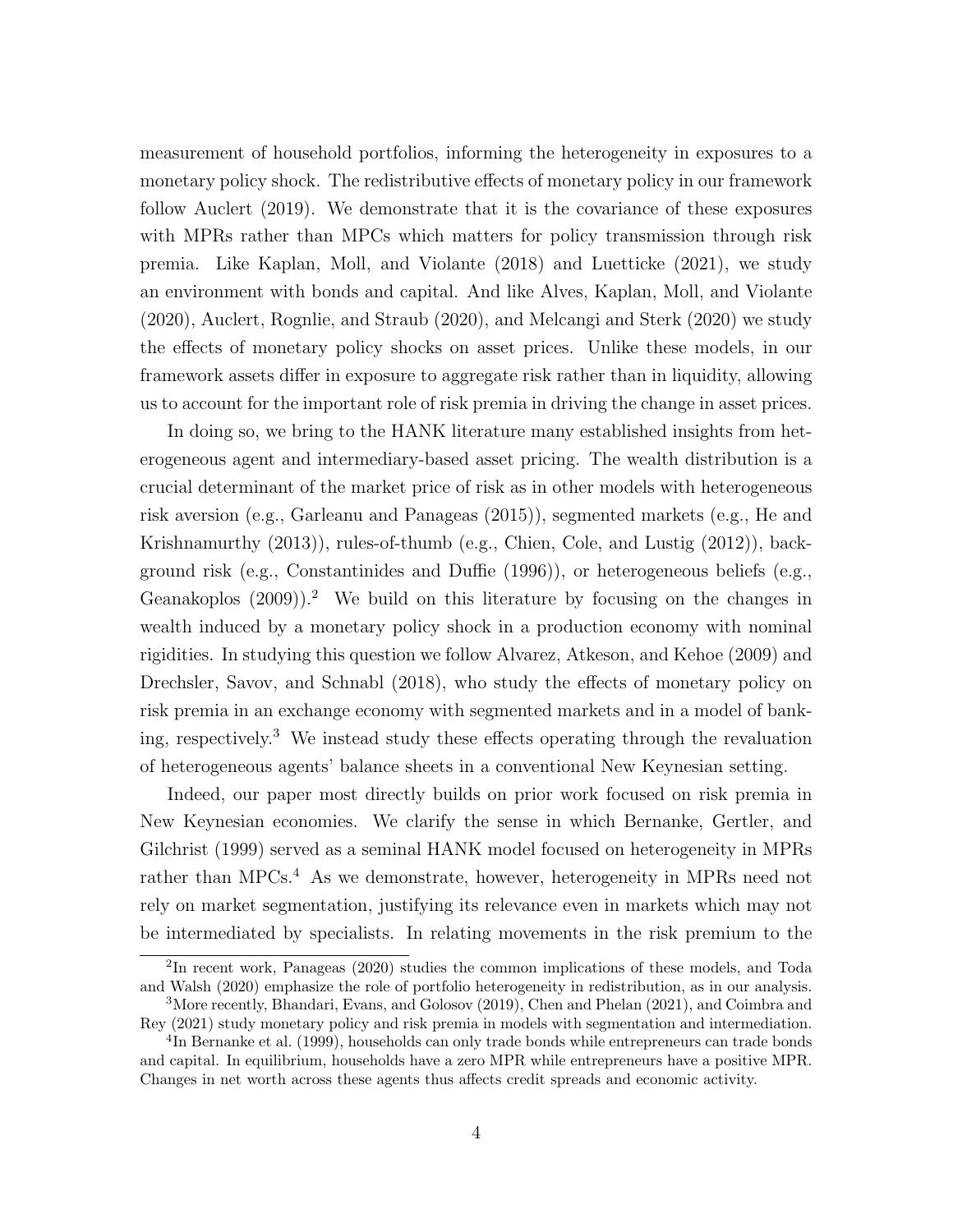real economy, we make use of the insight in [Ilut and Schneider](#page-44-6) [\(2014\)](#page-44-6), [Caballero and](#page-41-3) [Farhi](#page-41-3) [\(2018\)](#page-41-3), and [Caballero and Simsek](#page-41-4) [\(2020\)](#page-41-4) that an increase in the risk premium will induce a recession if the safe interest rate does not sufficiently fall in response.<sup>5</sup> We build especially on the latter two papers, as well as [Brunnermeier and Sannikov](#page-41-5) [\(2012,](#page-41-5) [2016\)](#page-41-6), in emphasizing the effects of heterogeneity in asset valuations on risk premia. Relative to these papers, we explore the importance of such heterogeneity for monetary transmission in a calibration to the U.S. economy.<sup>6</sup>

Like all of these papers, our analysis also provides a theoretical counterpart to the large empirical literature studying links between risky asset prices and real activity. Focusing first on stock prices, the evidence in support of the q-theory of investment has been mixed, and causal estimates of stock prices on consumption are complicated by the fact that they may simply be forecasting other determinants of consumption. Recently, [Pflueger, Siriwardane, and Sunderam](#page-45-3) [\(2020\)](#page-45-3) and [Chodorow-Reich, Nenov,](#page-42-7) [and Simsek](#page-42-7) [\(2021\)](#page-42-7) have employed cross-sectional identification strategies to overcome these challenges, finding evidence in support of the cost-of-capital and consumption wealth mechanisms in our model. More broadly interpreting our model as studying the effect of monetary policy on risky claims on capital, there is substantial evidence that spreads on risky corporate debt predict real activity (e.g., [Gilchrist and Zakrajsek](#page-43-6) [\(2012\)](#page-43-6) and [Lopez-Salido, Stein, and Zakrajsek](#page-44-7) [\(2017\)](#page-44-7)).

Outline In section [2](#page-5-0) we characterize our main insights in a two-period environment. In section [3](#page-16-0) we compare empirical evidence on the equity market response to monetary policy shocks to the quantitative predictions of our model enriched to the infinite horizon and calibrated to the U.S. economy. Finally, in section [4](#page-39-0) we conclude.

# <span id="page-5-0"></span>2 Analytical insights in a two-period environment

We first characterize our main conceptual insights in a two-period environment allowing us to obtain simple analytical results. Heterogeneity in risk aversion induces heterogeneity in household portfolios. An expansionary monetary policy shock lowers

<sup>&</sup>lt;sup>5</sup>While these authors make this point in the case of a time-varying price of risk (as in our model), a similar result obtains with a time-varying quantity of risk as in [Fernandez-Villaverde, Guerron-](#page-43-7)[Quintana, Kuester, and Rubio-Ramirez](#page-43-7) [\(2015\)](#page-43-7), [Basu and Bundick](#page-41-7) [\(2017\)](#page-41-7), and [DiTella](#page-42-8) [\(2020\)](#page-42-8).

<sup>&</sup>lt;sup>6</sup>In recent complementary work, [Pflueger and Rinaldi](#page-45-4) [\(2021\)](#page-45-4) study monetary transmission and risk premia in a representative agent New Keynesian model augmented with consumption habits.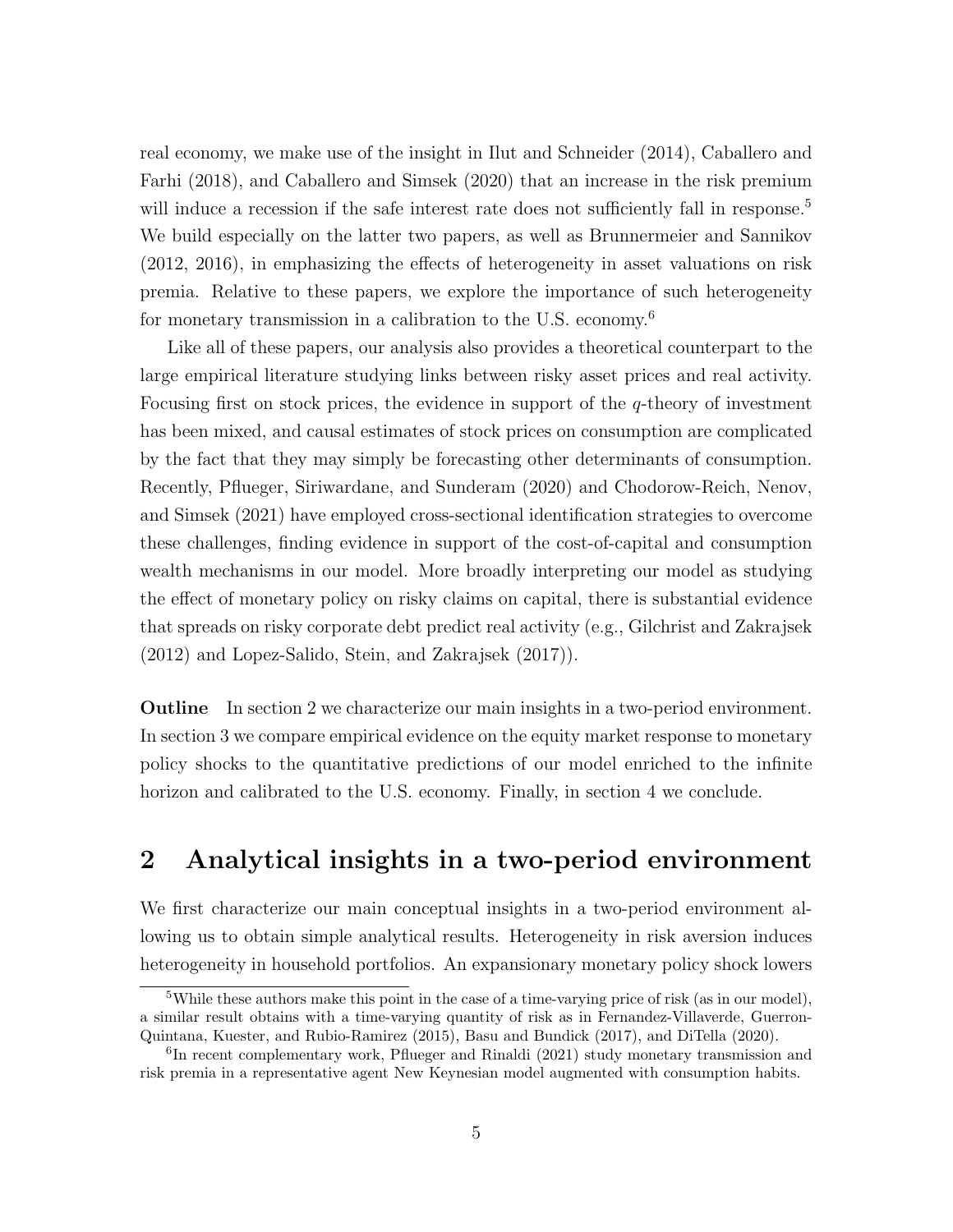the risk premium on capital by redistributing to relatively risk tolerant households. A reduction in the risk premium amplifies the stimulus to investment, consumption, and output. These results are robust to heterogeneity in rules-of-thumb, portfolio constraints, background risk, or beliefs. More generally, they hold whenever levered households, whose relative wealth rises upon a monetary easing, have high propensities to save in capital relative to bonds — i.e., high MPRs.

### <span id="page-6-3"></span>2.1 Environment

There are two periods, 0 and 1. To isolate the key mechanisms, we make a number of parametric assumptions which are relaxed later in the paper.

**Households** A unit measure of households indexed by  $i \in [0, 1]$  have Epstein-Zin preferences over consumption in each period  $\{c_0^i, c_1^i\}$  and labor supply  $\ell_0$ 

<span id="page-6-0"></span>
$$
\log v_0^i = (1 - \beta) \log c_0^i - \bar{\theta} \frac{\ell_0^{1+1/\theta}}{1 + 1/\theta} + \beta \log \left( \mathbb{E}_0 \left[ (c_1^i)^{1-\gamma^i} \right] \right)^{\frac{1}{1-\gamma^i}},\tag{1}
$$

with a unitary intertemporal elasticity of substitution, discount factor  $\beta$ , relative risk aversion  $\gamma^i$ , (dis)utility of labor  $\bar{\theta}$ , and Frisch elasticity  $\theta$ . Labor in period 0 is not indexed by i because (as we describe below) households supply the same amount. In period 1 production only uses capital and thus there is no labor supplied.

In addition to consuming and supplying labor, the household chooses its position in a nominal bond  $B_0^i$  and in capital  $k_0^i$  subject to the resource constraints

$$
P_0 c_0^i + B_0^i + Q_0 k_0^i \le W_0 \ell_0 + (1 + i_{-1}) B_{-1}^i + (\Pi_0 + (1 - \delta_0) Q_0) k_{-1}^i,
$$
 (2)

<span id="page-6-2"></span><span id="page-6-1"></span>
$$
P_1 c_1^i \le (1 + i_0) B_0^i + \Pi_1 k_0^i. \tag{3}
$$

 $B_{-1}^i$  and  $k_{-1}^i$  are its endowments in these same assets. The consumption good trades at  $P_t$  units of the nominal unit of account ("dollars") at  $t$ <sup>7</sup>, the household earns a wage  $W_0$  dollars in period 0, one dollar in bonds purchased at t yields  $1 + i_t$  dollars at  $t + 1$ , and one unit of capital purchased for  $Q_t$  dollars at t yields a dividend  $\Pi_{t+1}$ plus  $(1 - \delta_{t+1})Q_{t+1}$  dollars at  $t + 1$ . Capital fully depreciates after period 1 ( $\delta_1 = 1$ ).

<sup>7</sup>Following [Woodford](#page-45-0) [\(2003\)](#page-45-0), we model the economy at the cashless limit.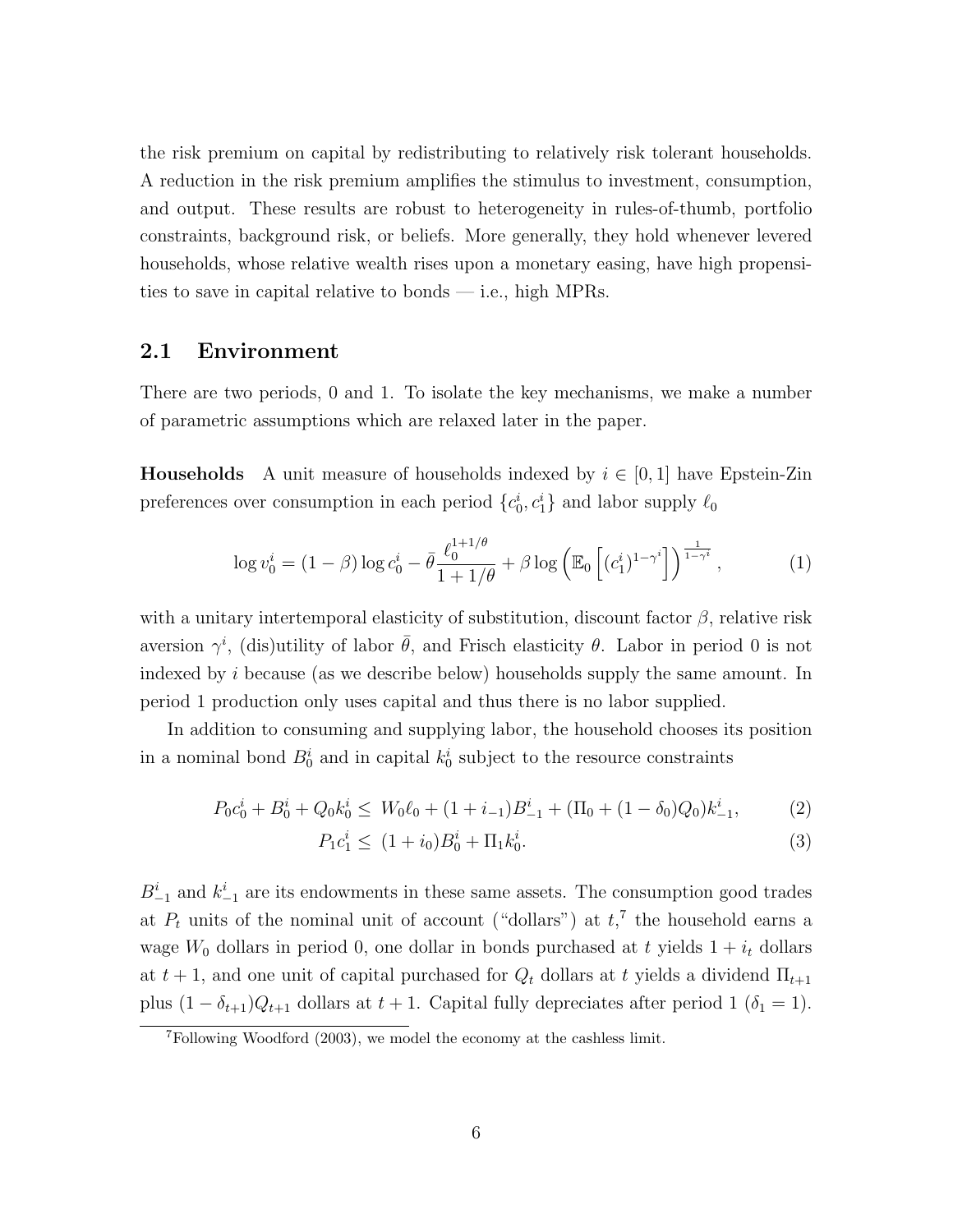Supply-side The nominal wage is rigid at its level set the previous period

<span id="page-7-1"></span>
$$
W_0 = W_{-1}.\tag{4}
$$

Each household is willing to supply the labor demanded of it from firms, appealing to households' market power in the labor market which we spell out later in the paper.

In period 0, the representative producer hires  $\ell_0$  units of labor and rents  $k_{-1}$ units of capital from households to produce the final good with TFP of one. It also uses  $\left(\frac{k_0}{k}\right)$  $_{k-1}$  $\lambda^x$  $x_0$  units of the consumption good to produce  $x_0$  new capital sold to households, where  $\chi^x$  indexes adjustment costs and it takes  $k_0$  as given. The producer thus earns x

<span id="page-7-2"></span>
$$
\Pi_0 k_{-1} = P_0 \ell_0^{1-\alpha} k_{-1}^{\alpha} - W_0 \ell_0 + Q_0 x_0 - P_0 \left(\frac{k_0}{k_{-1}}\right)^{\chi^x} x_0.
$$
\n
$$
\tag{5}
$$

In period 1, the producer rents  $k_0$  units of capital and has TFP  $\exp(\epsilon_1^2)$ , so it earns

<span id="page-7-3"></span>
$$
\Pi_1 k_0 = P_1 \exp(\epsilon_1^z) k_0^\alpha. \tag{6}
$$

Future TFP is uncertain in period 0, following

<span id="page-7-0"></span>
$$
\epsilon_1^z \sim N\left(-\frac{1}{2}\sigma^2, \sigma^2\right). \tag{7}
$$

**Policy** The government sets monetary policy  $\{i_0, P_1\}$  by committing to  $P_1 = P_0$ , eliminating inflation risk in the nominal bond,<sup>8</sup> and following the Taylor rule

<span id="page-7-4"></span>
$$
1 + i_0 = (1 + \overline{i}) \left(\frac{P_0}{P_{-1}}\right)^{\phi} \exp(\epsilon_0^m)
$$
\n
$$
(8)
$$

with reference price  $P_{-1}$ , where  $\epsilon_0^m$  is the shock of interest. It follows that the real interest rate between periods 0 and 1 is<sup>9</sup>

$$
1 + r_1 \equiv (1 + i_0) \frac{P_0}{P_1} = (1 + \bar{i}) \left(\frac{P_0}{P_{-1}}\right)^{\phi} \exp(\epsilon_0^m).
$$

<sup>&</sup>lt;sup>8</sup>It is straightforward to allow  $P_1 = P_0 \exp(\iota \epsilon_1^2)$  for  $\iota \neq 0$ , so that there is inflation risk in the nominal bond. Our quantitative analysis in the next section features inflation risk.

<sup>&</sup>lt;sup>9</sup>Between periods t and  $t + 1$  we denote  $i_t$  the nominal interest rate known in period t and  $r_{t+1}$ the realized real interest rate depending on the price level in period  $t + 1$ .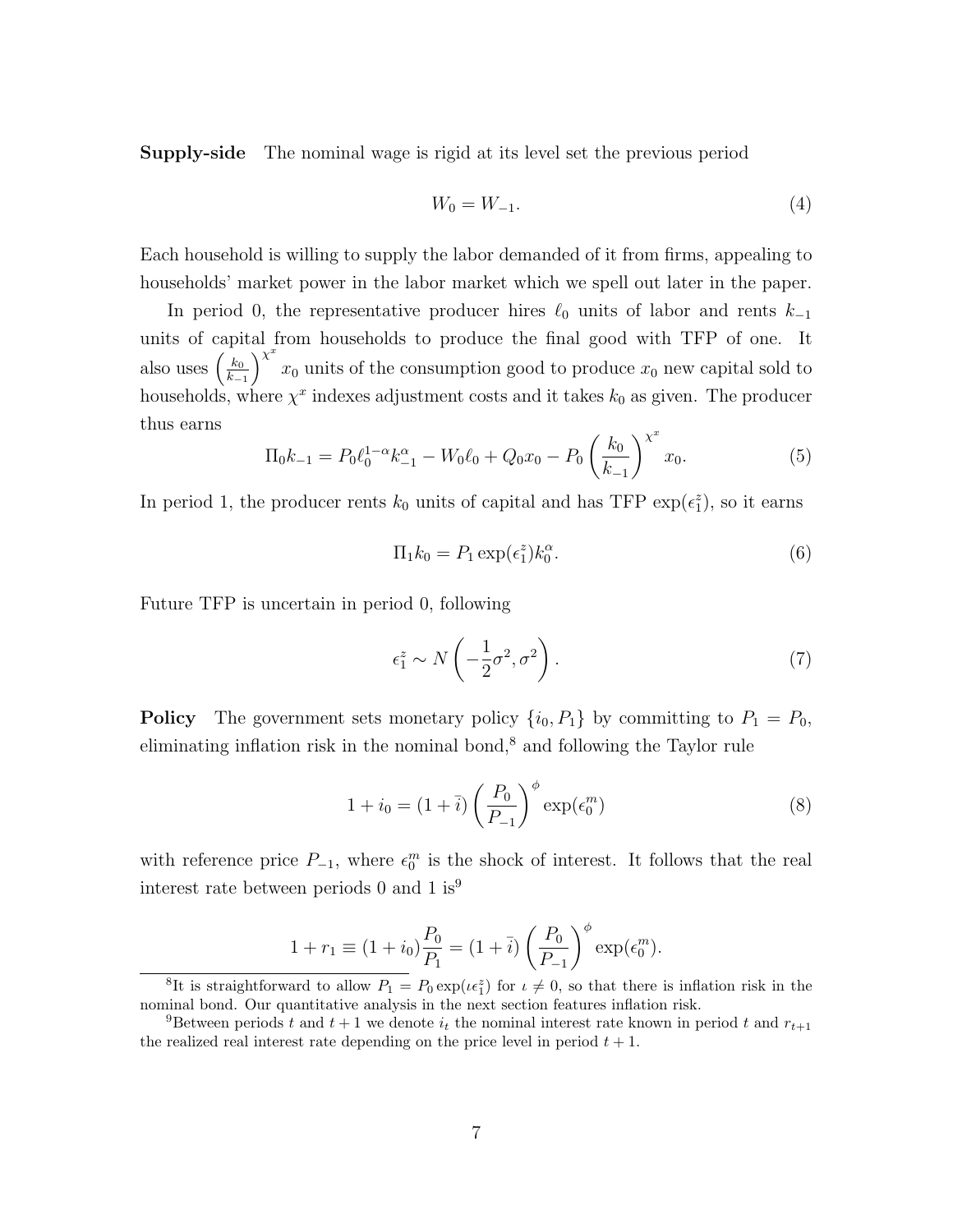Market clearing Market clearing in goods is

<span id="page-8-0"></span>
$$
\int_0^1 c_0^i di + \left(\frac{k_0}{k_{-1}}\right)^{\chi^x} x_0 = \ell_0^{1-\alpha} k_{-1}^{\alpha}, \quad \int_0^1 c_1^i di = \exp(\epsilon_1^z) k_0^{\alpha}, \tag{9}
$$

in the capital rental market is

<span id="page-8-2"></span>
$$
\int_0^1 k_{-1}^i di = k_{-1}, \quad \int_0^1 k_0^i di = k_0,\tag{10}
$$

in the capital claims market is

$$
(1 - \delta_0) \int_0^1 k_{-1}^i di + x_0 = \int_0^1 k_0^i di,
$$
\n(11)

and in bonds is

<span id="page-8-1"></span>
$$
\int_0^1 B_0^i di = 0.
$$
 (12)

**Equilibrium** Given the state variables  $\{W_{-1}, P_{-1}, \{B_{-1}^i, k_{-1}^i\}, i_{-1}, \epsilon_0^m\}$  and a stochastic process for  $\epsilon_1^z$  in [\(7\)](#page-7-0), the definition of equilibrium is then standard:

<span id="page-8-3"></span>**Definition 1.** An equilibrium is a set of prices and policies such that:  $(i)$  each household i chooses  $\{c_0^i, B_0^i, k_0^i, c_1^i\}$  to maximize [\(1\)](#page-6-0) subject to [\(2\)](#page-6-1)-[\(3\)](#page-6-2), (ii) wages are rigid as in [\(4\)](#page-7-1), (iii) the representative producer chooses  $\{0, x_0\}$  to maximize profits [\(5\)](#page-7-2) and earns profits [\(6\)](#page-7-3), (iv) the government sets  $\{i_0, P_1\}$  according to  $P_1 = P_0$  and [\(8\)](#page-7-4), and  $(v)$  the goods, capital, and bond markets clear according to  $(9)-(12)$  $(9)-(12)$  $(9)-(12)$ .

We now characterize the comparative statics of this economy with respect to a monetary policy shock  $\epsilon_0^m$  in a sequence of three main propositions. Each result builds on the last, and each makes use of only a few equilibrium conditions.

# 2.2 Monetary policy, redistribution, and the risk premium

We first provide a general result characterizing the effect of a monetary policy shock on the expected excess return on capital.

We need to know each household's desired portfolio in capital. Define  $i$ 's real savings

$$
a_0^i \equiv b_0^i + q_0 k_0^i,
$$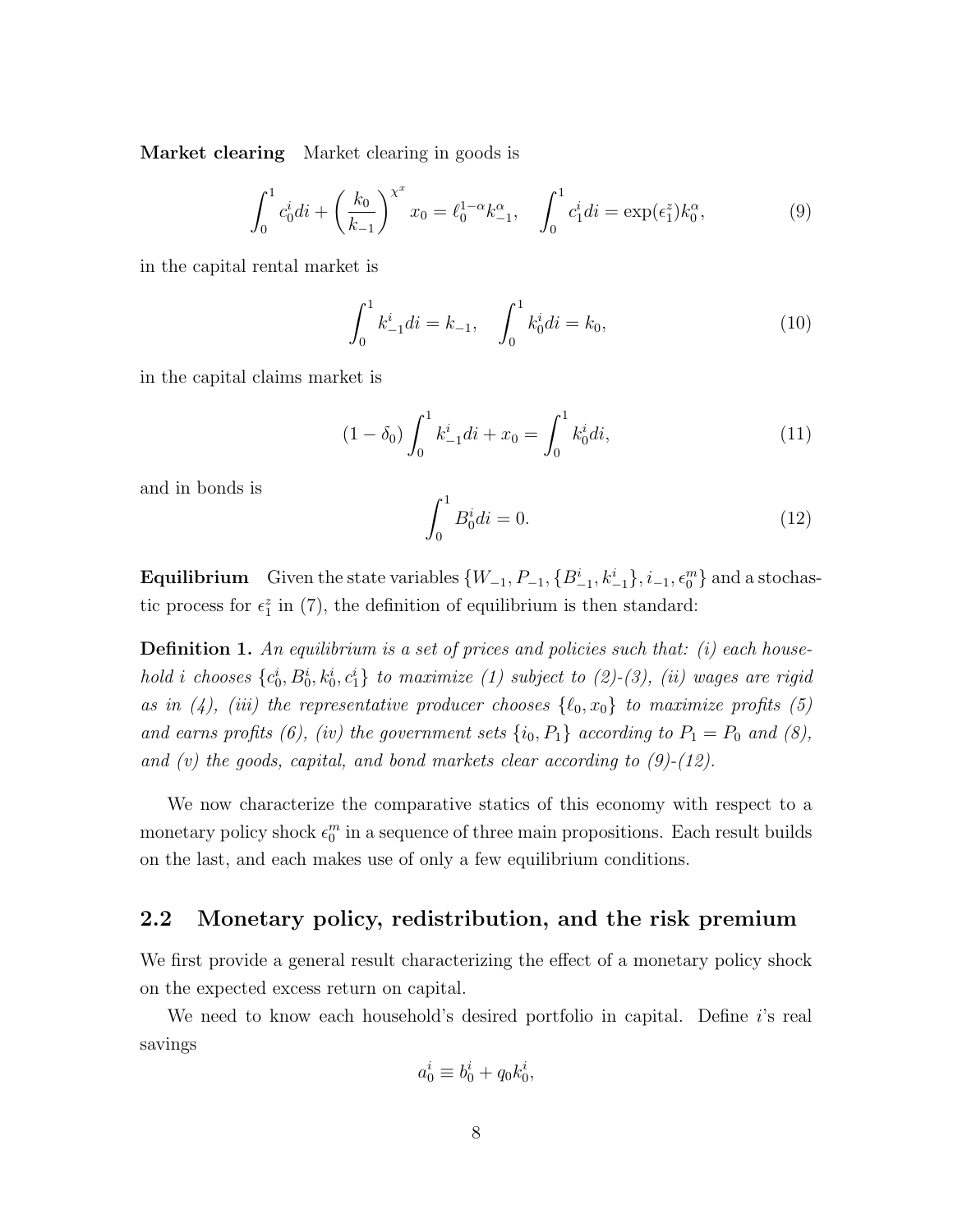and portfolio share in capital

$$
\omega_0^i \equiv \frac{q_0 k_0^i}{a_0^i},
$$

where we use lower-case to denote the real analogs to the nominal variables introduced earlier. Let  $1 + r_1^k$  denote the gross real returns on capital

$$
1 + r_1^k \equiv \frac{\Pi_1}{Q_0} \frac{P_0}{P_1} = \frac{\pi_1}{q_0}.
$$

Then *i*'s optimality condition for  $\omega_0^i$  is given by

<span id="page-9-2"></span>
$$
\mathbb{E}_0\left[\left(c_1^i\right)^{-\gamma^i}\left(r_1^k - r_1\right)\right] = 0.\tag{13}
$$

Taking a Taylor approximation of the expression inside the expectation up to second order in the excess log return, it follows that the optimal portfolio share in capital approximately satisfies

<span id="page-9-0"></span>
$$
\omega_0^i \approx \frac{1}{\gamma^i} \frac{\mathbb{E}_0 \log(1 + r_1^k) - \log(1 + r_1) + \frac{1}{2}\sigma^2}{\sigma^2}.
$$
 (14)

Given a positive risk premium, more risk tolerant households choose a larger portfolio share in capital. This is the only approximation we use in the results which follow.

Simply by aggregating [\(14\)](#page-9-0) and making use of the asset market clearing conditions [\(10\)](#page-8-2) and [\(12\)](#page-8-1), we obtain the first result of the paper, the proof of which (along with all other proofs) is in appendix [A:](#page-0-0)

<span id="page-9-1"></span>Proposition 1. The risk premium on capital is

$$
\mathbb{E}_0 \log(1 + r_1^k) - \log(1 + r_1) + \frac{1}{2}\sigma^2 = \gamma \sigma^2,
$$

where

$$
\gamma \equiv \left( \int_0^1 \frac{a_0^i}{\int_0^1 a_0^{i'} di'} \frac{1}{\gamma^i} di \right)^{-1}.
$$

The change in the risk premium in response to a monetary shock is

$$
\frac{d\left[\mathbb{E}_0 \log(1+r_1^k) - \log(1+r_1)\right]}{d\epsilon_0^m} = \gamma \sigma^2 \int_0^1 \frac{d\left[a_0^i / \int_0^1 a_0^{i'} dt'\right]}{d\epsilon_0^m} \left(1 - \omega_0^i\right) dt. \tag{15}
$$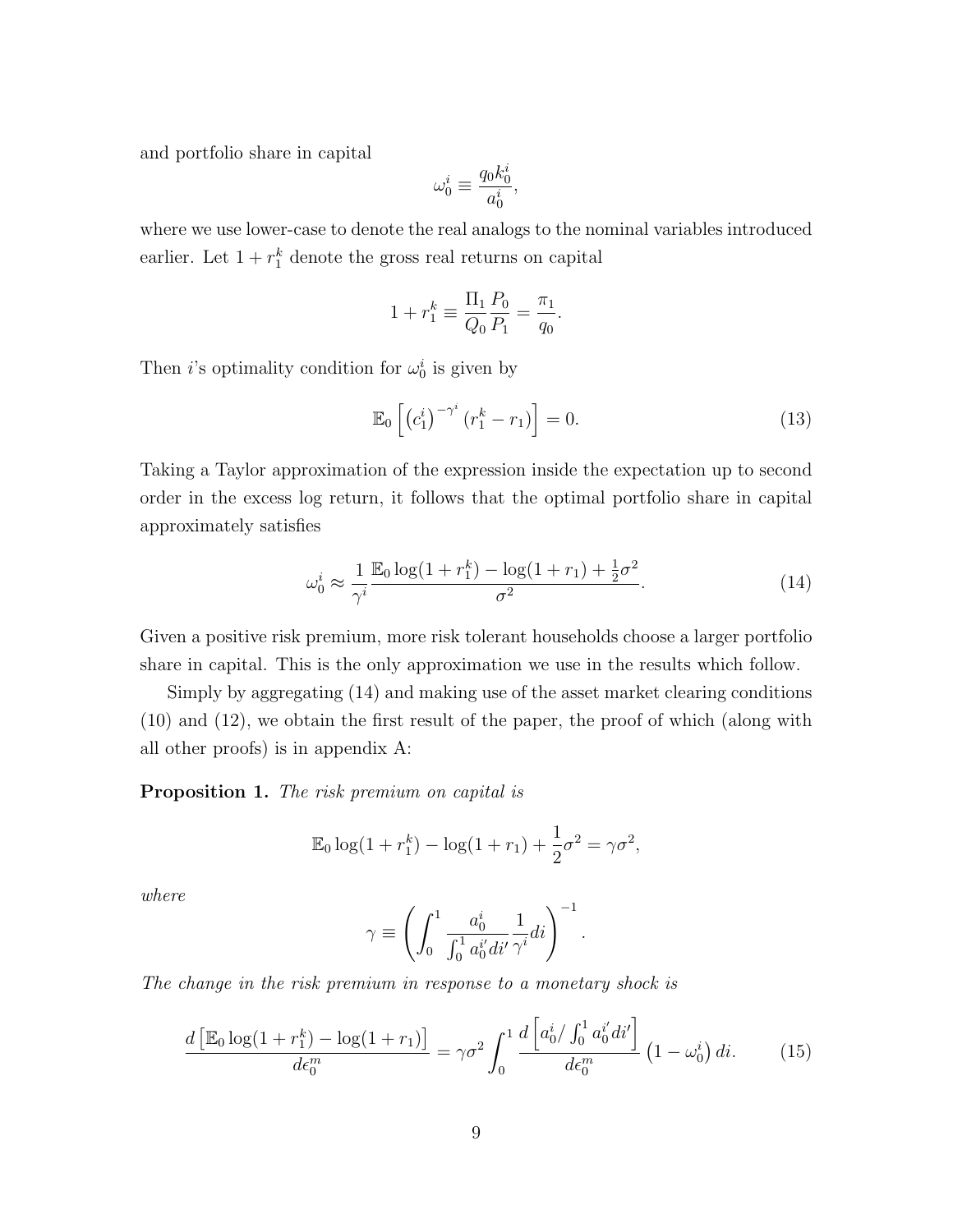Hence, a monetary policy shock affects the risk premium if it redistributes across households with heterogeneous desired portfolios. If monetary policy does not redistribute  $(d \left[a_0^i / \int_0^1 a_0^{i'} dt'\right] / d\epsilon_0^m = 0$  for all i) or households have identical desired portfolios  $(\omega_0^i = 1$  for all  $\overline{i})$ , there is no effect on the risk premium. Away from this case, redistributing wealth to households with relatively high desired portfolios in capital lowers the risk premium. Intuitively, such redistribution raises the relative demand for capital, lowering the required excess return to clear asset markets.

# 2.3 Risk premium and the real economy

We now characterize why a change in the risk premium is relevant for the real economy.

The link between investment and the risk premium is due to the relation between the expected return to capital and investment. Indeed, optimal investment solving [\(5\)](#page-7-2) and equilibrium dividends in [\(6\)](#page-7-3) together imply that the expected return on capital is given by

$$
\mathbb{E}_0 \log(1 + r_1^k) = \log \alpha + \mathbb{E}_0 \log z_1 + \chi^x \log k_{-1} - (1 - \alpha + \chi^x) \log k_0.
$$
 (16)

Hence, investment is declining in the expected return to capital.

The link between consumption and the risk premium operates through household wealth, both directly through the value of capital holdings and indirectly through the effect of investment on the level of production and thus disposable income. Indeed, household *i*'s optimal choice of consumption is given by

$$
c_0^i = (1 - \beta)n_0^i(w_0\ell_0, P_0, \pi_0, q_0),
$$

where we collect *i*'s wealth as a function of non-predetermined variables in

<span id="page-10-0"></span>
$$
n_0^i(w_0\ell_0, P_0, \pi_0, q_0) \equiv w_0\ell_0 + \frac{1}{P_0}(1 + i_{-1})B_{-1}^i + (\pi_0 + (1 - \delta_0)q_0)k_{-1}^i. \tag{17}
$$

Aggregating and making use of firms' resource constraint [\(5\)](#page-7-2) and the market clearing conditions  $(9)-(12)$  $(9)-(12)$  $(9)-(12)$ , we thus obtain: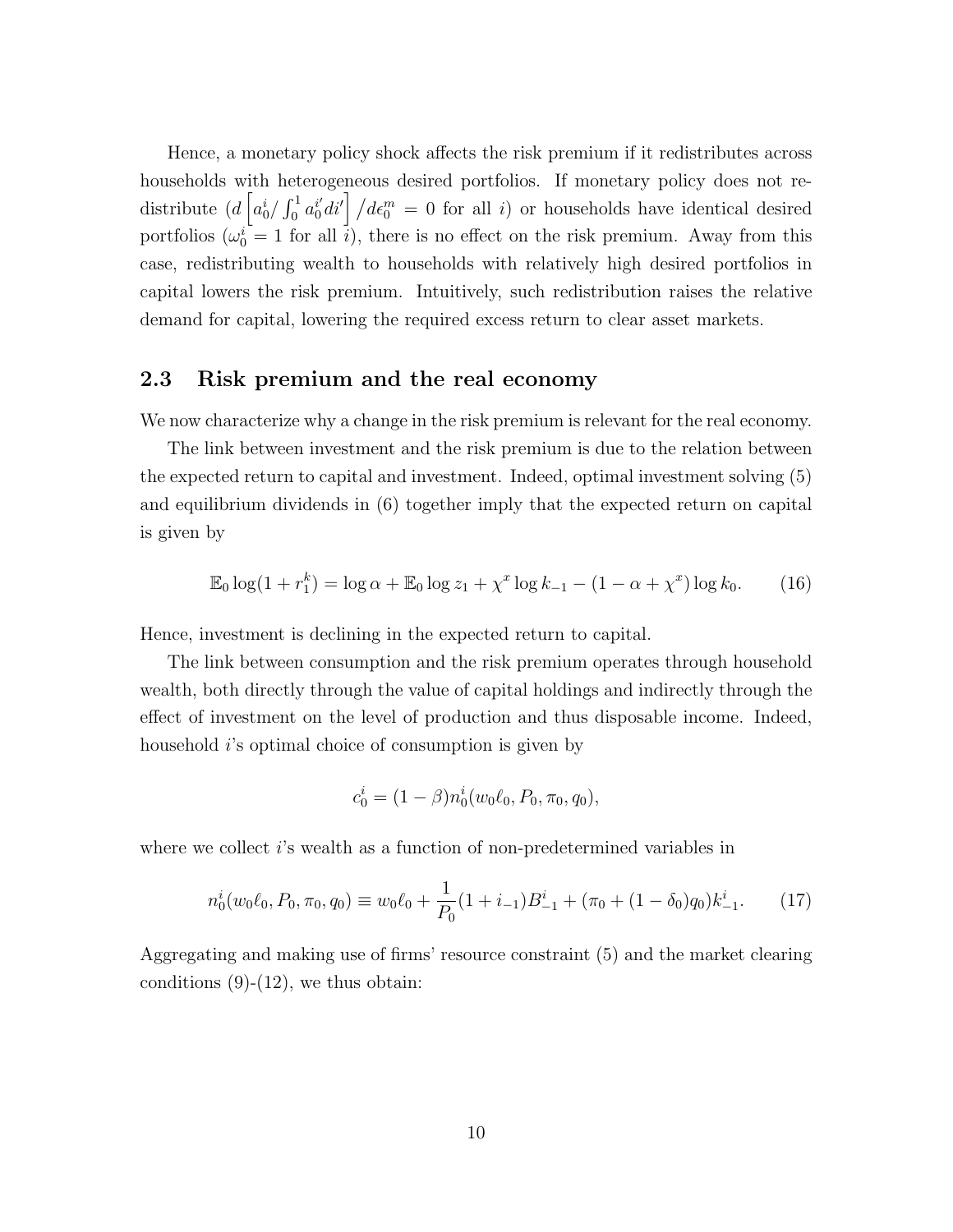<span id="page-11-0"></span>**Proposition 2.** The change in investment in response to a monetary shock is

$$
\frac{dk_0}{d\epsilon_0^m} = -\frac{k_0}{1 - \alpha + \chi^x} \left[ \frac{d \left[ \mathbb{E}_0 \log(1 + r_1^k) - \log(1 + r_1) \right]}{d\epsilon_0^m} + \frac{d \log(1 + r_1)}{d\epsilon_0^m} \right].
$$
 (18)

The change in consumption  $c_0 \equiv \int_0^1 c_0^i di$  in response to a monetary shock is

$$
\frac{dc_0}{d\epsilon_0^m} = \frac{1-\beta}{\beta}q_0(1+\chi^x)\frac{dk_0}{d\epsilon_0^m}.
$$

The change in output  $y_0 \equiv \ell_0^{1-\alpha} k_{-1}^{\alpha}$  in response to a monetary shock is

$$
\frac{dy_0}{d\epsilon_0^m} = \frac{dc_0}{d\epsilon_0^m} + q_0 \left(1 + \chi^x \frac{x_0}{k_0}\right) \frac{dk_0}{d\epsilon_0^m}.\tag{19}
$$

Thus, conditional on the real interest rate, a decline in the risk premium is associated with an increase in investment. The increase in investment stimulates aggregate demand and thus production. Consumption rises both because of the increase in the value of capital holdings and because of the rise in disposable income induced by higher production. This feeds back to further stimulate aggregate demand and thus production.<sup>10</sup> These results apply to the case of a monetary policy shock the broader insights of [Caballero and Simsek](#page-41-4) [\(2020\)](#page-41-4) linking risk premia and the real economy.

### <span id="page-11-1"></span>2.4 Monetary transmission via the risk premium

We now sign the transmission of a monetary policy shock via the risk premium.

The relevant measure of redistribution toward household  $i$  in Proposition [1](#page-9-1) is the change in its savings share. Since agents share the same marginal propensity to save  $(\beta)$ , this is equal to the change in its wealth share

$$
\frac{d\left[a_0^i / \int_0^1 a_0^{i'} dt'\right]}{d\epsilon_0^m} = \frac{d\left[n_0^i / \int_0^1 n_0^{i'} dt'\right]}{d\epsilon_0^m}.
$$
\n(20)

<sup>&</sup>lt;sup>10</sup>These effects parallel the real effects of a decline in the real interest rate, holding fixed the risk premium. Indeed, as Proposition [2](#page-11-0) makes clear, holding fixed the risk premium, a decline in the real interest rate must lead to a fall in the real return on capital as agents rebalance into capital. The associated rise in investment and household wealth stimulates aggregate demand and thus output.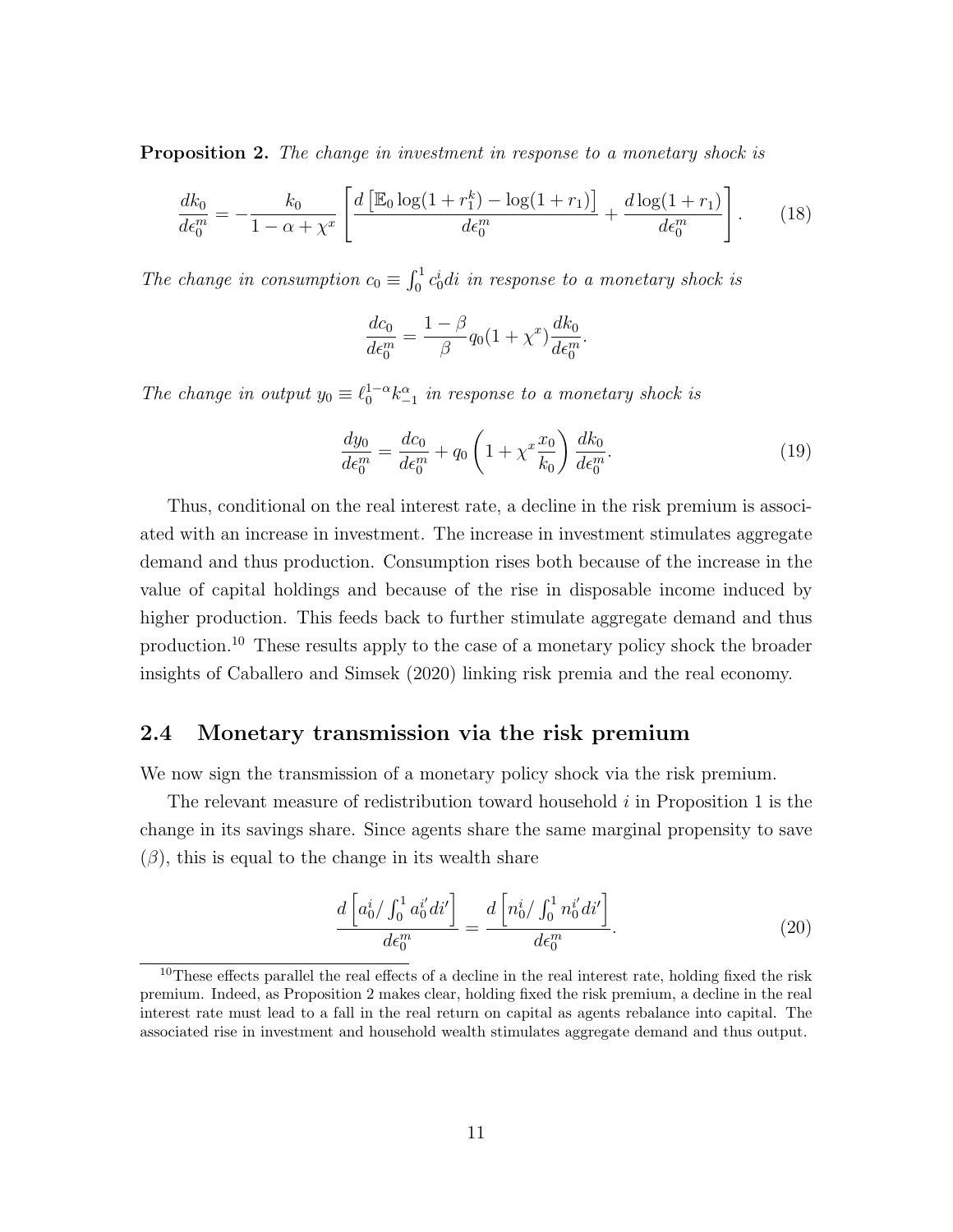Given [\(17\)](#page-10-0) and defining  $n_0 \equiv \int_0^1 n_0^i di$ , the change in its wealth share is in turn

<span id="page-12-1"></span>
$$
\frac{d\left[n_0^i / \int_0^1 n_0^{i'} dt'\right]}{d\epsilon_0^m} = \frac{1}{n_0} \left[ -\frac{1+i_{-1}}{P_0} B_{-1}^i \frac{d\log P_0}{d\epsilon_0^m} + \left(k_{-1}^i - \frac{n_0^i}{n_0} k_{-1}\right) \left(\frac{d\pi_0}{d\epsilon_0^m} + (1-\delta)\frac{dq_0}{d\epsilon_0^m}\right) \right].
$$
 (21)

Hence, in this setting there are three channels through which wealth is redistributed on impact of a monetary policy shock: via inflation (which redistributes towards nominal borrowers) or via an increase in profits or the price of capital (which redistribute towards those with a disproportionate claim on capital). These heterogeneous exposures to a monetary shock have been previously exposited in the HANK literature, as by [Auclert](#page-40-0) [\(2019\)](#page-40-0). Propositions [1](#page-9-1) and [2](#page-11-0) imply that it is their covariance with desired portfolio shares which matters for transmission through risk premia.

When agents' initial endowments are consistent with their desired portfolios in period  $0$  — as would be the case in the steady-state of an infinite horizon model and they start with same initial levels of wealth, we can sharply sign these effects:

<span id="page-12-0"></span>**Proposition 3.** Suppose agents differ in risk aversion  $\{\gamma^i\}$ ; their initial endowments are consistent with their desired portfolio in period  $0 \ (\{\omega_{-1}^i = \omega_0^i\})$ ; and they have the same initial levels of wealth. Then:

- a cut in the nominal interest rate lowers the risk premium, and
- the resulting stimulus to investment, consumption, and output are larger than a representative agent economy starting from the same aggregate allocation.

Intuitively, relatively risk tolerant agents finance levered positions in capital by borrowing in nominal bonds.<sup>11</sup> A cut in the nominal interest rate generates inflation, an increase in profits, and an increase in the price of capital, redistributing wealth to these agents. Proposition [1](#page-9-1) implies that this lowers the risk premium. At least given a conventional Taylor rule, the endogenous response of the real interest rate is not sufficiently strong to overturn the amplification characterized in Proposition [2.](#page-11-0)

 $11$ Recall that leverage here reflects the net economic exposure households have in capital and bonds. In practice, this requires accounting for the balance sheets of firms in which households own equity and the balance sheet of the government, which we do in our quantitative analysis in section [3.](#page-16-0) For instance, risk tolerant households may simply own equity in firms and risk averse households may simply own nominal claims. The former would be levered through the balance sheets of the firms in which they invest (which must be issuing the nominal claims to the risk averse).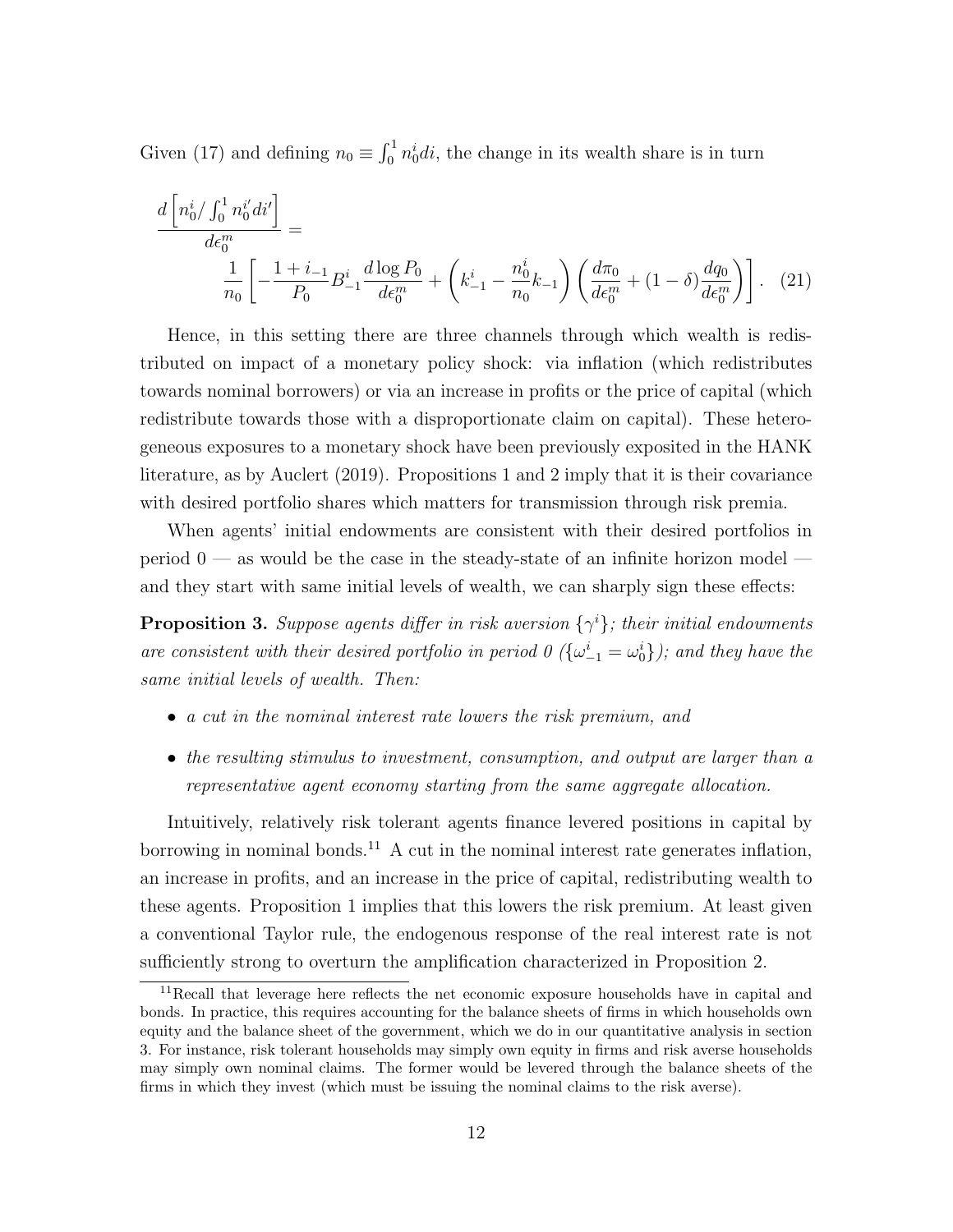# <span id="page-13-0"></span>2.5 Other sources of heterogeneity

The preceding results do not rely on heterogeneity in risk aversion alone; they also apply when there is heterogeneity in portfolios arising from other primitives.

Binding constraints or rules-of-thumb Suppose a measure of households are not at an interior optimum in their portfolio choice because of the additional constraint

$$
q_0k_0^i=\omega^ia_0^i,
$$

reflecting either a binding leverage constraint or a rule-of-thumb in portfolios. When  $\omega^i = 0$  in particular, this means the household cannot participate in the capital market. Such constraints are consistent with prior asset pricing models with segmented markets or rules-of-thumb as well as macro models of the financial accelerator.

Background risk Suppose households are subject to idiosyncratic risk beyond the aggregate risk already described: their capital chosen in period 0 is subject to a shock  $\epsilon_1^i$  in period 1, modeled as a multiplicative change in the efficiency units of capital.  $\epsilon_1^i$  is *iid* across households and independent of the aggregate TFP shock  $\epsilon_1^z$ , and  $\eta^i$ controls the degree of background risk according to

$$
\log \epsilon_1^i \sim N\left(-\frac{1}{2}\eta^i\sigma^2, \eta^i\sigma^2\right).
$$

This environment captures features of the large literatures in macroeconomics and finance with entrepreneurial income risk.

**Subjective beliefs** Suppose household  $i$  believes that TFP follows

$$
\epsilon_1^z \sim N\left(-\frac{1}{2}\varsigma^i \sigma^2, \varsigma^i \sigma^2\right)
$$

even though the objective (true) probability distribution remains described by [\(7\)](#page-7-0). As in the large literature on belief disagreements, households with  $\zeta^i > 1$  are "pessimists" and households with  $\zeta^i$  < 1 are "optimists".

We can then prove: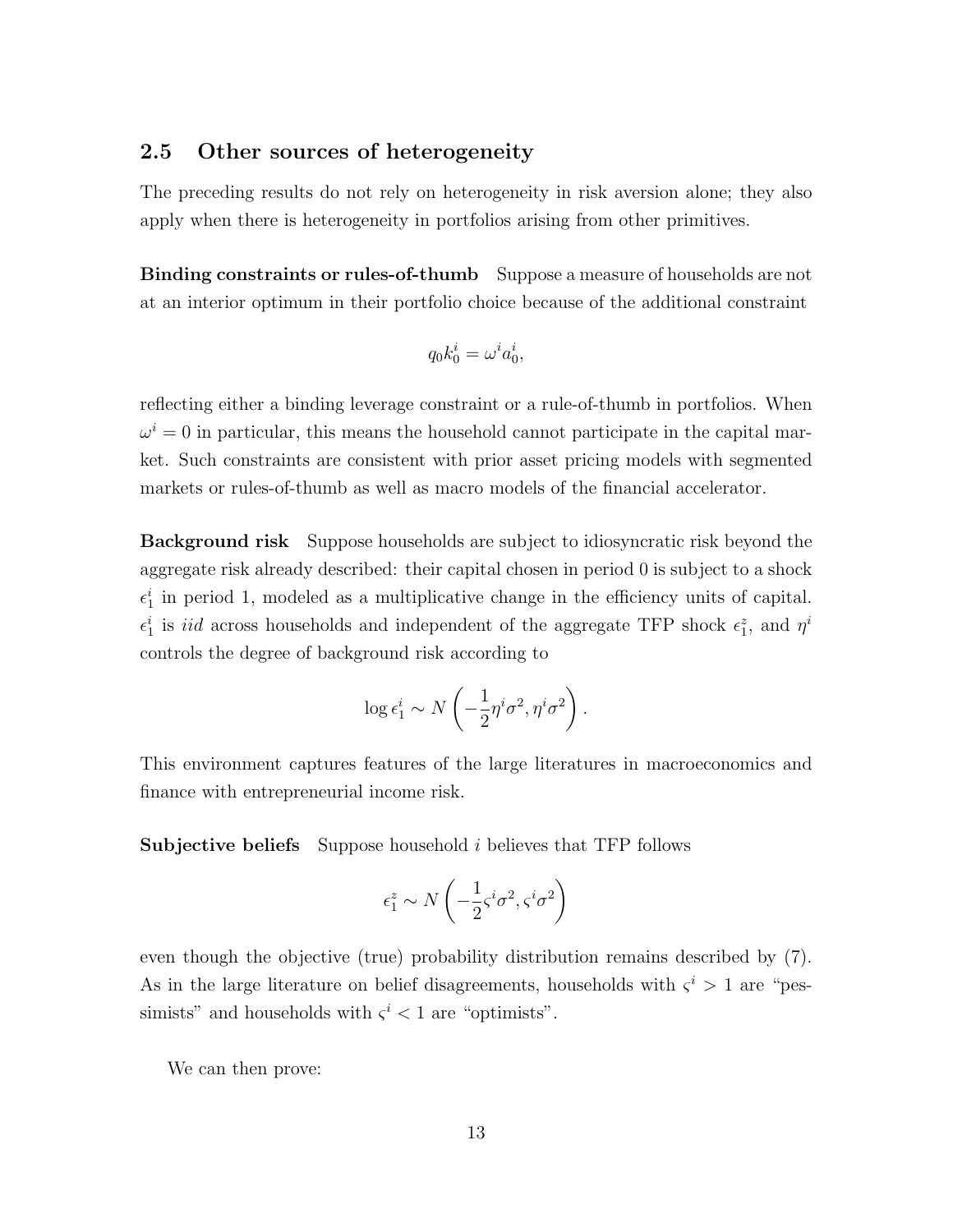**Proposition 4.** Suppose households differ in risk aversion  $\{\gamma^i\}$ , being constrained and (among those that are) constraints  $\{\omega^i\}$ , background risk  $\{\eta^i\}$ , and beliefs  $\{\varsigma^i\}$ . Further suppose that their endowments are identical to their choices in period 0 and they are otherwise identical. Then we obtain the same results as in Proposition [3.](#page-12-0)

Intuitively, in this more general environment a household's portfolio share in capital is falling in risk aversion  $\gamma^i$ , background risk  $\eta^i$ , and pessimism  $\zeta^i$ , and rising in the leverage constraint or rule-of-thumb  $\omega^i$  (if applicable). Regardless of these underlying drivers, so long as households enter period 0 with endowments reflecting these same portfolios, it will be the case that an expansionary monetary policy shock redistributes to those wishing to hold relatively more capital. Thus, an expansionary shock lowers the risk premium, amplifying the stimulus to the real economy.

# 2.6 Exposures and the marginal propensity to take risk

The robustness of these results derives from the tight link between households' exposures to a monetary policy shock and their marginal portfolio choices given a dollar of income. In a more general environment, we now demonstrate that it is the covariance between the two which governs the effects of such a shock on the risk premium.

Consider how a household's optimal portfolio changes with an additional dollar of income. Let the capital, bond, and total savings policy functions solving each household's micro-level optimization problem be given by  $k_0^i(\cdot)$ ,  $b_0^i(\cdot)$ , and  $a_0^i(\cdot)$ , respectively. Their arguments are the household's wealth  $n_0^i$  and all other aggregates which the household takes as given, such as the real interest rate  $r_1$  and price of capital  $q_0$ . Then:

**Definition 2.** Household i's marginal propensity to take risk (MPR) is

$$
mpr_0^i \equiv \frac{q_0 \partial k_0^i / \partial n_0^i}{\partial a_0^i / \partial n_0^i}.
$$

The MPR summarizes the household's marginal portfolio choice in capital. It captures a dimension of behavior in principle orthogonal to the marginal propensity to consume emphasized in prior work. Note that the following results also hold when inflation risk renders the nominal bond risky; we give the MPR its name because under any realistic calibration the payoff on capital is more risky than on bonds.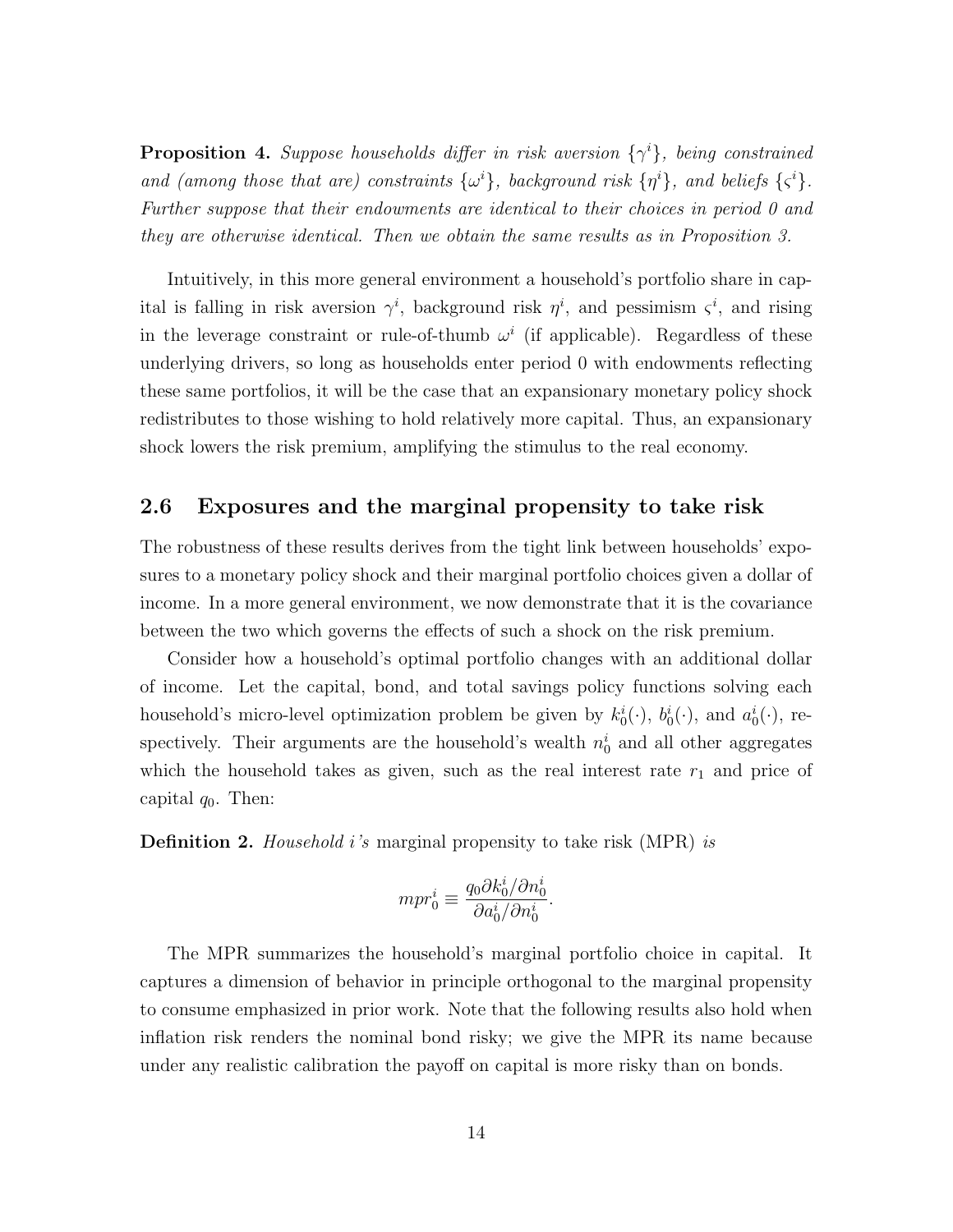In the environment studied in the prior subsections, households' marginal and equilibrium portfolios are identical  $(mpr_0^i = \omega_0^i)$ . This is no longer the case if households have a non-unitary elasticity of intertemporal substitution or supply labor in period 1.<sup>12</sup> We can still obtain analytical results in this more general environment, however, by studying the limit as aggregate risk falls to zero. In doing so, we apply techniques developed by [Devereux and Sutherland](#page-42-9) [\(2011\)](#page-42-9) in the context of openeconomy macroeconomics to the present environment and our particular statistics of interest.<sup>13</sup> Letting variables with bars denote values at the point of approximation without aggregate risk, and returning to the case without portfolio constraints, rules-of-thumb, background risk, and belief differences for simplicity, we obtain:

<span id="page-15-1"></span>**Proposition 5.** At the limit of zero aggregate risk, i's portfolio share in capital is

<span id="page-15-0"></span>
$$
\bar{\omega}_0^i \equiv \frac{\bar{q}_0 \bar{k}_0^i}{\bar{a}_0^i} = \left(\frac{\bar{c}_1^i}{(1+\bar{r}_1)\bar{a}_0^i}\right) \frac{\bar{\gamma}}{\gamma^i} - \frac{\bar{w}_1}{(1+\bar{r}_1)\bar{a}_0^i},\tag{22}
$$

and its MPR is

$$
\overline{mpr}_0^i = \frac{\overline{\gamma}}{\gamma^i},\tag{23}
$$

where

$$
\bar{\gamma} = \left[ \int_0^1 \frac{\bar{c}_1^i}{\int_0^1 \bar{c}_1^{i'} dt'} \frac{1}{\gamma^i} dt \right]^{-1}.
$$
\n(24)

is the harmonic average of risk aversion weighted by households' future consumption.

This proposition naturally generalizes [\(14\)](#page-9-0). It remains that a household's portfolio share in capital and its MPR are higher the less risk averse it is relative to other households in the economy.<sup>14</sup> Nonetheless, the portfolio share and MPR are no longer the same: a household's portfolio share in capital depends not only on risk aversion but also its motive to hedge labor income also subject to TFP shocks, captured by the last term in [\(22\)](#page-15-0). This hedging motive is irrelevant on the margin.

 $12$ The results which follow assume that households supply an identical (unitary) amount of labor in period 1, but this is easily generalized.

<sup>&</sup>lt;sup>13</sup>In particular, a second-order approximation to optimal portfolio choice and the method of undetermined coefficients implies households' limiting portfolios. A similar approach to the partial derivatives of households' first-order conditions with respect to  $n_0^i$  implies their limiting MPRs.

<sup>&</sup>lt;sup>14</sup>Even though we are asking how the individual household allocates wealth both in equilibrium and when given a marginal dollar, the risk aversion of all other households is relevant because this controls the prices faced by the household in general equilibrium.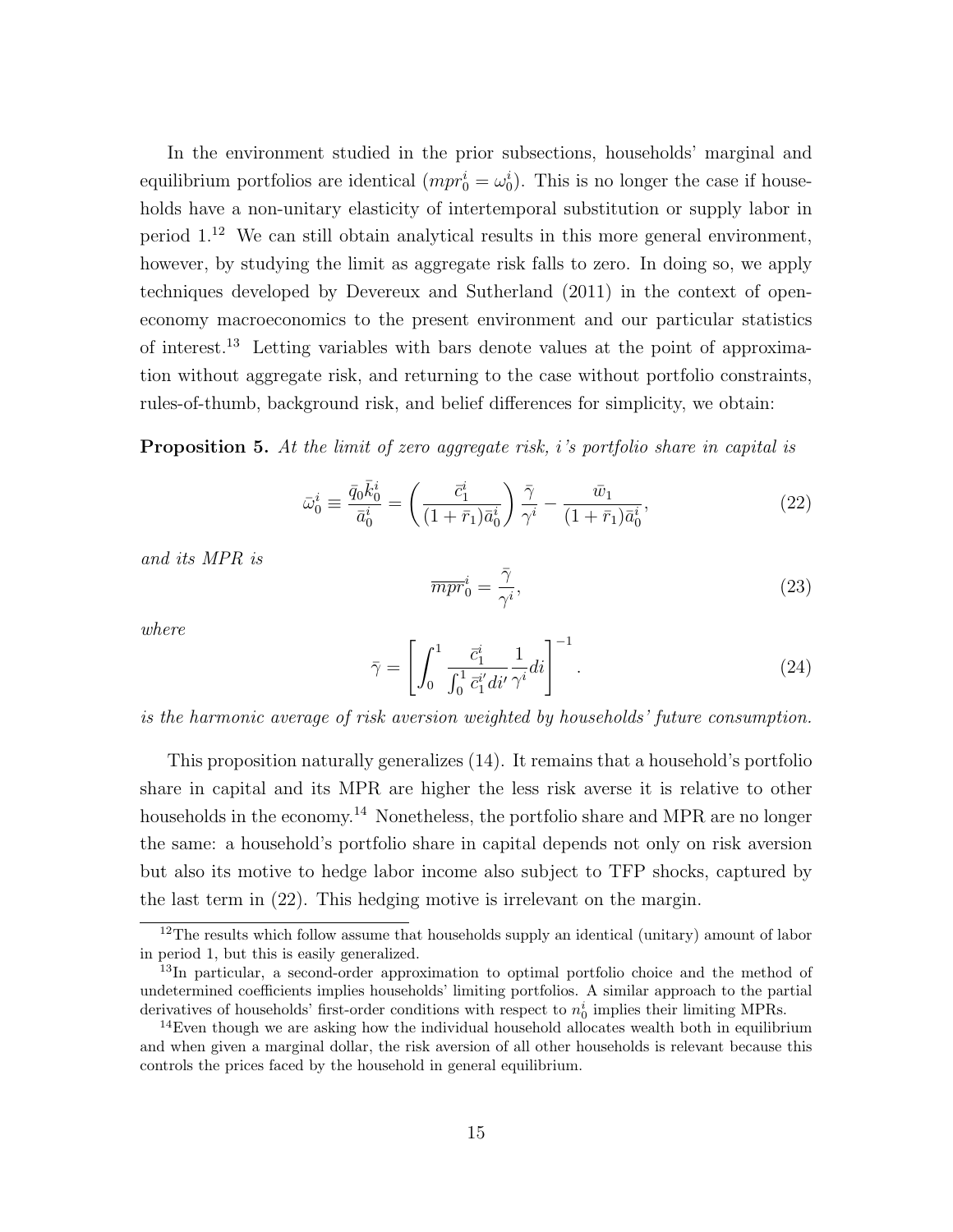The distinction between portfolios and MPRs is useful in clarifying their roles in a generalization of Proposition [1,](#page-9-1) our final analytical result of the paper. Approximating households' optimal portfolio choice [\(13\)](#page-9-2) and the asset market clearing conditions [\(10\)](#page-8-2) and [\(12\)](#page-8-1) around the point with zero aggregate risk, and denoting with hats log/level deviations from this point, we obtain:

**Proposition 6.** Up to third order in the perturbation parameters  $\{\sigma, \hat{\epsilon}_1^z, \hat{\epsilon}_0^m\}$ ,

$$
\mathbb{E}_0 \hat{r}_1^k - \hat{r}_1 + \frac{1}{2} \sigma^2 = \bar{\gamma} \sigma^2 + \left[ \bar{\gamma} \int_0^1 \frac{d \left[ c_1^i / \int_0^1 c_1^{i'} dt' \right]}{d \epsilon_0^m} \left( 1 - \overline{m} \overline{p} \overline{r}_0^i \right) dt \right] \hat{\epsilon}_0^m \sigma^2. \tag{25}
$$

Hence, a monetary policy shock will lower the risk premium if it redistributes wealth to households with relatively high MPRs. This decouples and clarifies the respective role of portfolios and MPRs. Portfolios — more precisely, those which households enter the period with — govern how wealth redistributes on impact of a monetary policy shock, and are contained in  $\frac{d[c_1^i / \int_0^1 c_1^{i'} dt']}{d\epsilon^m}$  $\frac{J_0 C_1 a t}{d \epsilon_0^m}$ . MPRs govern how agents allocate the change in wealth on the margin. We will thus focus on heterogeneity in both portfolios and MPRs in our quantitative results, to which we now turn.

# <span id="page-16-0"></span>3 Quantitative relevance in the infinite horizon

We first revisit the empirical evidence on the equity premium response to monetary policy shocks which poses a challenge to workhorse models where risk premia barely move. We then calibrate our model to match standard "macro" moments as well as novel "micro" moments from the Survey of Consumer Finances which discipline the cross-sectional heterogeneity in MPRs and exposures to monetary policy. In response to an unexpected monetary easing in our model economy, wealth endogenously redistributes to relatively high MPR households, rationalizing the equity premium response found in the data and amplifying the stimulus in real activity.

# <span id="page-16-1"></span>3.1 Empirical effects of monetary policy shocks in U.S. data

The effects of an unexpected shock to monetary policy have been the subject of a large literature in empirical macroeconomics. In response to an unexpected loosening, the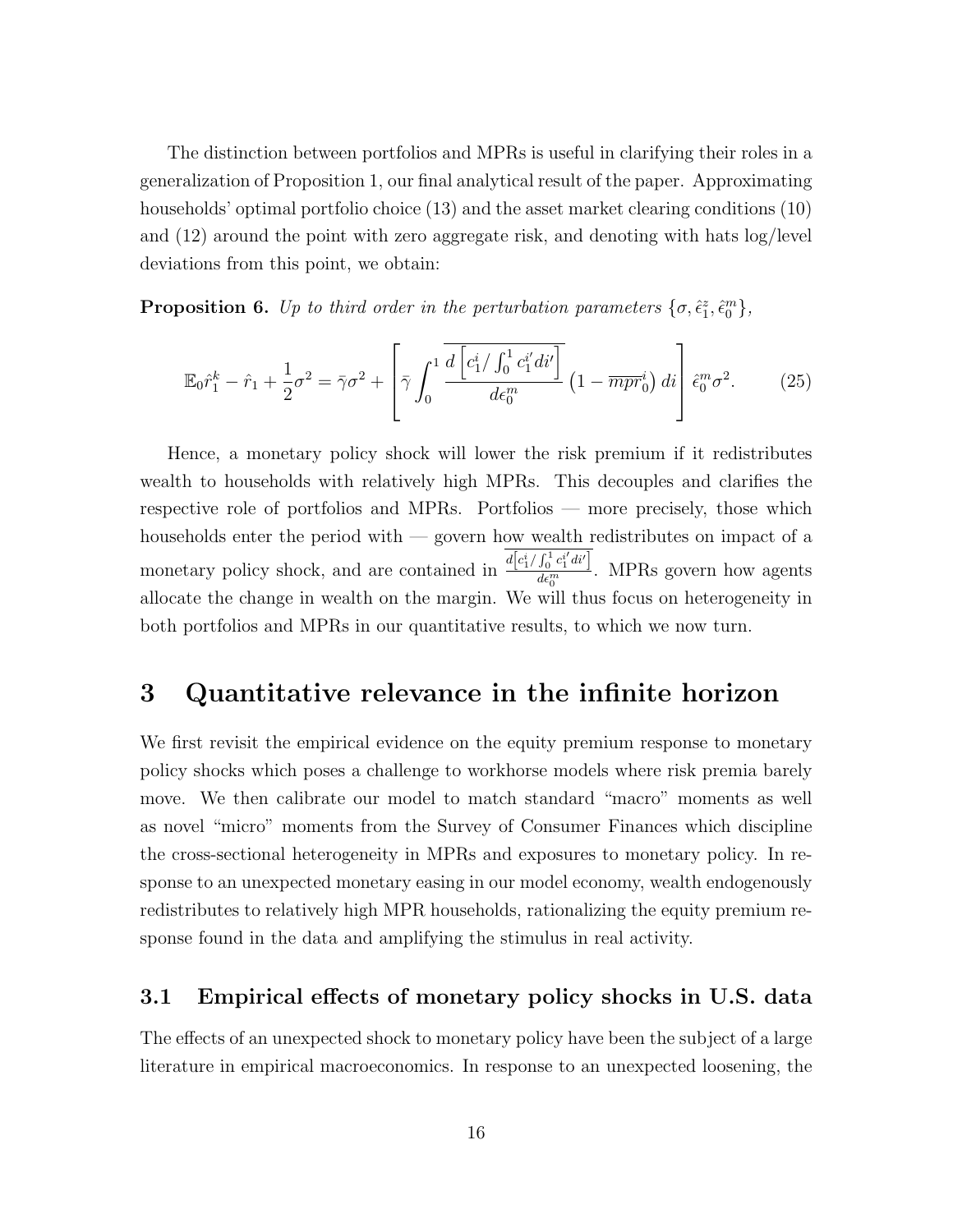price level rises and production expands, consistent with workhorse New Keynesian models. But, as found in [Bernanke and Kuttner](#page-41-0) [\(2005\)](#page-41-0) and a number of subsequent papers using asset pricing data, the evidence further suggests that risk premia fall.<sup>15,16</sup>

We refresh the findings in [Bernanke and Kuttner](#page-41-0) [\(2005\)](#page-41-0) using the structural vector autoregression instrumental variables (SVAR-IV) approach in [Gertler and Karadi](#page-43-3) [\(2015\)](#page-43-3). Using monthly data from July 1979 through June 2012, we first run a sixvariable, six-lag VAR using the 1-year Treasury yield, CPI, industrial production, S&P 500 return relative to the 1-month T-bill, 1-month T-bill return relative to the change in CPI, and smoothed dividend-price ratio on the  $S\&P 500$ .<sup>17,18</sup> Over January 1991 through June 2012 we then instrument the residuals in the 1-year Treasury yield (the *monetary policy indicator*) with an external instrument: policy surprises constructed using the current Fed Funds futures contract on FOMC days aggregated to the month level from [Gertler and Karadi](#page-43-3) [\(2015\)](#page-43-3). The identification assumptions are that the exogenous variation in the monetary policy indicator in the VAR are due to the structural monetary shock and that the instrument is correlated with this structural shock but not the five others. With a first-stage F statistic of 14.4, this instrument is strong according to the threshold of [Stock, Wright, and Yogo](#page-45-5) [\(2002\)](#page-45-5).

We then plot the impulse responses to a negative monetary policy shock using this instrument in Figure [1.](#page-18-0) Since the structural monetary policy shock is not observed, its magnitude should be interpreted through the lens of the approximately 0.2pp decrease in the 1-year yield on impact. Consistent with the wider literature, industrial production and the price level rise, and the real interest rate falls. Excess returns rise by 1.9pp on impact; given the comparatively tiny decline in the real interest rate, this means the real return on the stock market is also approximately 1.9pp. Notably, excess returns are small and negative in the months which follow, consistent with a

<sup>&</sup>lt;sup>15</sup>This effect on risk premia may co-exist with the revelation of information, a channel studied by [Nakamura and Steinsson](#page-44-8) [\(2018\)](#page-44-8) and others. The analysis of [Jarocinski and Karadi](#page-44-9) [\(2020\)](#page-44-9) implies that by confounding "pure" monetary policy shocks with such information shocks, our estimates may understate the increase in the stock market following a pure monetary easing.

<sup>&</sup>lt;sup>16</sup>In addition to this literature, there is also evidence that changes in the monetary policy rule affect risk premia. For instance, using a regime-switching model [Bianchi, Lettau, and Ludvigson](#page-41-8) [\(2022\)](#page-41-8) find that a more dovish monetary policy rule is associated with a lower equity premium.

<sup>&</sup>lt;sup>17</sup>The series for the 1-year Treasury yield, CPI, and industrial production are taken from the dataset provided by [Gertler and Karadi](#page-43-3) [\(2015\)](#page-43-3). The remaining series are from CRSP.

<sup>&</sup>lt;sup>18</sup>The smoothed dividend-price ratio is the 3-month moving average of dividends divided by the price of the stock at the end of the month, value-weighted over the S&P 500. We linearly detrend this series given changes in corporate payout policy over the sample period.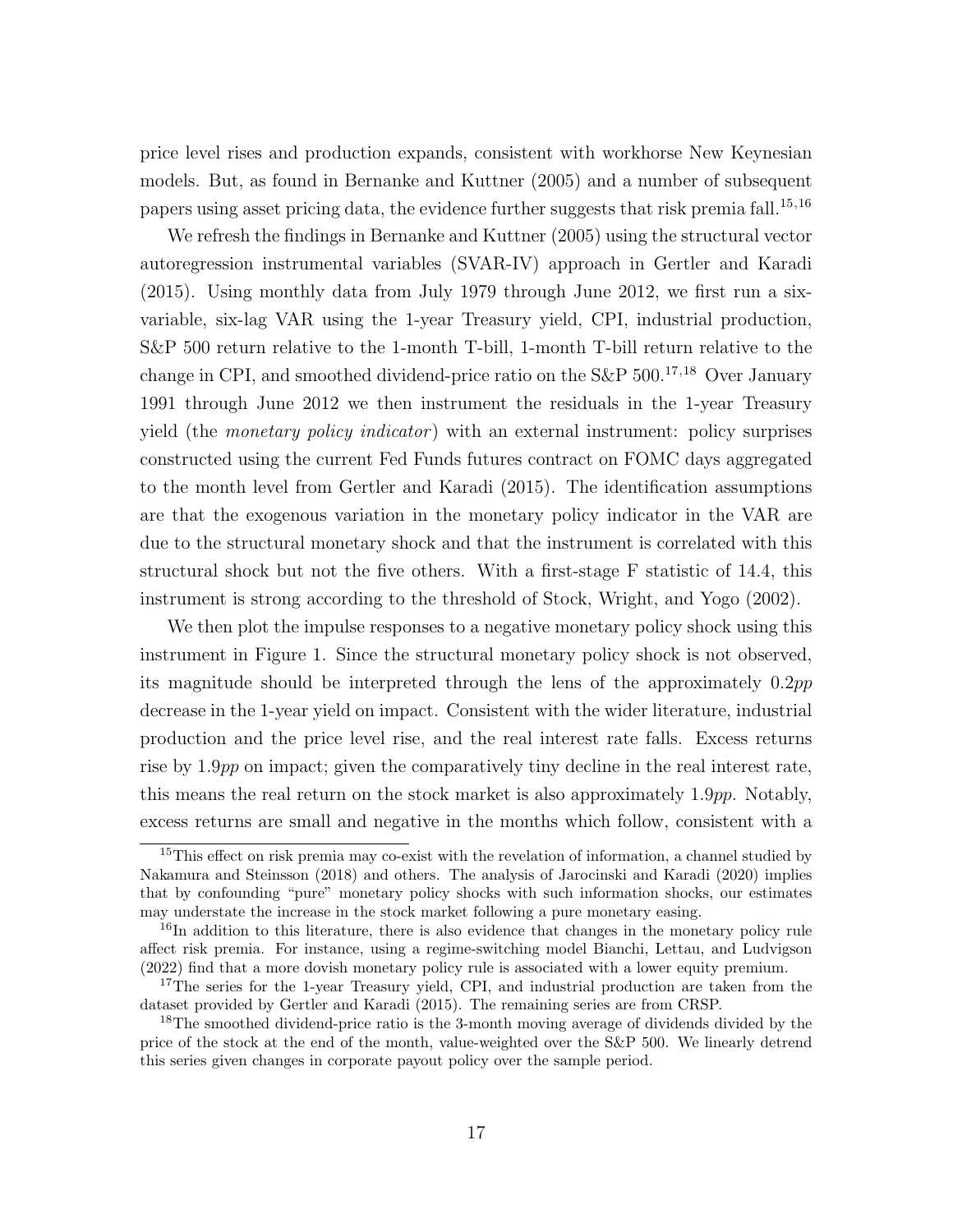

<span id="page-18-1"></span><span id="page-18-0"></span>Figure 1: effects of 1 SD monetary shock

Notes: 90% confidence interval at each horizon is computed using the wild bootstrap with 10,000 iterations, following [Mertens and Ravn](#page-44-10) [\(2013\)](#page-44-10) and [Gertler and Karadi](#page-43-3) [\(2015\)](#page-43-3).

decline in the equity premium and the fall in the dividend/price ratio.

Following [Bernanke and Kuttner](#page-41-0) [\(2005\)](#page-41-0), we can decompose the 1.9pp real return on the stock market into news about higher dividend growth, lower real risk-free discount rates, and lower future excess returns using a Campbell-Shiller decomposition:

$$
(\text{real stock return})_t - \mathbb{E}_{t-1}[(\text{real stock return})_t] = (\mathbb{E}_t - \mathbb{E}_{t-1}) \sum_{j=0} \kappa^j \Delta(\text{dividends})_{t+j}
$$

$$
-(\mathbb{E}_t - \mathbb{E}_{t-1}) \sum_{j=1} \kappa^j (\text{real rate})_{t+j} - (\mathbb{E}_t - \mathbb{E}_{t-1}) \sum_{j=1} \kappa^j (\text{excess return})_{t+j}, \qquad (26)
$$

where  $\kappa = \frac{1}{11}$  $\frac{1}{1+\frac{d}{p}}$  and  $\frac{d}{p}$  is the steady-state dividend yield. Using the SVAR-IV to compute the revised expectations in real rates and excess returns given the monetary shock, we obtain the decomposition in Table [I.](#page-19-0)<sup>19</sup> 1.1pp (59%) of the initial return on the stock market is due to news about lower future excess returns,  $0.1pp$  (8%) is due to news about lower future risk-free rates, and 0.6pp (33%) is due to news about

<sup>&</sup>lt;sup>19</sup>As in [Bernanke and Kuttner](#page-41-0) [\(2005\)](#page-41-0), we use our VAR to compute (excess return)<sub>t</sub> −  $\mathbb{E}_{t-1}[\text{(excess return)}_t], (\mathbb{E}_t - \mathbb{E}_{t-1}) \sum_{j=1} \kappa^j (\text{real rate})_{t+j}, \text{and } (\mathbb{E}_t - \mathbb{E}_{t-1}) \sum_{j=1} \kappa^j (\text{excess return})_{t+j}$ and we assign to dividend growth the residual implied by [\(26\)](#page-18-1).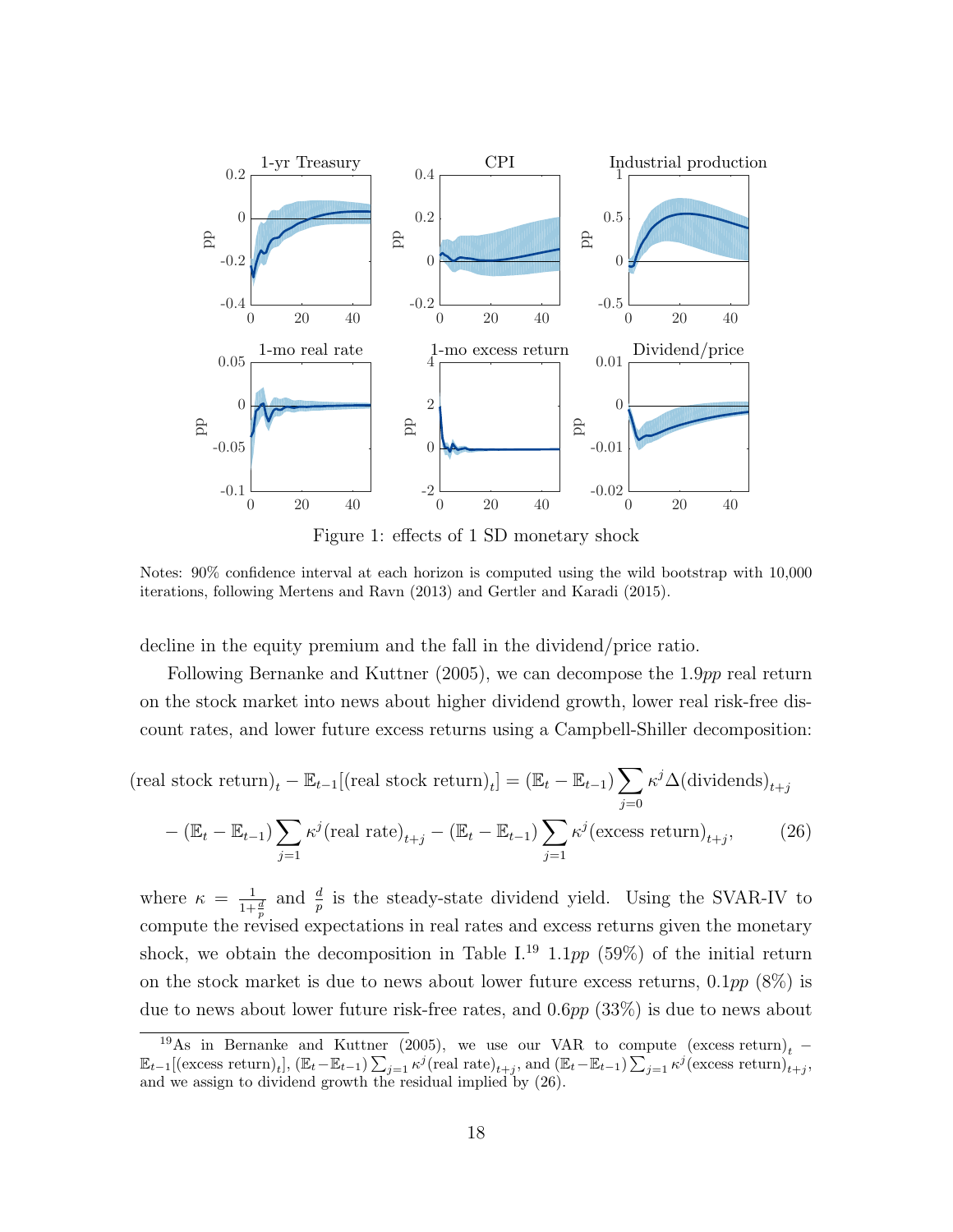|                             |                 | As share of     |
|-----------------------------|-----------------|-----------------|
|                             | pp              | effect on real  |
|                             |                 | stock return    |
| Real stock return           | 1.92            |                 |
|                             | [1.54, 2.59]    |                 |
| Dividend growth news        | 0.64            | 33\%            |
|                             | $[-0.25, 1.48]$ | $[-13\%, 71\%]$ |
| - Future real rate news     | 0.15            | $8\%$           |
|                             | $[-0.12, 0.39]$ | $[-6\%, 21\%]$  |
| - Future excess return news | 1.13            | 59%             |
|                             | [0.37, 2.27]    | $[19\%, 108\%]$ |

<span id="page-19-0"></span>Table I: Campbell-Shiller decomposition following 1 SD monetary shock

Notes: decomposition in [\(26\)](#page-18-1) uses  $\kappa = 0.9962$  following [Campbell and Ammer](#page-41-9) [\(1993\)](#page-41-9). 90% confidence interval in brackets is computed using the wild bootstrap with 10,000 iterations, following [Mertens and Ravn](#page-44-10) [\(2013\)](#page-44-10) and [Gertler and Karadi](#page-43-3) [\(2015\)](#page-43-3).

higher dividend growth. Accounting for estimation uncertainty, at least 19% and potentially all of the return on the stock market is due to news about lower future excess returns, validating the original message from [Bernanke and Kuttner](#page-41-0) [\(2005\)](#page-41-0).

The important role of the risk premium in explaining the return on the stock market is robust to details of the estimation approach. In appendix [B.1](#page-0-0) we change the number of lags used in the VAR; change the sample periods over which the VAR and/or first-stage is estimated; add variables to the VAR; and use an alternative instrument for the monetary policy shock. Across these cases we confirm the message of the baseline estimates above: in response to a monetary policy shock which reduces the 1-year Treasury yield by approximately  $0.2pp$ , real stock returns rise by 1.5-3.1pp, and news about future excess returns explains 35%-85% of this increase.

The dimensionality reduction offered by a VAR enables us to generate the longhorizon forecasts needed for the Campbell-Shiller decomposition, unlike a local projection. As noted by [Stock and Watson](#page-45-6) [\(2018\)](#page-45-6), we can test the assumption of invertibility implicit in the SVAR-IV both by assessing whether lagged values of the instrument have forecasting power when included in the VAR and by comparing the estimated impulse responses to those obtained using a local projection with instrumental variables (LP-IV). We show in appendix [B.1](#page-0-0) that both of these tests fail to reject the null hypothesis that invertibility in our application is satisfied.<sup>20</sup>

<sup>20</sup>As an alternative approach, a recursive VAR ordering the IV first in the VAR is robust to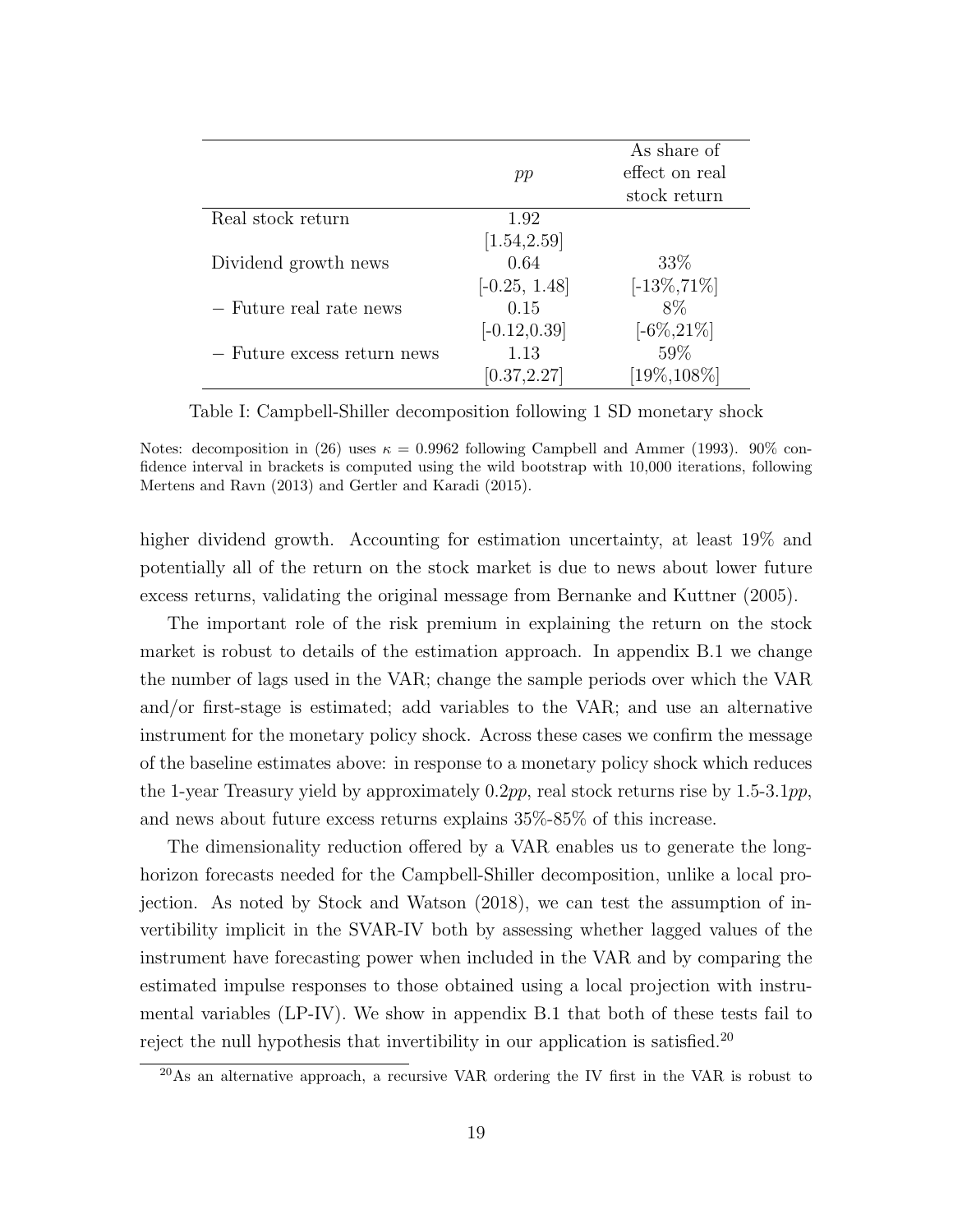Finally, augmenting our VAR with cross-sectional data corroborates the redistributive mechanism through which our model rationalizes the risk premium response to a monetary shock. In appendix [B.1,](#page-0-0) we construct two measures of the relative wealth of agents relatively more exposed to the stock market: a total return index of high beta hedge funds relative to low beta hedge funds, and an analogous index for mutual funds. These measure the relative wealth of a household continually (re- )invested in high beta funds relative to low beta funds. On impact of a monetary easing, we find that the relative return of high beta funds rises on impact and then falls thereafter. This is consistent with the wealth share of relatively risk tolerant investors rising, since risk sharing calls for the wealth of risk tolerant investors to load more on the return on capital — i.e., to have a higher beta.

Objectives in the remainder of paper The rest of the paper enriches the model from section [2](#page-5-0) and studies a calibration to the U.S. economy matching micro evidence on portfolio heterogeneity and conventional macro moments on asset prices and business cycles. We first ask whether redistribution in such an environment can quantitatively rationalize the estimated stock market response to a monetary policy shock. We then use the model to quantify the implications for the real economy.

### 3.2 Infinite horizon environment

We first outline the environment, building on that from section [2.1.](#page-6-3) We describe the main changes here and present the complete environment in appendix [C.](#page-0-0)

#### 3.2.1 Household preferences and constraints

To ensure a stationary wealth distribution despite permanent differences in risk aversion, we assume a perpetual youth structure in which each household dies at rate  $\xi$ and has no bequest motive. This implies an underlying wealth distribution *among* households having a particular coefficient of relative risk aversion  $\gamma^i$ . Appendix [C](#page-0-0)

non-invertibility [\(Plagborg-Moller and Wolf](#page-45-7) [\(2021\)](#page-45-7)), while estimation using a VAR still means that we can implement [\(26\)](#page-18-1). While the impulse responses using this approach are noisier than our baseline using the SVAR-IV, the point estimates imply that 74% of the increase in the stock market following a monetary shock is due to news about lower future excess returns. The recursive approach is closely related to the identification strategy used by [Paul](#page-45-8) [\(2020\)](#page-45-8) in recent work also finding that expansionary monetary policy raises the stock market in part by lowering future excess returns.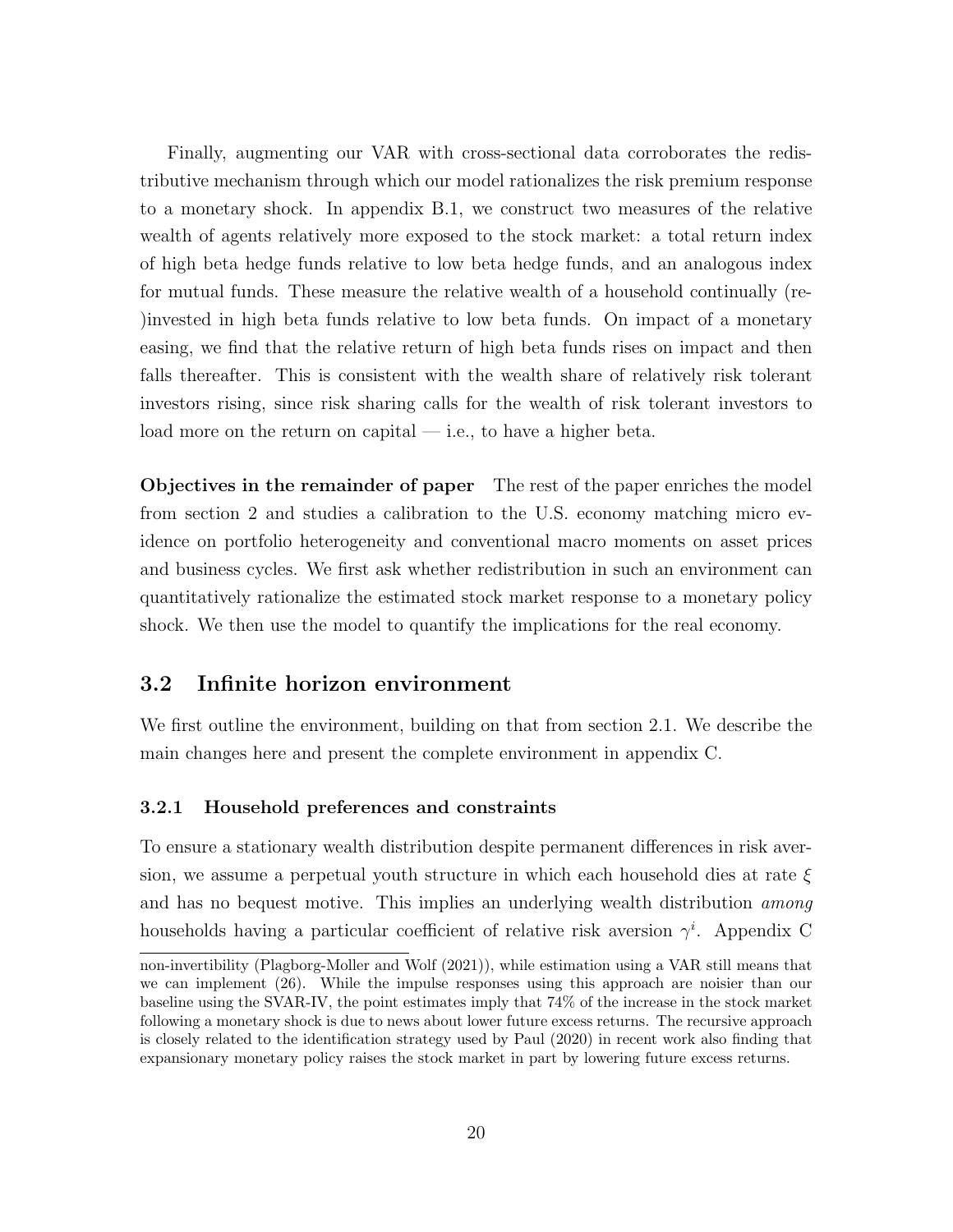proves the existence of a representative household at each  $\gamma^{i}$ .<sup>21</sup>

Representative household  $i$  maximizes a generalization of  $(1)$ 

$$
v_t^i = \left( (1 - \beta) \left( c_t^i \Phi \left( \int_0^1 \ell_t^i(j) \, dj \right) \right)^{1 - 1/\psi} + \beta \mathbb{E}_t \left[ \left( \mu_{t, t+1}^i v_{t+1}^i \right)^{1 - \gamma^i} \right]^{\frac{1 - 1/\psi}{1 - \gamma^i}} \right)^{\frac{1}{1 - 1/\psi}} \tag{27}
$$

with disutility of labor each period

$$
\Phi(\ell_t^i) = \left(1 + (1/\psi - 1)\bar{\theta} \frac{(\ell_t^i)^{1+1/\theta}}{1+1/\theta}\right)^{\frac{1/\psi}{1-1/\psi}},\tag{28}
$$

consistent with balanced growth as in [Shimer](#page-45-9) [\(2010\)](#page-45-9) and [Trabandt and Uhlig](#page-45-10) [\(2011\)](#page-45-10).  $\mu^i_{t,t+1}$  reflects the wealth of households of type i at  $t+1$  who were also alive at t, relative to the average household of type  $i$  at  $t + 1$ . It is characterized in appendix [C.](#page-0-0)

We assume each household is comprised of a measure one of workers  $\dot{\eta}$  supplying a different variety, allowing us to accommodate wage stickiness in the usual way. In particular, each household pays [Rotemberg](#page-45-11) [\(1982\)](#page-45-11) wage adjustment costs for each j

$$
AC_t^W(j) = \frac{\chi^W}{2} W_t \ell_t \left( \frac{W_t(j)}{W_{t-1}(j) \exp(\varphi_t)} - 1 \right)^2, \tag{29}
$$

where  $\chi^W$  controls the magnitude of adjustment costs,  $W_t\ell_t$  is the economy-wide wage bill, and  $\exp(\varphi_t)$  in the reference wage is an adjustment for rare disasters described below. These adjustment costs are not indexed by  $i$  because there is a common wage for each variety supplied by households, as described below. We further assume these costs are paid to the government and rebated back to households so that they only affect the allocation via the dynamics of wages.

Finally, we assume households also face a lower bound on capital

<span id="page-21-0"></span>
$$
k_t^i \ge \underline{k}z_t,\tag{30}
$$

where  $z_t$  is productivity, discussed below. Such a constraint captures components of capital which households hold for reasons beyond financial returns, such as housing.

<sup>21</sup>So that the model permits aggregation into representative households despite the existence of non-traded labor income, we allow households to trade claims to a labor endowment with other households having the same risk aversion, as further described in appendix [C.](#page-0-0) This approach extends that in [Lenel](#page-44-11) [\(2020\)](#page-44-11) to a setting with endogenous labor supply and production.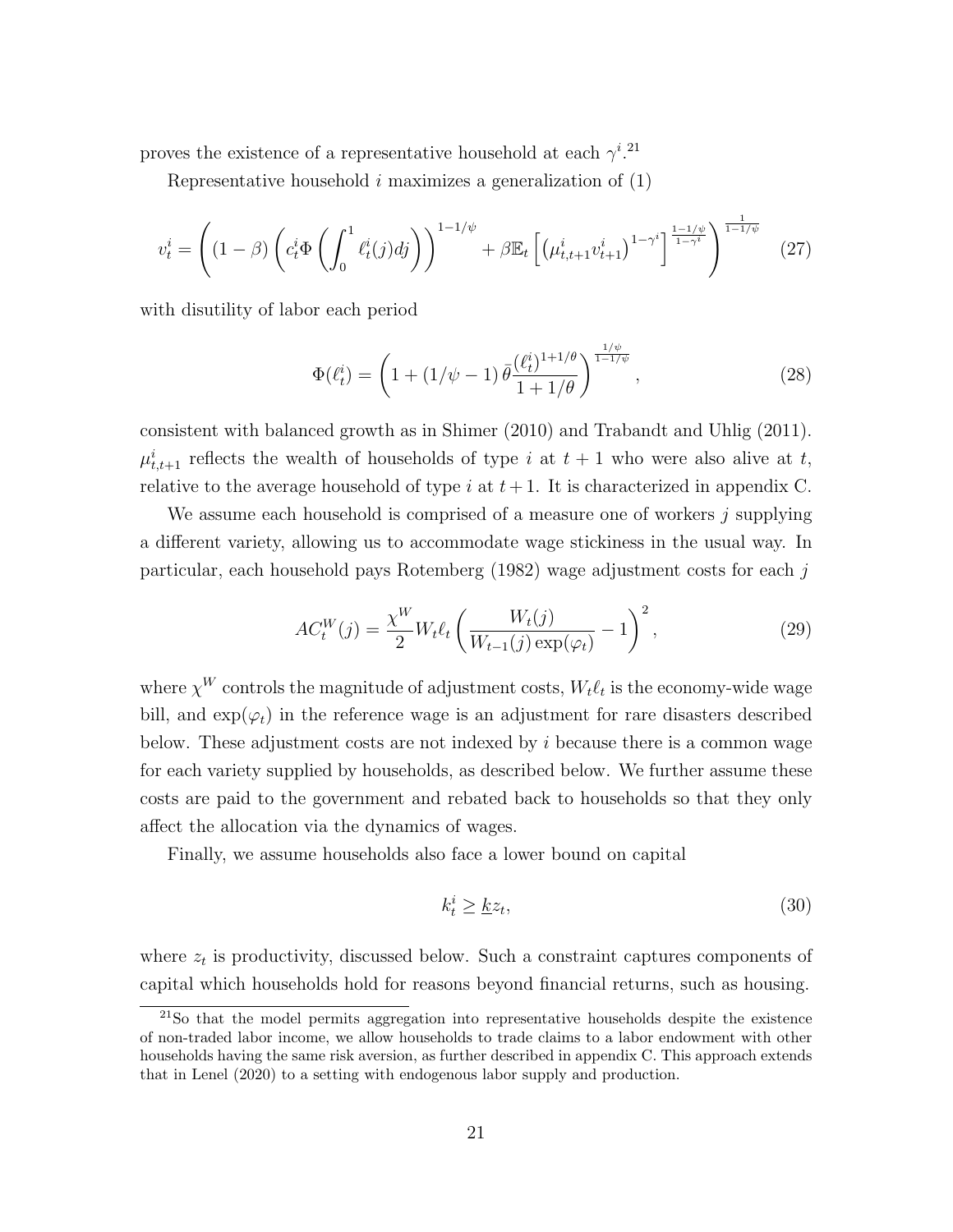#### 3.2.2 Supply-side

A union representing each variety j chooses  $W_t(j)$  and  $\ell_t(j)$  to maximize the utilitarian social welfare of union members given the allocation rule

$$
\ell_t^i(j) = \phi^i \ell_t(j),\tag{31}
$$

satisfying  $\int_0^1 \phi^i di = 1$ . A representative labor packer purchases varieties and combines them to produce a CES aggregate with elasticity of substitution  $\epsilon$ 

$$
\ell_t = \left[ \int_0^1 \ell_t(j)^{(\epsilon - 1)/\epsilon} \right]^{\epsilon/(\epsilon - 1)}
$$
\n(32)

which it then sells at  $W_t$ , earning

$$
W_t \ell_t - \int_0^1 W_t(j) \ell_t(j) dj.
$$
\n(33)

A representative producer then purchases the labor aggregate and rents capital, and it uses consumption goods to produce new capital goods sold to households.

#### 3.2.3 Aggregate productivity

We now assume that productivity  $z_t$  follows a unit root process

$$
\log z_t = \log z_{t-1} + \epsilon_t^z + \varphi_t,\tag{34}
$$

where  $\epsilon_t^z$  is an *iid* shock from a Normal distribution with mean zero and standard deviation  $\sigma^z$ ,  $\varphi_t$  is a rare disaster equal to zero with probability  $1-p_t$  and  $\varphi < 0$  with probability  $p_t$ , and  $p_t$  follows an AR(1) process

$$
\log p_t - \log \bar{p} = \rho^p \left( \log p_{t-1} - \log \bar{p} \right) + \epsilon_t^p,\tag{35}
$$

where  $\epsilon_t^p$  $_t^p$  is an *iid* shock from a Normal distribution with mean zero and standard deviation  $\sigma^p$ . Following [Barro](#page-40-4) [\(2006\)](#page-40-4), [Gourio](#page-43-8) [\(2012\)](#page-43-8), and [Wachter](#page-45-12) [\(2013\)](#page-45-12), we introduce the disaster with time-varying probability to help match the level of the equity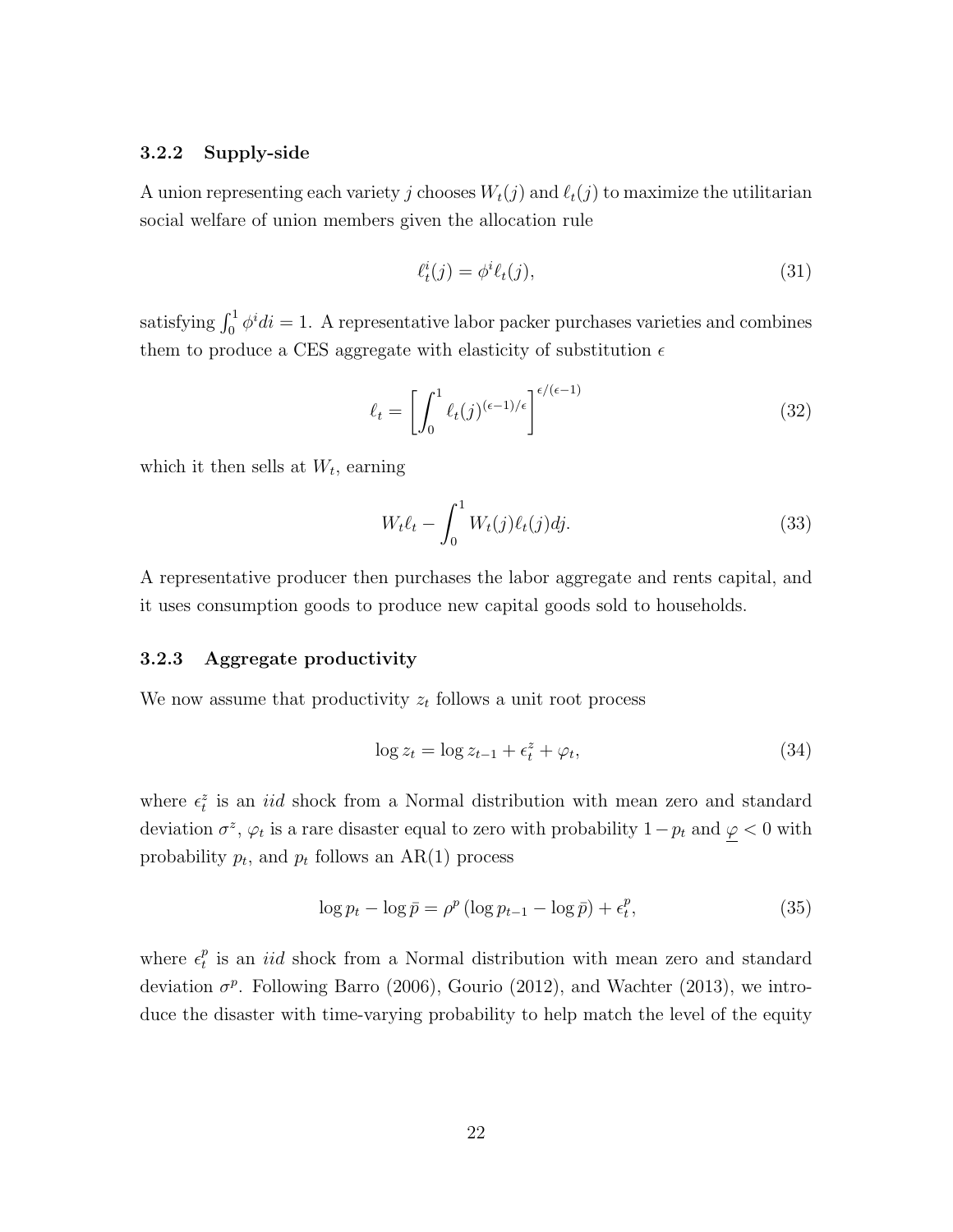premium and volatility of returns.<sup>22</sup> So that the dynamics upon a rare disaster are well-behaved, we assume that the disaster destroys capital and reduces the reference wage in households' wage adjustment costs in proportion to the decline in productivity. The first assumption implies that aggregate output is

$$
y_t \equiv (z_t \ell_t)^{1-\alpha} (k_{t-1} \exp(\varphi_t))^{\alpha}, \qquad (36)
$$

where productivity is now labor-augmenting and thus consistent with balanced growth.

#### 3.2.4 Monetary and fiscal policy

Finally, monetary policy is now characterized by the Taylor rule [\(8\)](#page-7-4) each period

$$
1 + i_t = (1 + \overline{i}) \left(\frac{P_t}{P_{t-1}}\right)^{\phi} m_t,
$$
\n
$$
(37)
$$

where policy shocks follow an  $AR(1)$  process

$$
\log m_t = \rho^m \log m_{t-1} + \epsilon_t^m,\tag{38}
$$

where  $\epsilon_t^m$  is an *iid* shock from a Normal distribution with mean zero and standard deviation  $\sigma^m$ .

Fiscal policy is characterized by three elements. First, the government subsidizes workers' labor income at a constant rate  $\frac{1}{\epsilon - 1}$  rebated back to each household, eliminating the average wage markup in the usual way. Second, the government participates in the bond market financed by lump-sum taxes in which household  $i$  pays a share  $\nu^{i}$ . Given the latter assumption (and that households face no constraints in the bond market) the government bond position has no effect on the equilibrium allocation, so we assume it is a constant real value relative to productivity:  $B_t^g/(P_t z_t) = b^g$ . Its only purpose is to make measured portfolios in model and data comparable. Third, the government collects the wealth of dying households and endows it to newborn households. We describe the rule employed when doing so in the next subsection.

 $22$ Following [Bianchi, Ilut, and Schneider](#page-41-10) [\(2018\)](#page-41-10), financial frictions on firms together with uncertainty shocks on operating cost could further improve the model on this dimension. Following [Guvenen](#page-43-9) [\(2009\)](#page-43-9) and [Garleanu and Panageas](#page-43-4) [\(2015\)](#page-43-4), heterogeneity in the intertemporal elasticity of substitution could also help lower the volatility of the real interest rate relative to excess returns.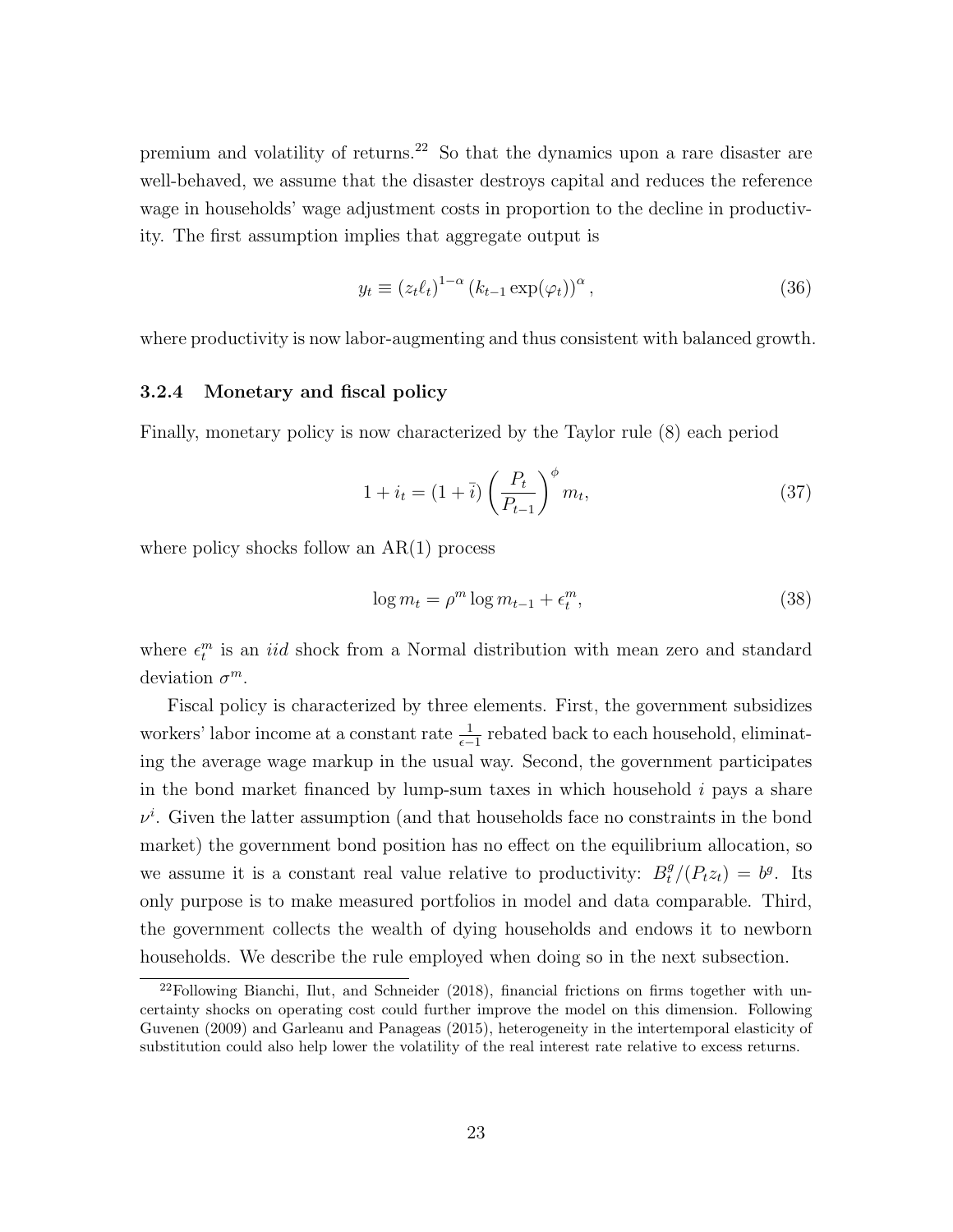#### 3.2.5 Equilibrium and model solution

The definition of equilibrium naturally generalizes Definition [1.](#page-8-3)

We solve the model globally using numerical methods. Given this, we limit the heterogeneity across households to make the computation tractable. We divide the continuum of households into three groups  $\{a, b, c\}$  within which households have identical preferences. The index  $i$  now refers to the representative household of each group. The fraction of households belonging to group *i* is denoted  $\lambda^i$ , where  $\sum_i \lambda^i = 1$ .

We solve a stationary transformation of the economy obtained by dividing all real variables except labor by  $z_t$  and nominal variables by  $P_t z_t$ . In the transformed economy we obtain a recursive representation of the equilibrium in which the aggregate state in period t is given by the monetary policy state variable  $m_t$ , disaster probability  $p_t$ , scaled aggregate capital  $k_{t-1}/(z_{t-1} \exp(\epsilon_t^z))$ , scaled prior period's real wage  $w_{t-1}/(z_{t-1} \exp(\epsilon_t^z))$ , and wealth shares  $\{s_t^i\}$  of any two groups. Assuming that the government endows newborn households of each group with a share  $\bar{s}^i$  of dying households' wealth, these wealth shares follow

$$
s_t^i \equiv \lambda^i (1 - \xi) \frac{(1 + i_{t-1})(B_{t-1}^i + \nu^i B_{t-1}^g) + (\Pi_t + (1 - \delta)Q_t)k_{t-1}^i \exp(\varphi_t)}{(\Pi_t + (1 - \delta)Q_t)k_{t-1} \exp(\varphi_t)} + \xi \bar{s}^i.
$$
 (39)

Productivity shocks inclusive of disasters only govern the transition across states, but do not separately enter the state space itself.

We solve the model using sparse grids as described in [Judd, Maliar, Maliar, and](#page-44-12) [Valero](#page-44-12) [\(2014\)](#page-44-12). When forming expectations, we use Gauss-Hermite quadrature and interpolate with Chebyshev polynomials for states off the grid. The stochastic equilibrium is determined through backward iteration, while dampening the updating of asset prices and individuals' expectations over the dynamics of the aggregate states. The code is written in Fortran and parallelized using OpenMP, so that convergence can be achieved in a few minutes on a standard desktop computer.

### 3.3 Parameterization, first moments, and second moments

We now parameterize the model to match micro moments informing the heterogeneity across groups as well as macro moments regarding the business cycle and asset prices.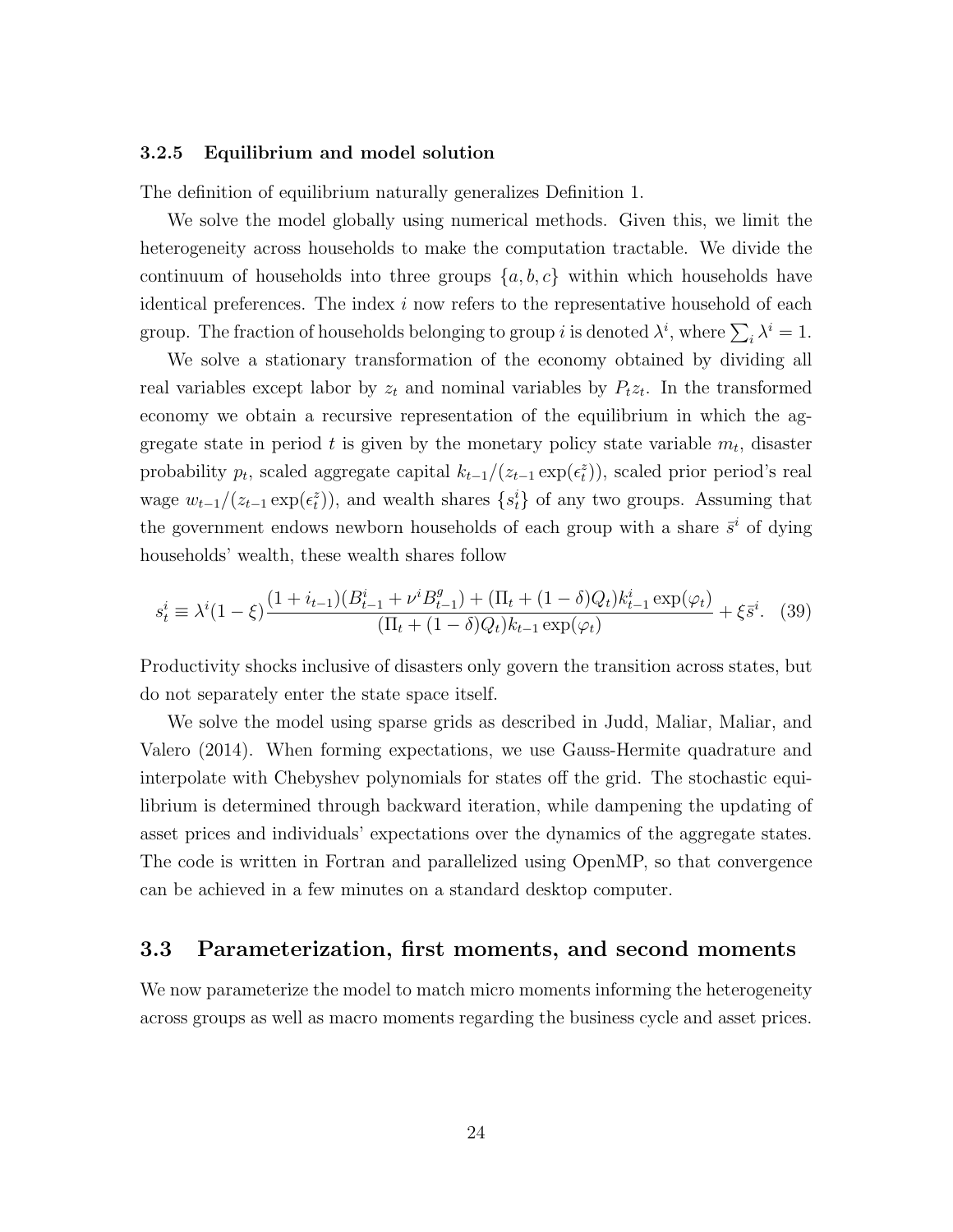#### 3.3.1 Micro: the distribution of wealth, labor income, and portfolios

We seek to match the distribution of wealth, labor income, and financial portfolios in U.S. data, giving us confidence in the model's MPRs and exposures to a monetary shock. We proceed in three steps with the 2016 Survey of Consumer Finances (SCF).

First, we decompose each household's wealth  $(A<sup>i</sup>)$  into claims on the economy's capital stock  $(Qk^i)$ , in positive net supply) and nominal claims  $(B^i)$ , in zero net supply accounting for the government and rest of the world). We describe this procedure in detail in appendix [B.2](#page-0-0) and provide a broad overview here. We first add estimates of defined benefit pension wealth for each household since this is the major component of household net worth which is excluded from the SCF.<sup>23</sup> We then proceed by line item to allocate how much household wealth is held in nominal claims versus claims on capital.<sup>24</sup> In the same spirit as [Doepke and Schneider](#page-42-1)  $(2006)$ , the key step in doing this is to account for the implicit leverage households have on capital through publiclytraded and privately-held businesses. The aggregate leverage implicit in these equity claims must be consistent with that of the business sectors in the Financial Accounts. We parameterize the dispersion in leverage in these claims to match evidence on the dispersion in households' expected rates of return.

Second, we stratify households by their wealth to labor income  $\{\frac{A^i}{W\ell^i}\}\$  and capital portfolio share  $\{\frac{Qk^i}{A^i}\}\$ , defining our three groups. We sort households on these variables based on Proposition [5,](#page-15-1) which demonstrated that the capital portfolio share is informative about households' risk aversion and thus MPR only after properly accounting for their non-traded exposure to aggregate risk through labor income.<sup>25</sup> Group a corresponds to households with high wealth to labor income and a high capital portfolio share, group b corresponds to households with high wealth to labor income but a low capital portfolio share, and group c corresponds to households with low wealth to labor income. We define "high" wealth to labor income as households

<sup>23</sup>We use the estimates of [Sabelhaus and Volz](#page-45-13) [\(2019\)](#page-45-13) described further in the appendix.

 $24$ We note in particular that we treat DB pension entitlements as a nominal asset of households, under the interpretation that households have a fixed claim on the pension sponsor which is then the residual claimant on the investment portfolio. In contrast, DC pension assets, as with other mutual fund assets, are decomposed into nominal claims and claims on capital as described here.

<sup>&</sup>lt;sup>25</sup>We sort households by a measure of their capital portfolio share after excluding from both the numerator and denominator assets and liabilities associated with the primary residence and vehicles, even though for each group we report and target the capital portfolio share accounting for all assets and liabilities. We sort households on the former measure since households' decisions regarding their primary residence and consumer durables may reflect considerations beyond risk and return.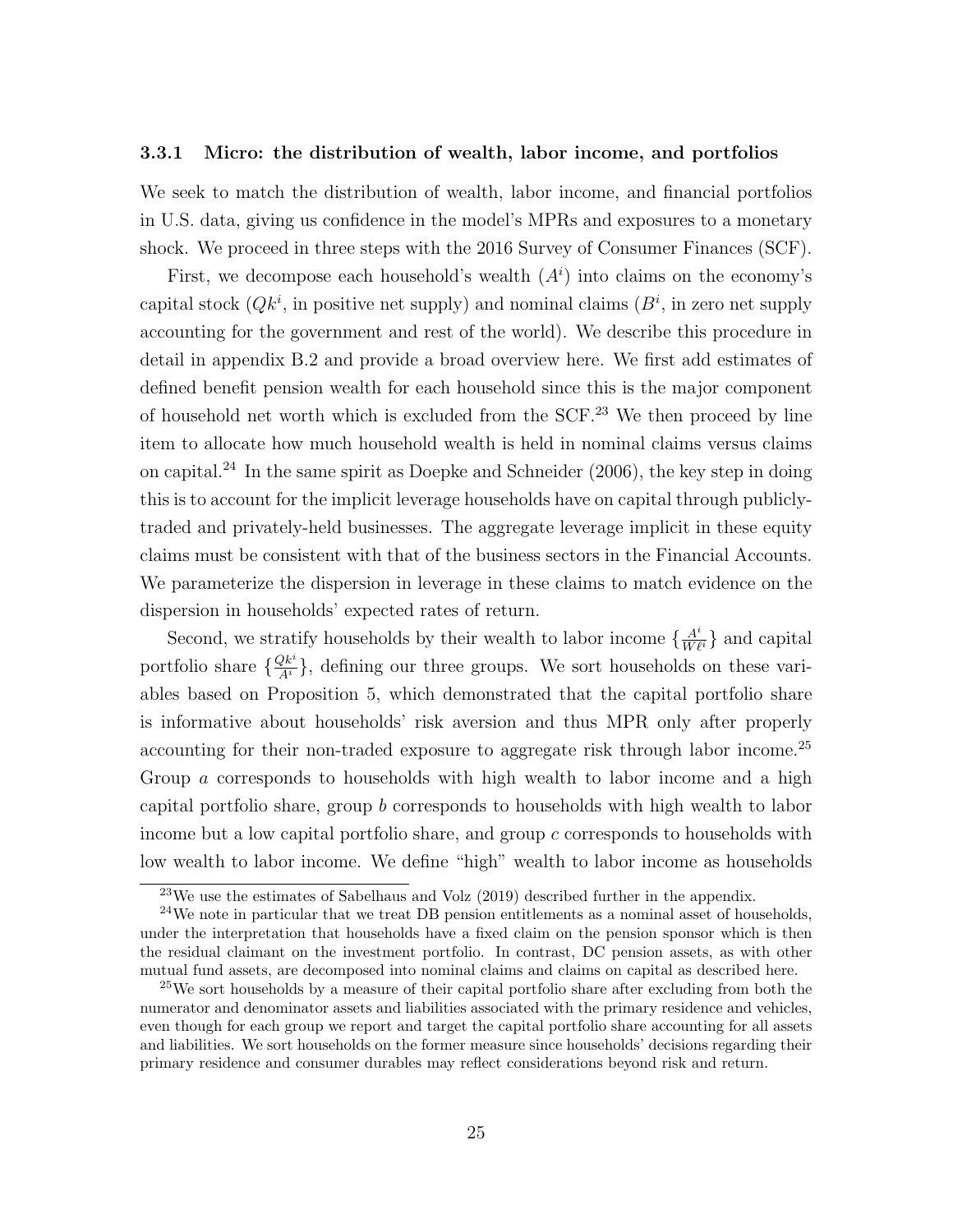|                    |            | $\frac{A^i}{W \ell^i}$                         |                                                  |  |
|--------------------|------------|------------------------------------------------|--------------------------------------------------|--|
|                    |            | $\geq p60$                                     | < p60                                            |  |
|                    |            | Group $a$                                      |                                                  |  |
|                    |            | Share households: $4\%$                        |                                                  |  |
|                    | $\geq p90$ | $\sum_{i \in a} W\ell^i / \sum_i W\ell^i$ : 3% | Group $c$                                        |  |
|                    |            | $\sum_{i\in a}A^i/\sum_iA^i$ : 18%             | Share households: $60\%$                         |  |
| $\frac{Qk^i}{A^i}$ |            | $\sum_{i\in a}Qk^i/\sum_{i\in a}A^i: 2.0$      | $\sum_{i \in c} W\ell^i / \sum_i W\ell^i$ : 83%  |  |
|                    | < p90      | Group $b$                                      | $\sum_{i \in c} A^i / \sum_i A^i$ : 23%          |  |
|                    |            | Share households: $36\%$                       | $\sum_{i \in c} Qk^i / \sum_{i \in c} A^i$ : 1.1 |  |
|                    |            | $\sum_{i\in b} W\ell^i / \sum_i W\ell^i$ : 14% |                                                  |  |
|                    |            | $\sum_{i\in b}A^i/\sum_iA^i:~58\%$             |                                                  |  |
|                    |            | $\sum_{i\in b}Qk^i/\sum_{i\in b}A^i:~0.5$      |                                                  |  |

Table II: heterogeneity in wealth to labor income and the capital portfolio share

<span id="page-26-0"></span>Notes: observations are weighted by SCF sample weights.

above the 60th percentile of this measure, and a "high" capital portfolio share as households above the 90th percentile of this measure.<sup>26</sup>

Third, we summarize the labor income, wealth, and financial portfolios of these three groups, provided in Table [II.](#page-26-0) Group a households earn  $3\%$  of labor income, hold 18% of wealth, and have an aggregate capital portfolio share of 2.0. Group b households earn only 14% of labor income, hold 58% of wealth, and have an aggregate capital portfolio share of 0.5. Group c households earn  $83\%$  of labor income, hold only 23% of wealth, and have an aggregate capital portfolio share of 1.1. To better understand the nature of households in each group, in Table [III](#page-27-0) we first project an indicator for the household having private business wealth on households' group indicator. Households in group  $a$  are especially more likely to have private business wealth. We then project an indicator for the household head being older than 54 and out of the labor force, together capturing a retired household head, on households' group indicator. Households in group  $b$  are especially more likely to be retired.

<sup>&</sup>lt;sup>26</sup>The 90th percentile strikes a balance between capturing the tail of levered households and maintaining a large enough sample size. In appendix [D.2,](#page-0-0) we consider the robustness of our results to raising this cutoff to the 99th percentile. In this case,  $a$  households hold less wealth but are much more levered, and in fact have approximately the wealth share and leverage of the broker-dealer and hedge fund sectors, admitting an intermediary asset pricing interpretation to this calibration.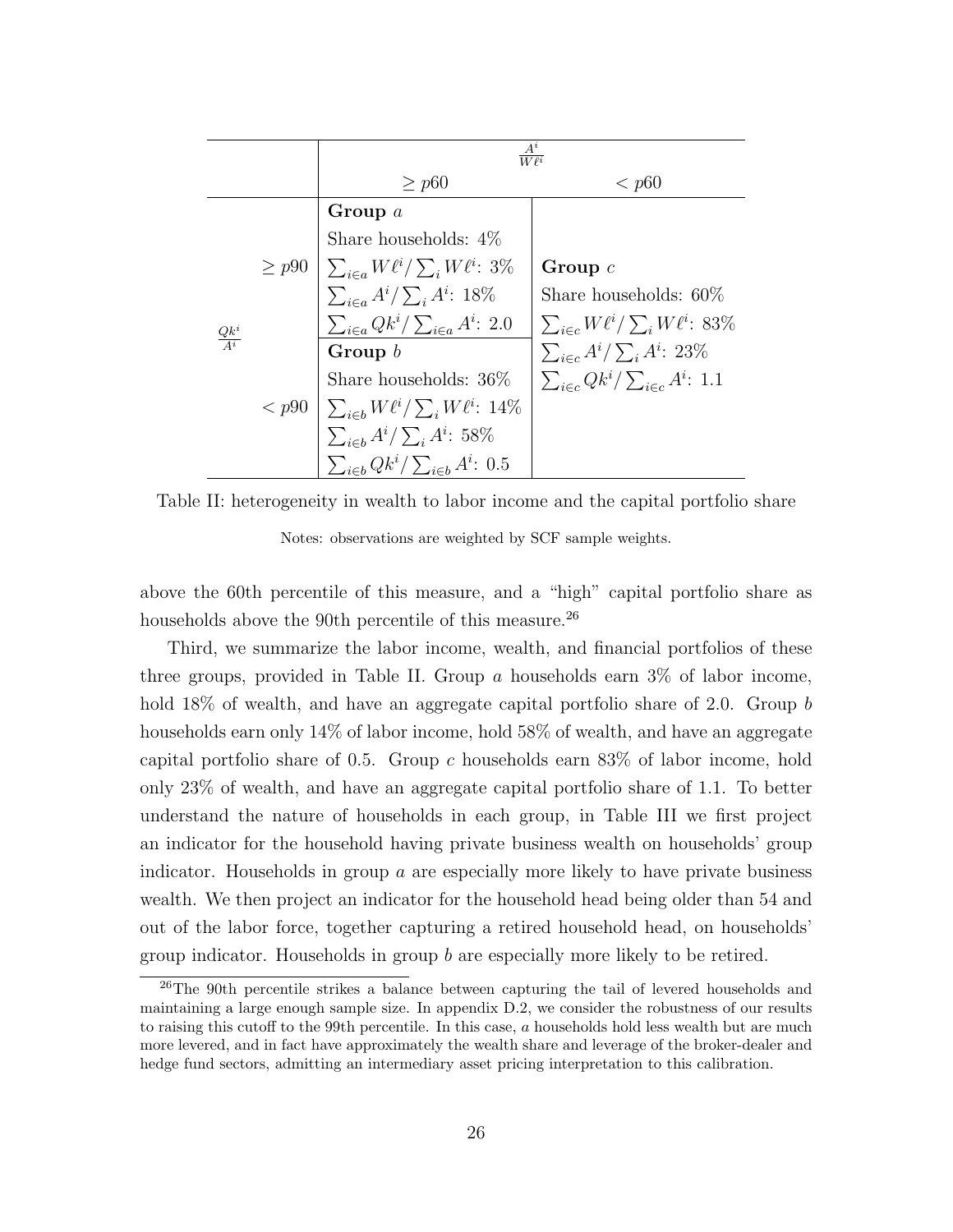|                | $1\{hbus^{i} = 1\}$ | $1\{age^i > 54, l f^i = 0\}$ |
|----------------|---------------------|------------------------------|
| $1\{i \in a\}$ | 0.37                | 0.37                         |
|                | (0.03)              | (0.03)                       |
| $1\{i\in b\}$  | 0.05                | 0.55                         |
|                | (0.01)              | (0.01)                       |
| Observations   | 6,229               | 6,229                        |
| Adj $R^2$      | 0.05                | 0.37                         |

<span id="page-27-0"></span>Table III: indicators for private business wealth or being retired on group indicators

Notes: observations are weighted by SCF sample weights and standard errors adjust for imputation and sampling variability following [Pence](#page-45-14) [\(2015\)](#page-45-14). Each specification includes a constant term (not shown), capturing the baseline probability of holding private business wealth or being retired among households in group c.

In appendix [B.2,](#page-0-0) we apply the exact same approach as above to stratify households in 2007 using the 2007-2009 SCF panel. We then exploit the panel structure of this survey to follow households through 2009. Among other findings, we document that households' portfolio share in capital are very persistent across these two years, both at the group and individual levels. This validates our calibration approach of matching the cross-sectional data using permanent differences in households' risk preferences.

#### 3.3.2 Macro: business cycle dynamics and asset prices

We also calibrate the model to match standard macro moments regarding the business cycle and asset prices. In terms of the business cycle, we use NIPA data on consumption of non-durables and services as well as investment in durables and capital, together with the time series of the working age population from the BLS, to estimate the volatilities of quarterly per capita growth rates in those series over Q3 1979 to Q2 2012 (consistent with our sample period for the VAR). In terms of asset prices, we use the data from CRSP described earlier to estimate the annualized average real interest rate and excess return on the S&P 500 over July 1979 - June 2012. We further estimate the second moments of expected returns using our VAR. We compute analogous moments in our model assuming that an equity claim (with return  $r^e$ ) is a levered claim to capital with a debt to equity ratio of 0.5.<sup>27</sup>

 $27$ This ratio is commonly used in the literature (e.g., [Barro](#page-40-4) [\(2006\)](#page-40-4)). It also implies assets to equity of 1.5, very close to our estimate of 1.6 for public equities in appendix [B.2.](#page-0-0)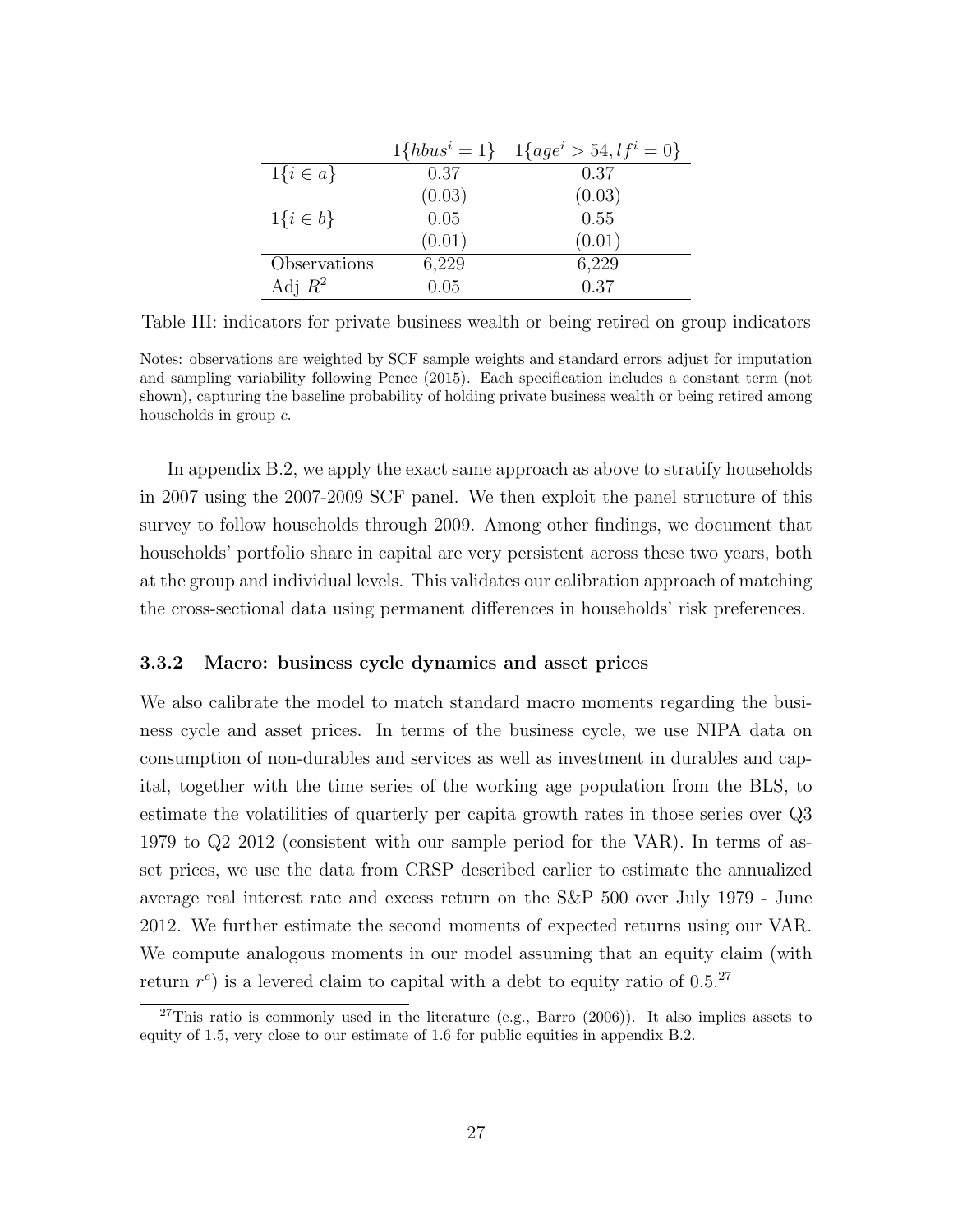#### 3.3.3 Parameterization

A model period corresponds to one quarter. After setting a subset of parameters in accordance with the literature, we calibrate the remaining parameters to be consistent with the macro and micro moments described above. All stochastic properties of the model are estimated using a simulation where no disasters are realized in sample.<sup>28</sup>

Externally set parameters A subset of model parameters summarized in Table [IV](#page-29-0) are set externally. Among the model's preference parameters, we set  $\psi$  to 0.8. We note that this parameter controls both the intertemporal elasticity of substitution in consumption as well as the complementarity between consumption and labor. A value less than one is consistent with evidence on the consumption responses to changes in interest rates as well as consumption-labor complementarity.<sup>29</sup> The Frisch elasticity of labor supply is set to  $\theta = 1$ , roughly consistent with the micro evidence for aggregate hours surveyed in [Chetty, Guren, Manoli, and Weber](#page-42-10) [\(2011\)](#page-42-10). The three types have measure  $\lambda^a = 4\%, \lambda^b = 36\%, \text{ and } \lambda^c = 60\%$  and the labor allocation rule features  $\phi^a = 3\%/\lambda^a$ ,  $\phi^b = 14\%/\lambda^b$ , and  $\phi^c = 83\%/\lambda^c$ , consistent with Table [II.](#page-26-0) Households die with probability  $\xi = 1\%$ , implying an expected horizon of 25 years, consistent with households transitioning across groups through the life cycle.

On the production side, we choose standard values of  $\alpha = 0.33$  for the capital share of production and  $\delta = 2.5\%$  for the quarterly depreciation rate. We set  $\bar{p}$  so that, accounting for Jensen's inequality and the calibrated volatility and persistence  $\sigma^p$  and  $\rho^p$  below, the average disaster probability  $p = 0.5\%$ . This follows [Barro](#page-40-4) [\(2006\)](#page-40-4) and implies that a disaster shock is expected to occur every 50 years. The depth of the disaster is set to  $\varphi = -15\%$ , consistent with the estimates of [Nakamura,](#page-44-13) [Steinsson, Barro, and Ursua](#page-44-13) [\(2013\)](#page-44-13) who account for the recovery after a disaster. We choose an elasticity of substitution across worker varieties  $\epsilon = 10$  and Rotemberg wage adjustment costs of  $\chi^W = 150$ , together implying a [Calvo](#page-41-11) [\(1983\)](#page-41-11)-equivalent frequency of wage adjustment between 4 and 5 quarters, consistent with the evidence in [Grigsby, Hurst, and Yildirmaz](#page-43-10) [\(2021\)](#page-43-10).

Finally, in terms of policy, we set the Taylor coefficient on inflation to the standard value  $\phi = 1.5$ . Monetary policy shocks have a standard deviation of  $\sigma^m = 0.25\%/4$ with zero persistence. The share of lump-sum taxes financing government debt paid

 $28$ We make this choice since we compare the model to post-World War II data.

<sup>29</sup>See, for instance, [Barsky, Juster, Kimball, and Shapiro](#page-40-5) [\(1997\)](#page-40-5), [Hall](#page-43-11) [\(2009\)](#page-43-11), and [Shimer](#page-45-9) [\(2010\)](#page-45-9).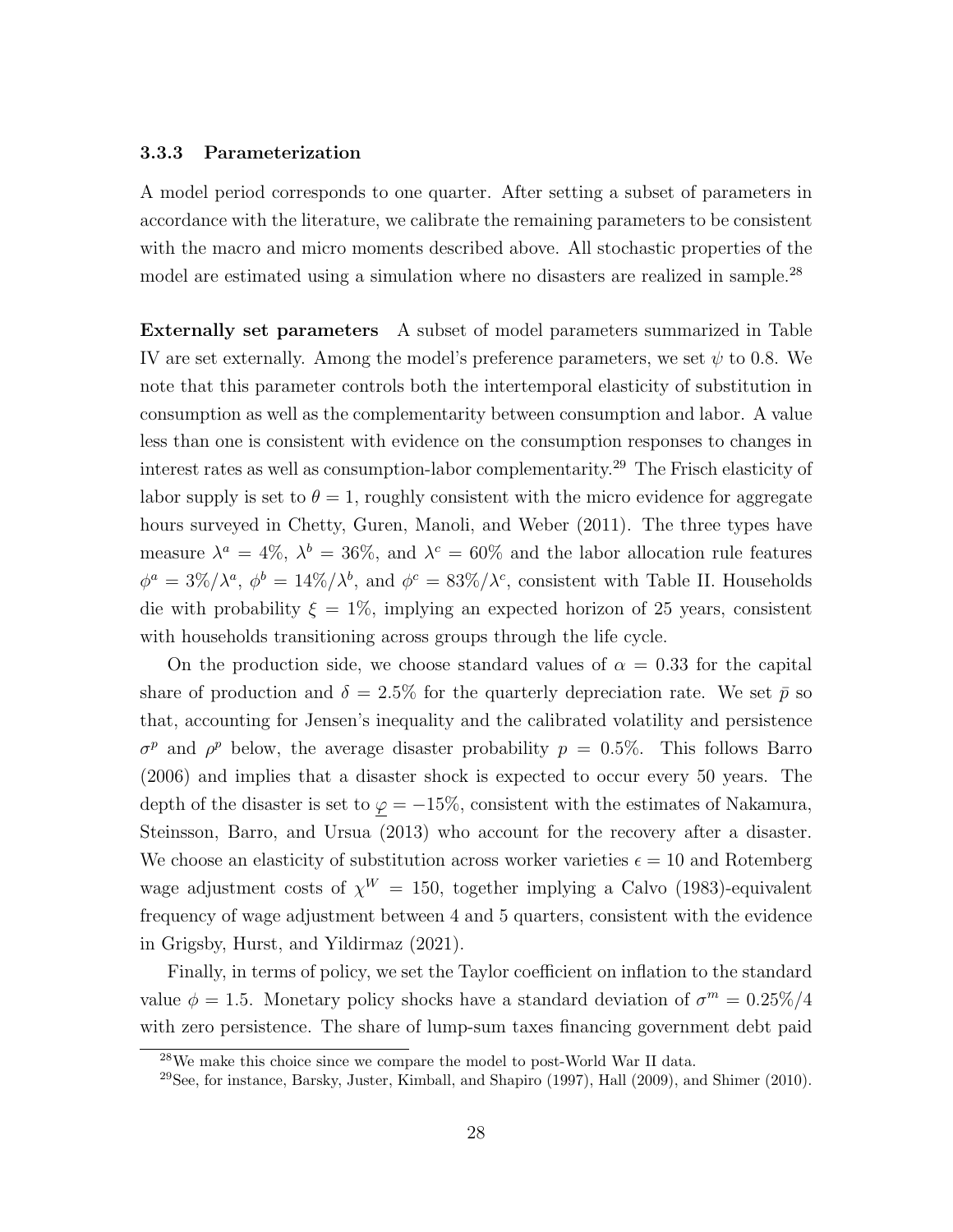|                       | Description                        | Value            | <b>Notes</b>                                   |
|-----------------------|------------------------------------|------------------|------------------------------------------------|
| $\psi$                | <b>IES</b>                         | 0.8              |                                                |
| $\theta$              | Frisch elasticity                  | $\mathbf{1}$     | Chetty et al. $(2011)$                         |
| $\lambda^a$           | measure of a households            | $4\%$            | population in SCF                              |
| $\lambda^{b}$         | measure of b households            | $36\%$           | population in SCF                              |
| $\phi^a$              | labor $a$ households               | $3\%/\lambda^a$  | labor income in SCF                            |
| $\phi^b$              | labor <i>b</i> households          | $14\%/\lambda^b$ | labor income in SCF                            |
| ξ                     | death probability                  | $1\%$            |                                                |
| $\alpha$              | $1$ - ${\rm labor}$ share          | 0.33             |                                                |
| $\delta$              | depreciation rate                  | 2.5%             |                                                |
| $\epsilon$            | elast. of subs. across workers     | 10               |                                                |
| $\chi^W$              | Rotemberg wage adj costs           | 150              | $\approx \mathbb{P}(\text{adjust}) = 4-5$ qtrs |
| $\bar{p}$             | disaster probability               | $0.45\%$         | $p = 0.5\%$ (Barro (2006))                     |
| $\underline{\varphi}$ | disaster shock                     | $-15%$           | Nakamura et al. (2013)                         |
| $\phi$                | Taylor coeff. on inflation         | 1.5              | Taylor (1993)                                  |
| $\sigma^m$            | std. dev. MP shock                 | $0.25\%/4$       |                                                |
| $\rho^m$              | persistence MP shock               | $\overline{0}$   |                                                |
| $\lambda^a \nu^a$     | a share of taxes to finance $-B^g$ | 18\%             | wealth in SCF                                  |
| $\lambda^c \nu^c$     | c share of taxes to finance $-B^g$ | 23\%             | wealth in SCF                                  |

<span id="page-29-0"></span>Table IV: externally set parameters

by group  $i \left( \lambda^i \nu^i \right)$  is equal to their wealth share in Table [II.](#page-26-0)

Calibrated parameters We calibrate the remaining parameters to target the macro and micro moments described above. Table [V](#page-30-0) reports in each line a parameter choice and moment in model and data that this parameter is closely linked to.

We first match the first and second moments of quantities and returns. The standard deviation of the productivity shock  $\sigma^z$  is set to 0.55% to match quarterly consumption growth volatility of 0.5%. The capital adjustment cost is set to  $\chi^x = 3.5$ to target the volatility of investment growth. Due to the precautionary savings motive,  $\beta = 0.98$  is high enough to match the low annualized real rate observed in the data. We set  $\gamma^b = 25.5$  to target the annualized excess return on equity. The standard deviation  $\sigma^p$  and persistence  $\rho^p$  in the disaster probability process target the standard deviation and autocorrelation of the annualized expected real rate from our VAR.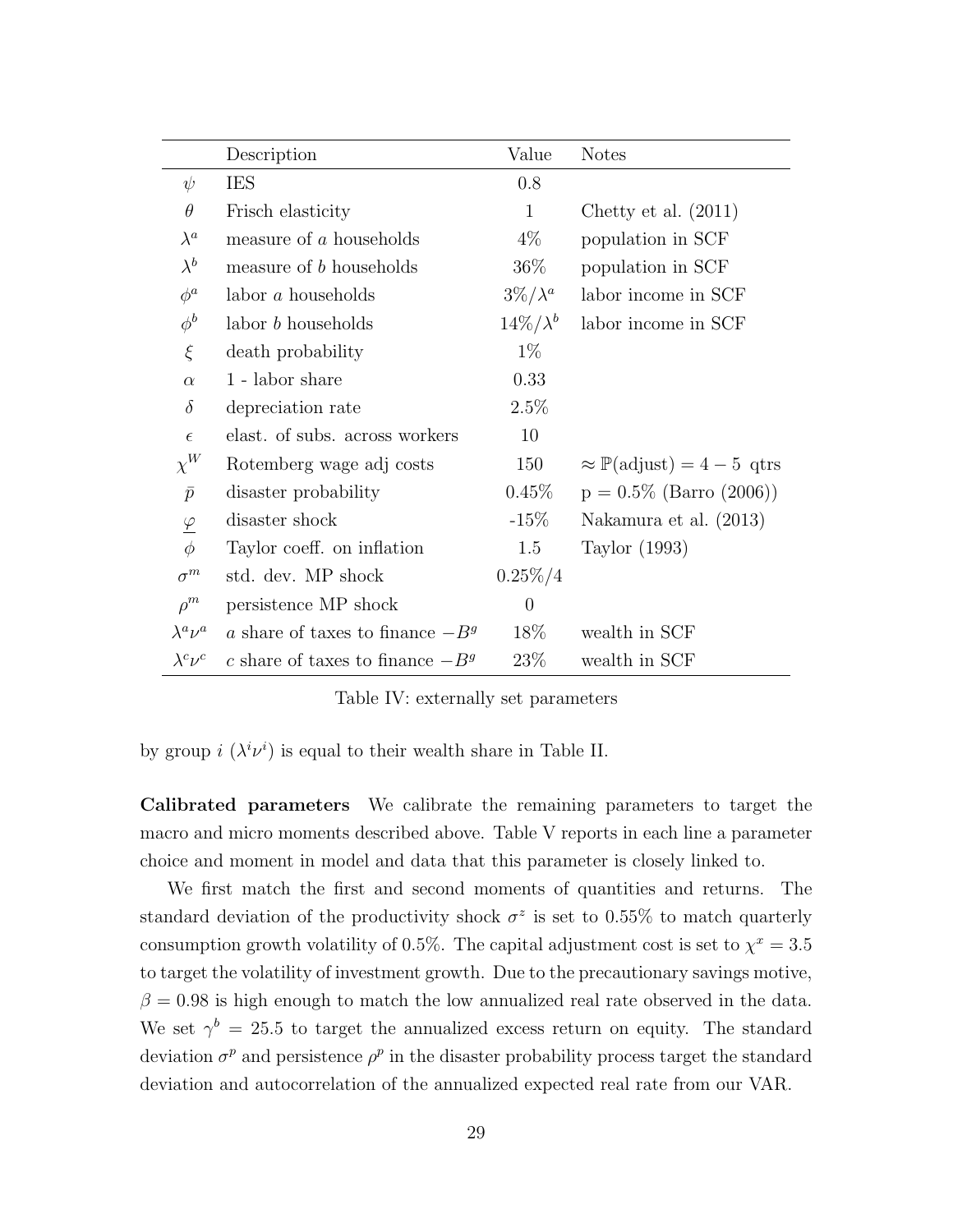|                      | Description              | Value     | Moment                                         | Target  | Model   |
|----------------------|--------------------------|-----------|------------------------------------------------|---------|---------|
| $\sigma^z$           | std. dev. prod.          | $0.55\%$  | $\sigma(\Delta \log c)$                        | $0.5\%$ | 0.6%    |
| $\chi^x$             | capital adj cost         | 3.5       | $\sigma(\Delta \log x)$                        | $2.1\%$ | $2.0\%$ |
| $\beta$              | discount factor          | 0.98      | $4r_{+1}$                                      | $1.3\%$ | 1.5%    |
| $\gamma^b$           | RRA b                    | 25.5      | $4[r_{+1}^e-r_{+1}]$                           | $7.3\%$ | $7.0\%$ |
| $\sigma^p$           | std. dev. log dis. prob. | 0.47      | $\sigma(4E_{r+1})$                             | $2.2\%$ | $2.2\%$ |
| $\rho^p$             | persist. log dis. prob.  | 0.8       | $\rho(4E_{r+1})$                               | 0.79    | 0.75    |
| $\gamma^a$           | $RRA \, a$               | 10        | $qk^a/a^a$                                     | 2.0     | 2.3     |
| $k_{\parallel}$      | lower bound $k^i$        | 10        | $qk^c/a^c$                                     | 1.1     | 0.9     |
| $\xi \bar{s}^a$      | newborn endowment a      | $0\%$     | $\lambda^a a^a / \sum_i \lambda^i a^i$         | 18%     | 21\%    |
| $\xi \overline{s}^c$ | newborn endowment $c$    | $-0.25\%$ | $\lambda^c a^c / \sum_i \lambda^i a^i$         | 23\%    | 23\%    |
| $b^g$                | real value govt bonds    | $-2.7$    | $-\sum_i \lambda^i b^i / \sum_i \lambda^i a^i$ | $-10\%$ | $-10\%$ |

<span id="page-30-0"></span>Table V: targeted moments and calibrated parameters

Notes: targeted business cycle moments are from Q3/79-Q2/12 NIPA and targeted asset pricing moments are from  $7/79-6/12$  data underlying the VAR. The model assumes a debt/equity ratio of 0.5 on a stock market claim. The first and second moments in the model are estimated over 50,000 quarters after a burn-in period of 5,000 quarters, with no disaster realizations in sample. The disutilities of labor  $\{\bar{\theta}^a, \bar{\theta}^b, \bar{\theta}^c\}$  are jointly set to  $\{0.64, 2.89, 0.43\}$  so that the average labor wedge is zero for each group and  $\ell = 1$ , where the latter is a convenient normalization. The Taylor rule intercept  $\bar{i}$  is set to 0.3% to target zero average inflation.

We next match the micro heterogeneity in portfolios and wealth. We set  $\gamma^a = 10$  $\gamma^b$  to target a households' capital portfolio share.  $\gamma^c$  and <u>k</u> are difficult to separately calibrate: the relatively high ratio of labor income to wealth among group c households means that they would endogenously choose to hedge this exposure to productivity shocks by holding a lower position in capital, consistent with Proposition [5,](#page-15-1) and are thus more likely to be constrained by [\(30\)](#page-21-0). We set  $\gamma^c$  equal to the (populationweighted) harmonic mean of  $\gamma^a$  and  $\gamma^b$  and calibrate <u>k</u> to target the capital portfolio share of c households in the data.<sup>30</sup> The initial endowments of newborns are chosen to target the measured wealth shares of the three groups. Matching these wealth shares requires that only  $b$  households receive a positive endowment when born.<sup>31</sup>

<sup>&</sup>lt;sup>30</sup>We view this as a realistic description of the data, given that k is meant to capture components of the economy's capital stock which households hold for reasons beyond their financial returns. In the SCF, 51% of the aggregate capital held by group c households is in their primary residence and vehicles, while the same ratio is only  $35\%$  for group b households and  $7\%$  for group a households.

<sup>&</sup>lt;sup>31</sup>This is consistent with the fact that in the SCF, total federal transfers less taxes (estimated using NBER Taxsim) is higher for b households than a or c households. We note that a negative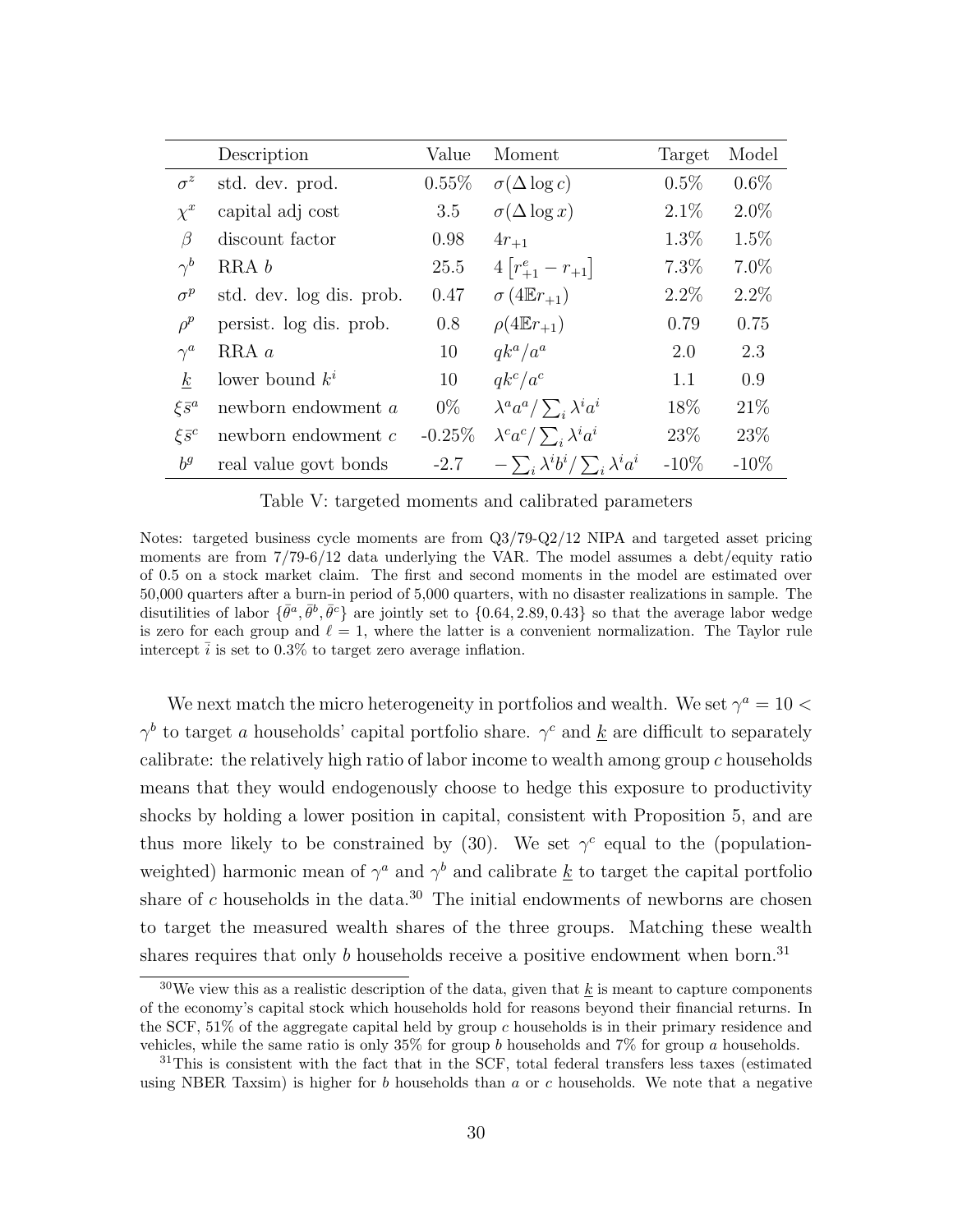| Moment (ann.)              | Data          | Model   |
|----------------------------|---------------|---------|
| $\sigma(\Delta \log y)$    | $0.8\%$       | $0.9\%$ |
| $\sigma(\Delta \log \ell)$ | $0.8\%$       | 0.8%    |
| $\sigma(d/p)$              | 0.2%          | 0.2%    |
| $\sum_i \lambda^i m p r^i$ | $\approx 0.2$ | 0.3     |
| $mpr^a$                    |               | 1.9     |
| $mpr^b$                    |               | 0.7     |
| $mpr^c$                    |               | 0.0     |
| $\sum_i \lambda^i mpc^i$   | $\approx 0.2$ | 0.02    |
| $mpc^a$                    |               | 0.02    |
| $mpc^b$                    |               | 0.02    |
| $mpc^c$                    |               | 0.02    |

<span id="page-31-0"></span>Table VI: untargeted macro and micro moments

Notes: see notes accompanying Table [V](#page-30-0) on construction of moments in data and model.

Finally, we set  $b<sup>g</sup>$  so that the aggregate bond position of households relative to total wealth is 10%, as implied by Table [II.](#page-26-0) We set the disutilities of labor so that the average labor wedge is zero for each group and  $\ell = 1$ , the latter a convenient normalization. We set the Taylor rule intercept  $\overline{i}$  so that average inflation is zero.

#### 3.3.4 Untargeted moments

Table [VI](#page-31-0) reports the values of several untargeted moments and their empirical counterparts. In terms of macro moments, the model closely matches the quarterly volatilities of output growth, employment growth, and the smoothed dividend price ratio.<sup>32,33</sup> Related to the latter, the model generates a quarterly volatility of annualized expected excess equity returns of 2.8%, which accounts for more than half of the volatility estimated in the data by the studies surveyed in [Duarte and Rosa](#page-42-11) [\(2015\)](#page-42-11).

Turning to micro moments, we first consider MPRs. The model generates het-

value for  $\bar{s}^c$  simply means that newborn c households are taxed out of their initial labor income.

<sup>&</sup>lt;sup>32</sup>When computing the smoothed dividend price ratio, we smooth dividends over 12 months rather than over 3 months as in the VAR. This is meant to more accurately compare our model (which features no dividend adjustment costs) with the data.

<sup>&</sup>lt;sup>33</sup>While we emphasize monetary shocks in the main text given that monetary transmission is our focus in this paper, these shocks contribute little to aggregate fluctuations. Appendix [D.1](#page-0-0) studies productivity shocks and changes in disaster probabilities, the drivers of fluctuations in our model.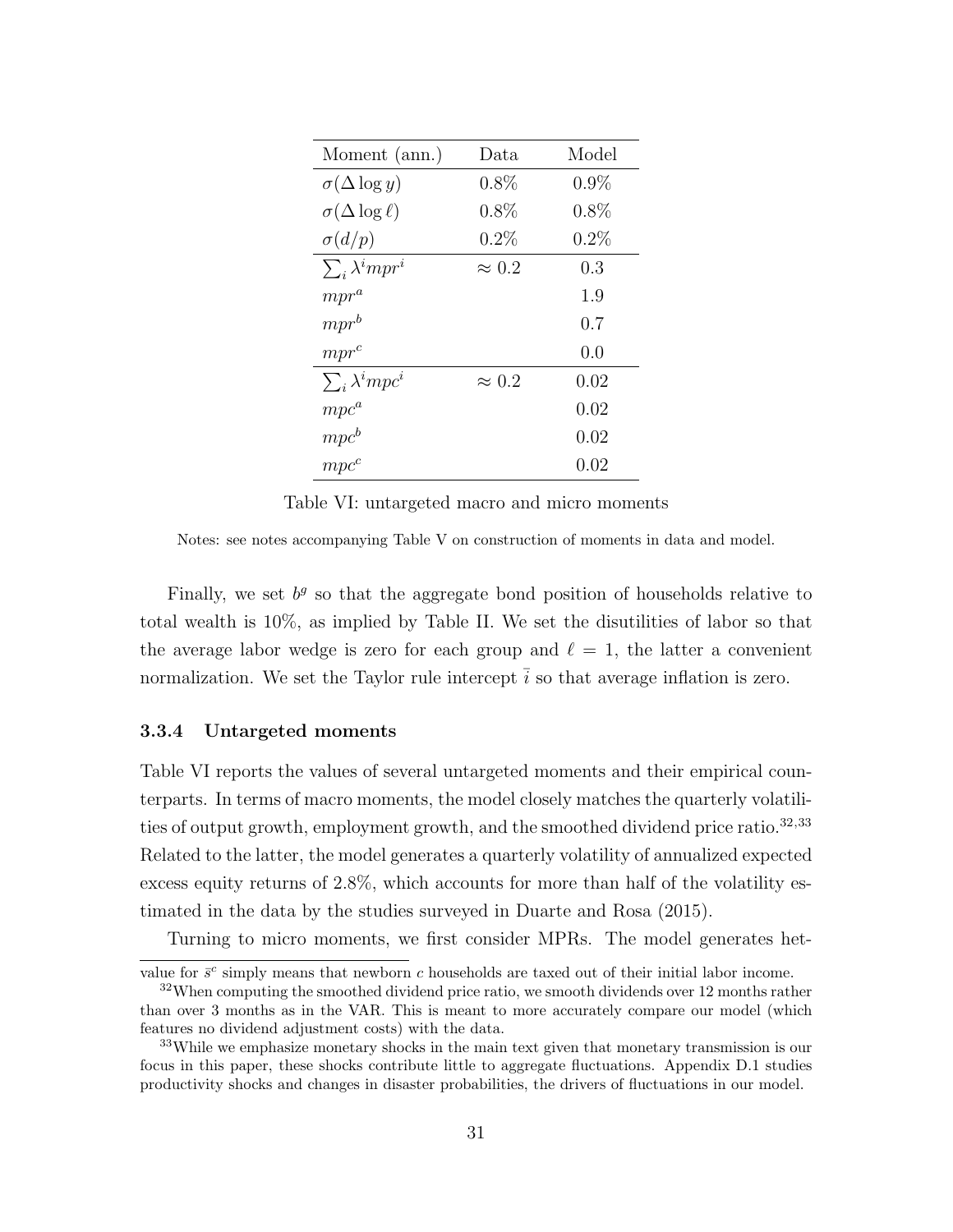erogeneity in quarterly MPRs consistent with Proposition [5](#page-15-1) in the analytical results. Group a households are the most risk tolerant and have the highest MPR, borrowing \$0.9 for every \$1 of marginal net worth to invest in capital. Group b and c households have higher levels of risk aversion and correspondingly lower MPRs. As noted above, group c households have a higher ratio of labor income to wealth and thus are endogenously constrained by [\(30\)](#page-21-0). Hence, on the margin their average MPR is zero.

Quasi-experimental evidence is consistent with the MPRs in our calibration. Weighting by the fraction of households, the average MPR in our model is 0.3. Using data on Norwegian lottery winners, [Fagereng, Holm, and Natvik](#page-43-12) [\(2021\)](#page-43-12) estimate an average marginal propensity to save in risky assets relative to save overall of 0.14.<sup>34</sup> Using data on Swedish lottery winners, [Briggs, Cesarini, Lindqvist, and Ostling](#page-41-12) [\(2015\)](#page-41-12) estimate an analogous ratio of  $0.15^{35}$  These imply an MPR of roughly 0.2 after accounting for reasonable estimates of the leverage of firms in which households invest.<sup>36</sup> MPRs further rise with wealth per household in our calibration — recalling that wealth per household is highest among a households and then b households — consistent with evidence from these studies.<sup>37</sup> While the range in estimated MPRs in these studies is smaller than that in our model, estimated MPRs based on lotteries may underestimate the relevant statistic for households in groups a and b of our model. As lottery winnings are paid out as cash or riskless deposits, the estimated MPR may understate the MPR in response to dividends or capital gains, more relevant for the balance sheet revaluation among the wealthy  $(a \text{ and } b \text{ households})$  emphasized in this paper.<sup>38</sup> Among owners of private businesses, overrepresented in these households, the estimated MPR may particularly understate their true MPR because investment in private businesses is not included in the definition of (traded) risky assets.

The model's heterogeneity in MPRs contrasts with its implied MPCs, which are

 $34$ In their Table 6, the average marginal propensity to save in stocks, bonds, and mutual funds is 0.058 and the marginal propensity to save in these assets, deposits, or repay debt is 0.407.

<sup>35</sup>In their Table B.8, the average marginal propensity to save in risky assets is 0.085 and the marginal propensity to save in these assets, safe assets, bank accounts, or repay debt is 0.58.

<sup>36</sup>With firm leverage of 1.6 estimated in appendix [B.2,](#page-0-0) these estimates imply an MPR of 0.22-0.24.

 $37$ Table 5(B) of [Fagereng et al.](#page-43-12) [\(2021\)](#page-43-12) demonstrates that the MPR of households in the lowest quartile of wealth is below that of others. Figure 3 of [Briggs et al.](#page-41-12) [\(2015\)](#page-41-12) demonstrates that the MPR of households in the bottom half of the age-adjusted wealth distribution is below that of others.

<sup>38</sup>Using the Panel Study of Income Dynamics, [Brunnermeier and Nagel](#page-41-13) [\(2008\)](#page-41-13) document significant inertia in financial portfolios, with a negative change in the risky share after receiving one dollar of cash or deposits but an increase in the risky share after receiving one dollar of unexpected returns on risky assets. In recent work, [Fagereng, Holm, Moll, and Natvik](#page-43-13) [\(2019\)](#page-43-13) also find evidence that households "save by holding" on to nearly 100% of assets experiencing capital gains.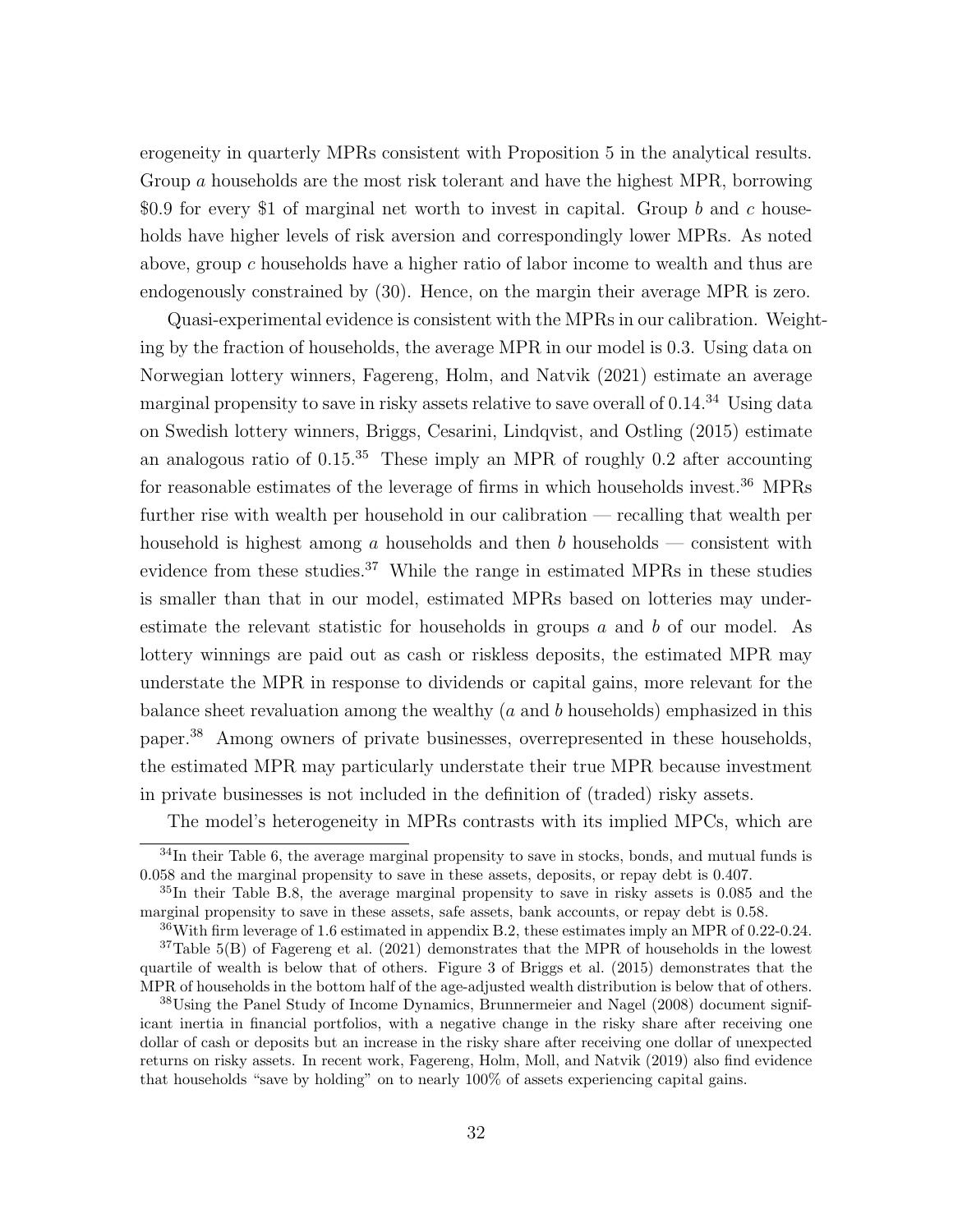essentially identical across agents. This is an intentional implication of our model environment which features no idiosyncratic labor income risk nor heterogeneity in discount factors, allowing us to focus on the consequences of heterogeneity in portfolio choice alone. Unsurprisingly, the model further generates an average quarterly MPC which is an order of magnitude lower than that typically estimated in the data. We expect that adding additional features to our model which raise the average MPC would only amplify the real consequences of movements in the risk premium.<sup>39</sup>

We finally note that, consistent with our analytical results, it is the exposures and MPRs in our calibration which are essential for the effects of a monetary shock — not the precise microfoundation. In appendix [D.3,](#page-0-0) we consider an alternative environment in which households have identical risk aversion but are exposed to heterogeneous amounts of idiosyncratic risk in their return on capital, as in the environment with background risk described in section [2.5](#page-13-0) and the broader literature on entrepreneurship in macroeconomic models. To match the same data on portfolios, a households are calibrated to be exposed to less idiosyncratic risk than other agents; equivalently, their risk-adjusted returns are highest. The resulting MPRs are very similar to the baseline model, and the quantitative results which follow are robust.

### 3.4 Impulse responses to a monetary policy shock

We now simulate the effects of a negative shock to the nominal interest rate. We demonstrate that our model can rationalize the stock market responses to a monetary policy shock in the data. The effects of monetary policy on the risk premium on capital amplify the transmission to the real economy by 1.3-1.4 times.

#### 3.4.1 Model versus RANK

Figures [2,](#page-34-0) [3,](#page-35-0) and [4](#page-36-0) compare the impulse responses to those in a counterfactual representative agent New Keynesian (RANK) economy. In the latter, we set  $\gamma^i = 19$  for all groups, equal to the wealth-weighted harmonic mean of risk aversion in the model.

We choose the shock  $\epsilon_0^m$  in our model to generate a 0.2pp reduction in the 1-year nominal yield, consistent with section [3.1.](#page-16-1) We obtain this yield by computing, in each state, the price that each household would pay for a 1-year nominal bond. We then

 $39$ This is suggested by the Keynesian cross in Proposition [2](#page-11-0) and recent analyses of investment and asset prices in HANK models such as [Auclert et al.](#page-40-2) [\(2020\)](#page-40-2) and [Caramp and Silva](#page-42-12) [\(2021\)](#page-42-12).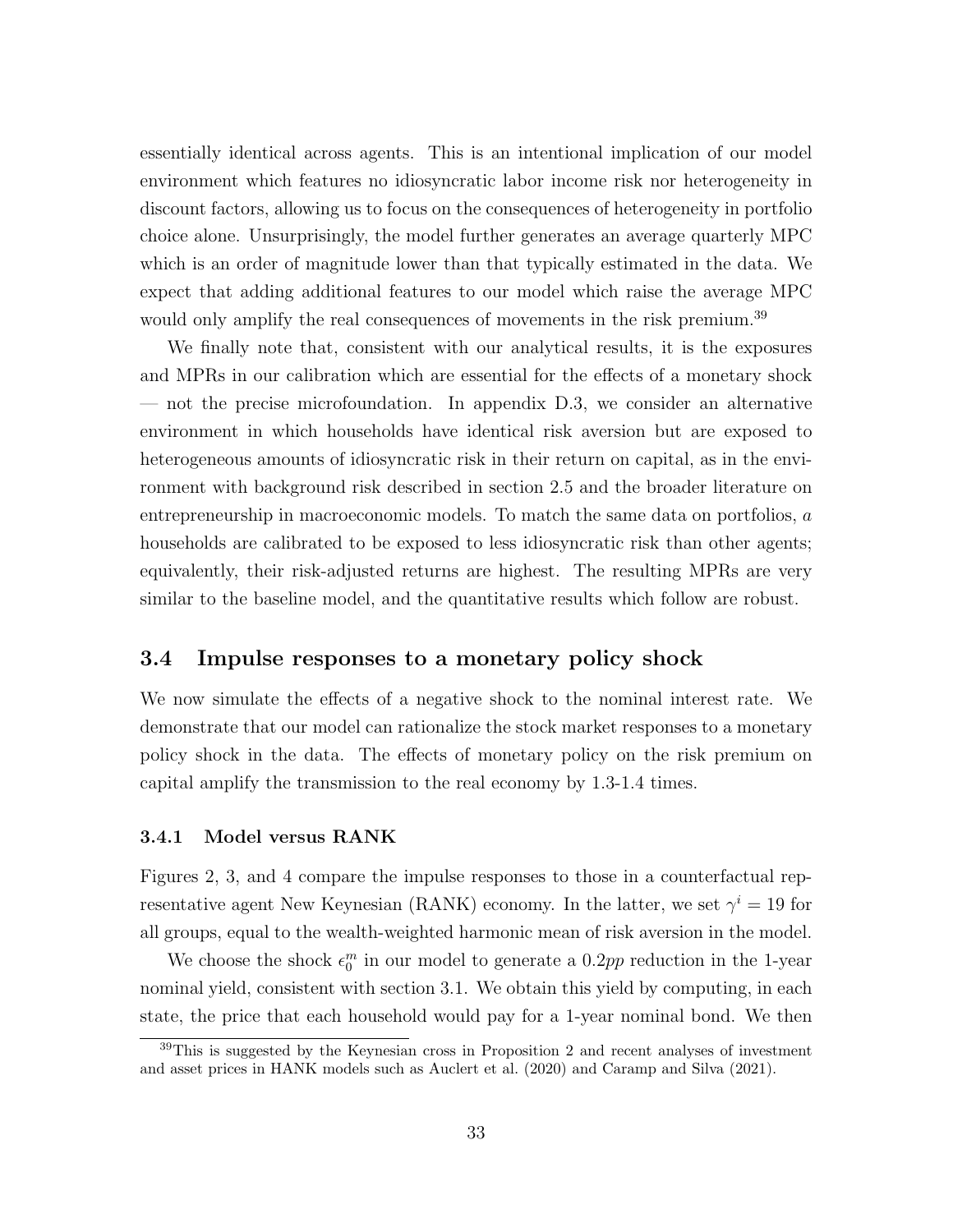

<span id="page-34-0"></span>Figure 2: expected returns after negative monetary policy shock

Notes: series are quarterly (non-annualized) measures, except for the 1-year nominal bond yield  $\Delta i_{1y}$ . Impulse responses are the average response (relative to no shock) starting at 1,000 different points drawn from the ergodic distribution of the state space, itself approximated using a sample path over 50,000 quarters after a burn-in period of 5,000 quarters. bp denotes basis points (0.01%).

set the price to that of the highest-valuation household. Importantly, we re-calibrate  $\epsilon_0^m$  in the RANK economy to match this same decline in the 1-year yield.

Figure [2](#page-34-0) summarizes the effect of the monetary policy shock on expected returns. The first panel reports the change in the yield on the 1-year nominal bond. The second and third panels depict the resulting change in the expected real interest rate and the expected excess returns on capital. The latter is clear: the risk premium declines substantially and persistently in the model, unlike RANK. The former is more nuanced: the expected real interest rate initially declines by more relative to RANK, but in the subsequent quarters exceeds that in RANK. This is because we need to simulate a more negative  $\epsilon_0^m$  in the model to match the same decline in the 1-year Treasury, since monetary policy endogenously tightens in subsequent quarters in response to the stimulus from lower risk premia. For this reason, the results which follow are similar if we calibrate the shock in RANK to minimize the absolute value difference between the expected real interest rate path versus the model. Following Proposition [2,](#page-11-0) we can thus interpret differences in the macro dynamics between the model and RANK as arising from the differing risk premium responses.

Figure [3](#page-35-0) demonstrates that redistribution drives the decline in the risk premium in our model. The first panel of the first row demonstrates that realized excess returns on capital are substantially positive on impact, followed by small negative returns in the quarters which follow — consistent with the initial decline in expected excess returns and the empirical pattern estimated in Figure [1.](#page-18-0) The positive excess return on impact follows from each of the channels characterized in section [2.4:](#page-11-1) unexpected inflation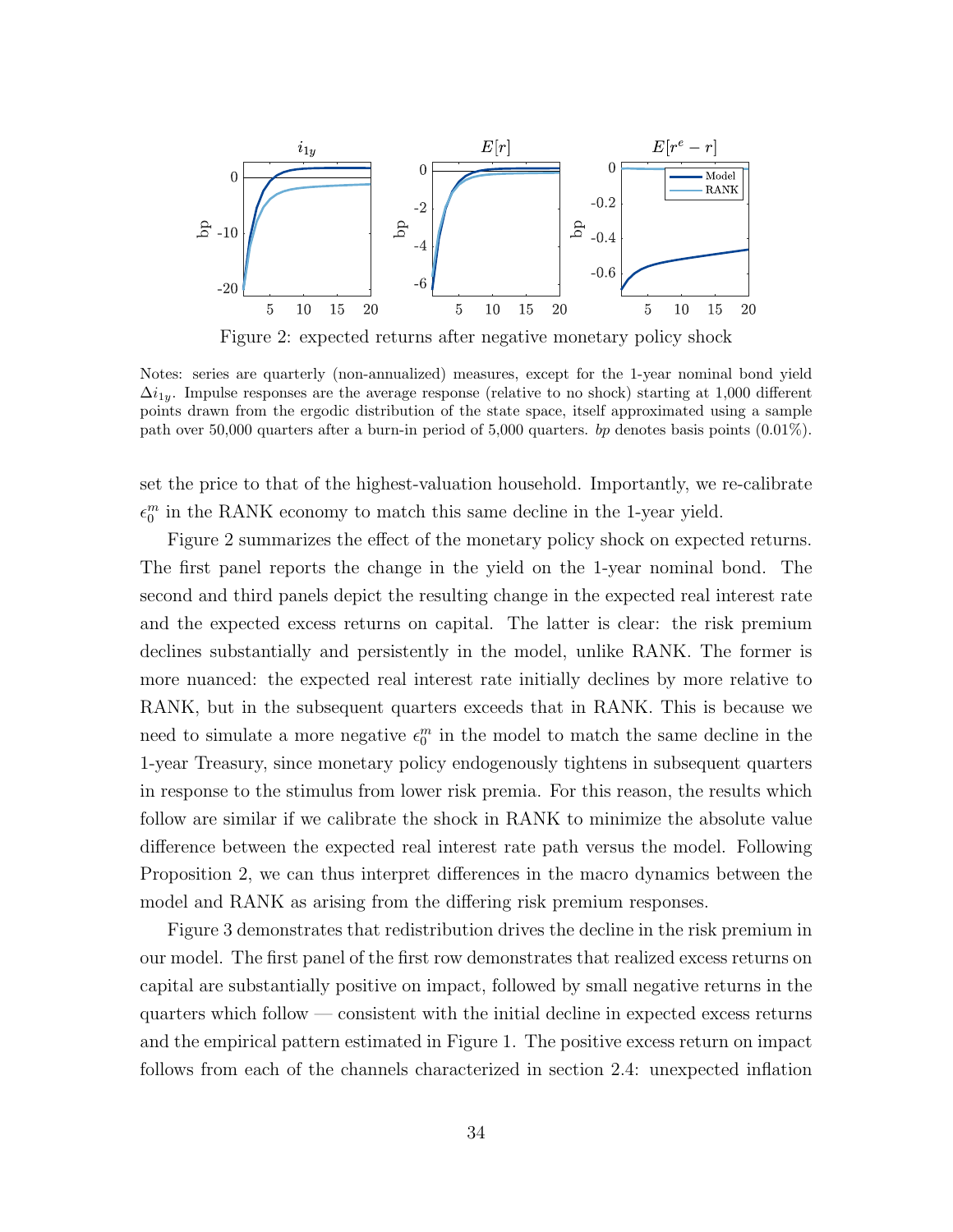

<span id="page-35-0"></span>Figure 3: redistribution after negative monetary policy shock

Notes: see notes accompanying Figure [2](#page-34-0) on construction of impulse responses.

which lowers the realized real interest rate, $40$  shown in the third panel; a higher price of capital, shown in the first panel of the second row; and higher short-run profits due to lower real wages and higher employment in this sticky wage environment, shown in the second and third panels of this row. Together these forces redistribute to the high MPR a households who hold levered claims on capital, evident from their financial wealth share shown in the second panel of the first row. The persistence in their wealth share drives the persistent decline in expected excess returns.

Figure [4](#page-36-0) examines the consequences for policy transmission to the real economy. The impact effects on investment, consumption, and output are 1.3-1.4 times larger versus the RANK economy. Moreover, the stimulus in our model remains persistently higher than the RANK economy despite the endogenous tightening of monetary policy in the model because the risk premium falls by more than the risk-free rate rises. These patterns are consistent with our discussion of Proposition [2.](#page-11-0)

Quantitatively, the price and quantity effects of the monetary policy shock in

<sup>40</sup>While the response of inflation is more immediate in the model than estimated in the data in Figure [1,](#page-18-0) in practice much nominal debt has longer duration than the one period assumed in the model. Hence, we conjecture that more sluggish price inflation would not change the redistribution of wealth much if the model was also enriched to feature longer duration nominal debt.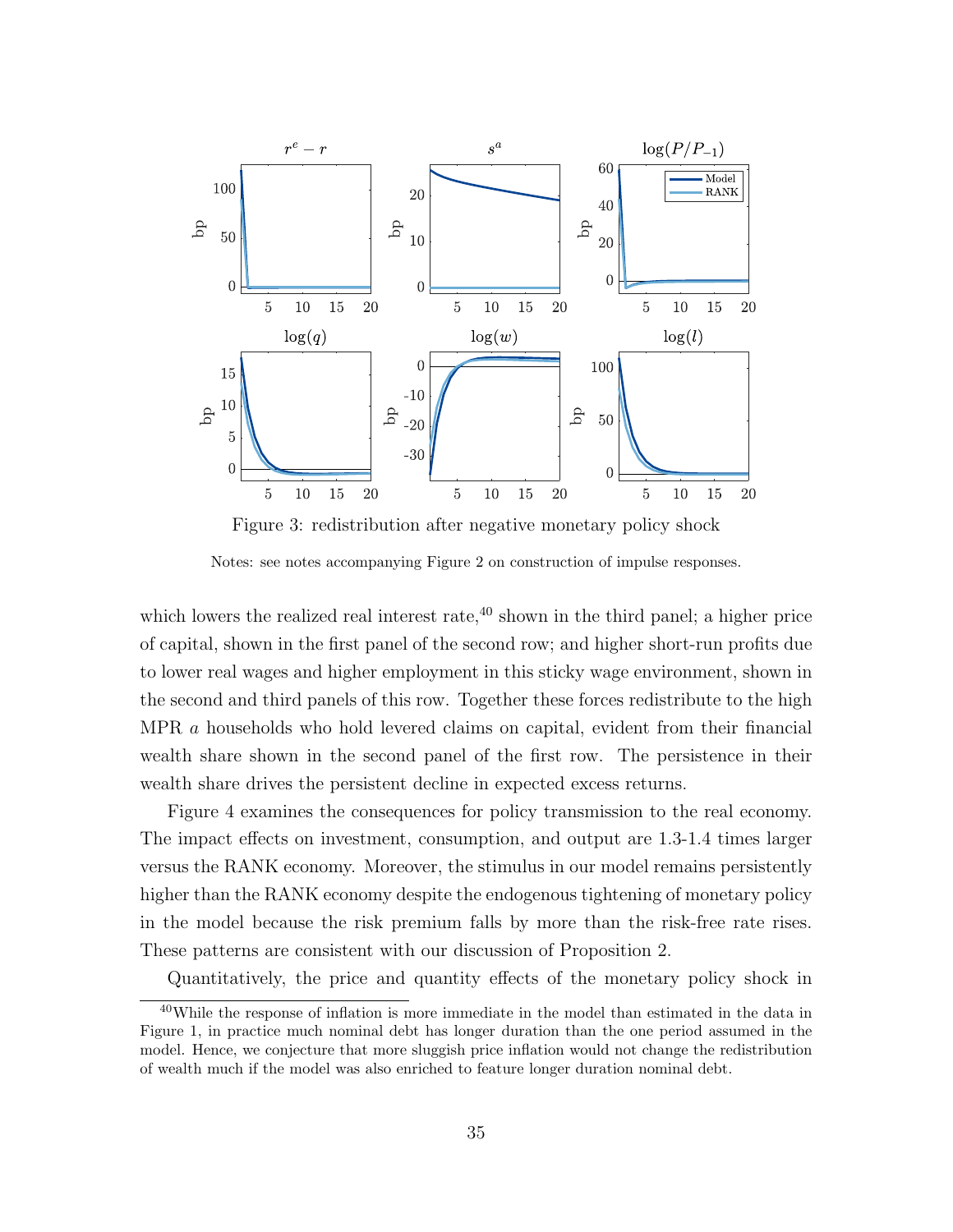

<span id="page-36-0"></span>Notes: see notes accompanying Figure [2](#page-34-0) on construction of impulse responses.

our model are consistent with the empirical estimates even though these were not targeted in the calibration. First, the impact effect on excess returns of  $1.2pp$  is only slightly lower than the 1.9pp increase estimated in Figure [1.](#page-18-0) Second and crucially, a Campbell-Shiller decomposition on the model impulse responses matches the role of news about lower future excess returns in driving the initial stock market return in the data. We summarize this in Table [VII.](#page-37-0) The model contrasts starkly with the RANK economy, where essentially none of the transmission to the stock market operates though news about future excess returns. Third, the peak output stimulus in the model of 0.7pp is comparable to the peak industrial production stimulus estimated in Figure [1,](#page-18-0) giving us confidence in the model's real predictions.<sup>41</sup>

#### 3.4.2 Decomposing redistribution and its consequences

We can further use households' policy functions in capital to decompose the sources of redistribution and its consequences for capital accumulation. As clarified in Proposition [2,](#page-11-0) it is the amplification in capital accumulation which also underlies the amplification in consumption and thus overall output in our model.

In particular, given the policy function  $k^{i}(n^{i}, \epsilon^{m}, \Theta)$  in the recursive representation of the economy in which  $n^i$  denotes the agent's net worth,  $\epsilon^m$  denotes the value of the monetary shock, and Θ denotes all other pre-determined state variables, we can decompose the elasticity of a household's capital holdings to a monetary shock into

<span id="page-36-1"></span>
$$
\frac{d \log k^i}{d \epsilon^m} = \left(\frac{n^i}{q k^i}\right) \left(q \frac{\partial k^i}{\partial n^i}\right) \left(\frac{d \log n^i}{d \epsilon^m}\right) + \frac{\partial \log k^i}{\partial \epsilon^m},\tag{40}
$$

<sup>41</sup>We conjecture that adding features such as investment adjustment costs could better match the hump-shapes estimated in the data, following [Christiano, Eichenbaum, and Evans](#page-42-13) [\(2005\)](#page-42-13).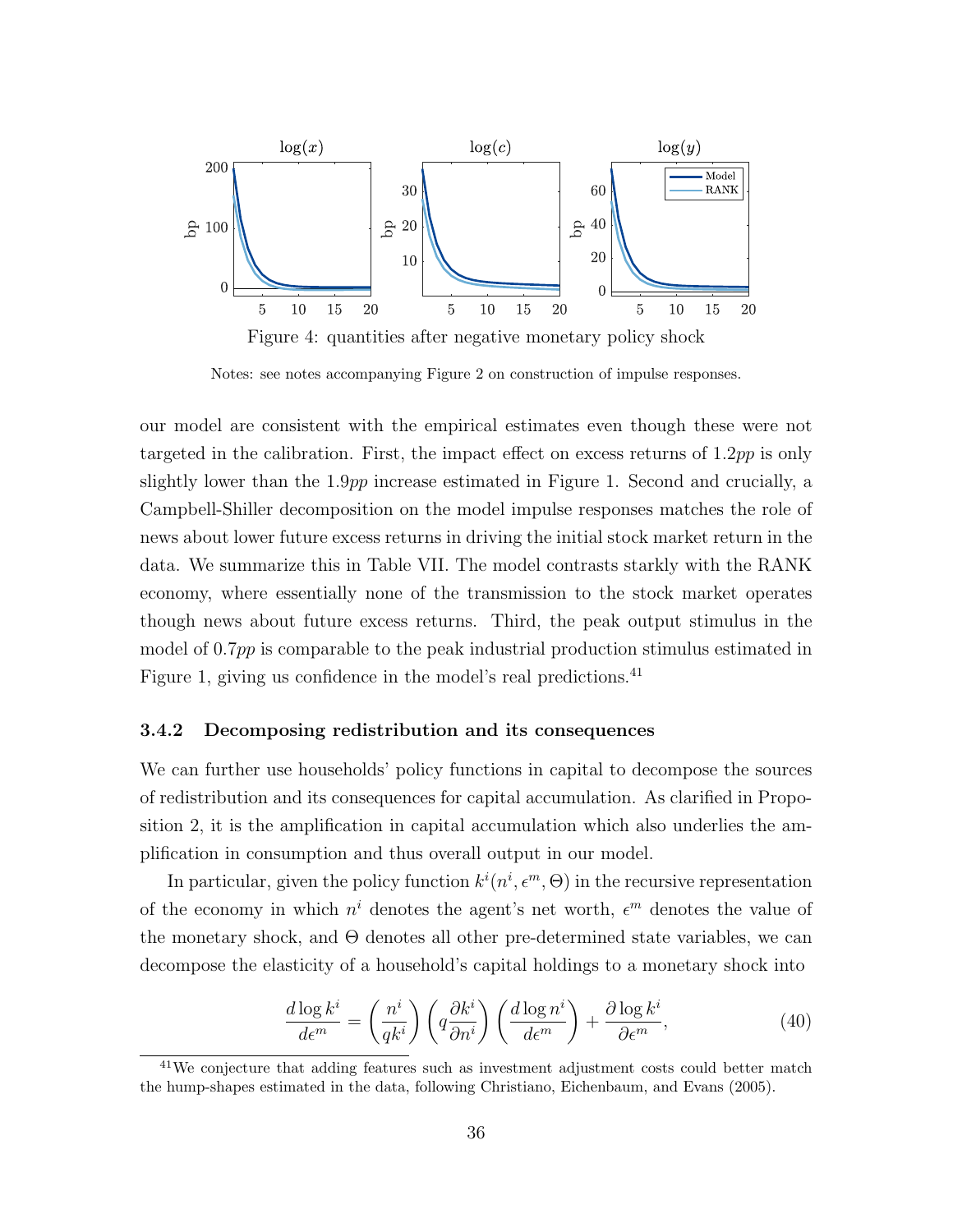| % Real stock return        | Data $[90\% \text{ CI}]$ | Model  | <b>RANK</b> |
|----------------------------|--------------------------|--------|-------------|
| Dividend growth news       | 33\% $[-13\%, 71\%]$     | 52\%   | 65\%        |
| -Future real rate news     | $8\%$ [-6\% 21\%]        | $16\%$ | 35%         |
| -Future excess return news | 59% [19%, 108%]          | 32\%   | $0\%$       |

<span id="page-37-0"></span>Table VII: Campbell-Shiller decomposition after monetary shock

Notes: estimates from data correspond to Table [I.](#page-19-0) Comparable estimates obtained in the model assuming a debt/equity ratio of 0.5 on a stock market claim.

where the first term on the right-hand side summarizes the response due to the change in the household's wealth and the second summarizes the response to the changes in prices and future state variables. The elasticity of the household's wealth is in turn

$$
\frac{d\log n^i}{d\epsilon^m}=\frac{1}{n^i}\frac{dw\ell^i}{d\epsilon^m}-\frac{1+i_{-1}}{P}\frac{B^i_{-1}+\nu^iB^g_{-1}}{n^i}\frac{d\log P}{d\epsilon^m}+\frac{k^i_{-1}}{n^i}\left(\frac{d\pi}{d\epsilon^m}+(1-\delta)\frac{dq}{d\epsilon^m}\right)+\frac{1}{n^i}\frac{dt^i}{d\epsilon^m},
$$

which implies that the change in group  $i$ 's relative wealth is

<span id="page-37-1"></span>
$$
\frac{d(\lambda^i n^i/n)}{d\epsilon^m} = \frac{\lambda^i}{n} \left( \frac{dw\ell^i}{d\epsilon^m} - \frac{n^i}{n} \frac{dw\ell}{d\epsilon^m} \right) - \frac{\lambda^i}{n} \frac{1+i_{-1}}{P} \left( B_{-1}^i + \nu^i B_{-1}^g \right) \frac{d\log P}{d\epsilon^m} + \frac{\lambda^i}{n} \left( k_{-1}^i - \frac{n^i}{n} k_{-1} \right) \left( \frac{d\pi}{d\epsilon^m} + (1-\delta) \frac{dq}{d\epsilon^m} \right) + \frac{\lambda^i}{n} \frac{dt^i}{d\epsilon^m}, \quad (41)
$$

generalizing [\(21\)](#page-12-1). The first term on the right-hand side summarizes the contribution of labor income, the second and third the contribution of financial wealth, and the fourth the contribution of transfers.<sup>42</sup> Similar decompositions have been employed by [Luetticke](#page-44-2) [\(2021\)](#page-44-2) and other papers in the HANK literature to quantify the effects of redistribution on macroeconomic aggregates.

Using [\(40\)](#page-36-1), Table [VIII](#page-38-0) decomposes capital accumulation in the first period of the model simulation depicted in Figures [2-](#page-34-0)[4.](#page-36-0)<sup>43</sup> There are two main takeaways. First, the redistribution towards a households drives the equilibrium increase in capital accumulation:  $\left(\frac{n^a}{a^{k^a}}\right)$  $\left(q_{\theta k^a}^{a}\right)\left(q_{\partial n^a}^{\partial k^a}\right)$  $\frac{\partial k^a}{\partial n^a}$  (*d* log  $n^a$ ) accounts for most of *d* log  $k^a$ , and the latter in turn accounts for the aggregate capital accumulation. Second, the redistribution towards

<sup>42</sup>We have already accounted for the transfers to households arising from the revaluation of government debt in the term involving  $B_{-1}^i + \nu^i B_{-1}^g$ , so that the transfers  $t^i$  here only refer to those from household birth and death given the model's perpetual youth structure.

 $43$ We multiply [\(40\)](#page-36-1) by the size of the monetary shock simulated in Figures [2-](#page-34-0)[4.](#page-36-0)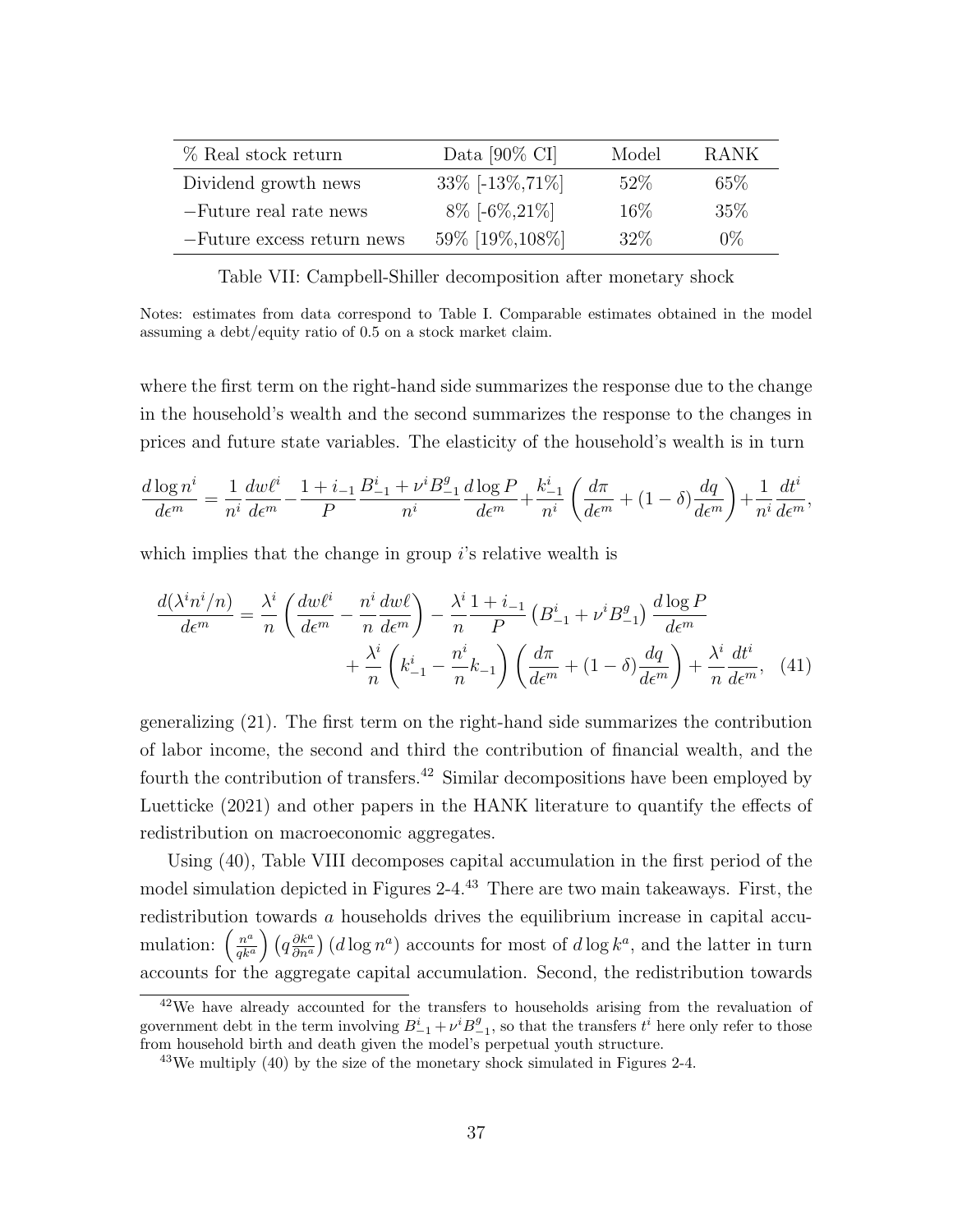|                              | $\alpha$ |          | C    |
|------------------------------|----------|----------|------|
| $d \log k^i$                 | 78bp     | $-188bp$ | 0bp  |
| $n^i/(qk^i)$                 | 0.4      | 2.8      | 1.0  |
| $q\partial k^i/\partial n^i$ | 1.9      | 0.7      | 0.0  |
| $d \log n^i$                 | 135bp    | $-25bp$  | 35bp |
| $\partial \log k^i$          | $-24bp$  | $-137bp$ | 0bp  |

<span id="page-38-0"></span>Table VIII: decomposing capital accumulation on impact of shock

Notes: decomposition of  $d \log k^i$  depicted in Figures [2](#page-34-0)[-4](#page-36-0) uses [\(40\)](#page-36-1) evaluated at 1,000 different points drawn from ergodic distribution of the state space and multiplies this identity by the size of the simulated monetary shock. by denotes basis points  $(0.01\%)$ .

a households occurs at the expense of b households, implying that the redistribution which matters for these effects is *among* the wealthy who hold heterogeneous portfolios. In light of Table [III,](#page-27-0) this also accords well with the view that the losers from a monetary expansion are wealthy retirees, as in [Doepke and Schneider](#page-42-1) [\(2006\)](#page-42-1).

Using  $(41)$ , Table [IX](#page-39-1) further clarifies the sources of redistribution towards a households.<sup>44</sup> The baseline parameterization indicates that the balance sheet revaluation towards these households via debt deflation,<sup>45</sup> higher profits on capital, and a higher price of capital together account for virtually all of their increase in relative wealth by 25bp. Redistribution via labor income and government transfers (as part of the model's perpetual youth structure) are small and in fact redistribute away from these households. Using alternative parameterizations, the remaining columns of Table [IX](#page-39-1) further illuminate the model primitives governing redistribution via balance sheet revaluation. Each column only changes a single parameter from our baseline and simulates the same monetary policy shock.

The second column reports the results for an economy in which monetary policy shocks are persistent, setting  $\rho^m = 0.75$ , demonstrating the importance of redistribution through debt deflation. In that case, a monetary policy shock induces a stronger response of inflation relative to the baseline, as can be seen in the third row. The increase in the wealth share of  $a$  households thus increases to  $39bp$  in the first row.

<sup>&</sup>lt;sup>44</sup>We again multiply by the size of the monetary shock simulated in Figures [2-](#page-34-0)[4.](#page-36-0) Note  $\frac{\lambda^a n^a}{n}$  $\frac{n^{\alpha}}{n}$  is the wealth share inclusive of labor income, whereas  $s^a$  in Figure [3](#page-35-0) is the financial wealth share alone.

<sup>&</sup>lt;sup>45</sup>We note that almost all of the redistribution through debt deflation owes to  $B<sup>a</sup>$  (disciplined by the debt of these households in the SCF directly on balance sheet or via firm equity), rather than the indirect exposure through the government  $\nu^a B^g$ . This is because  $B^a$  is more than 15 times  $\nu^a B^g$ .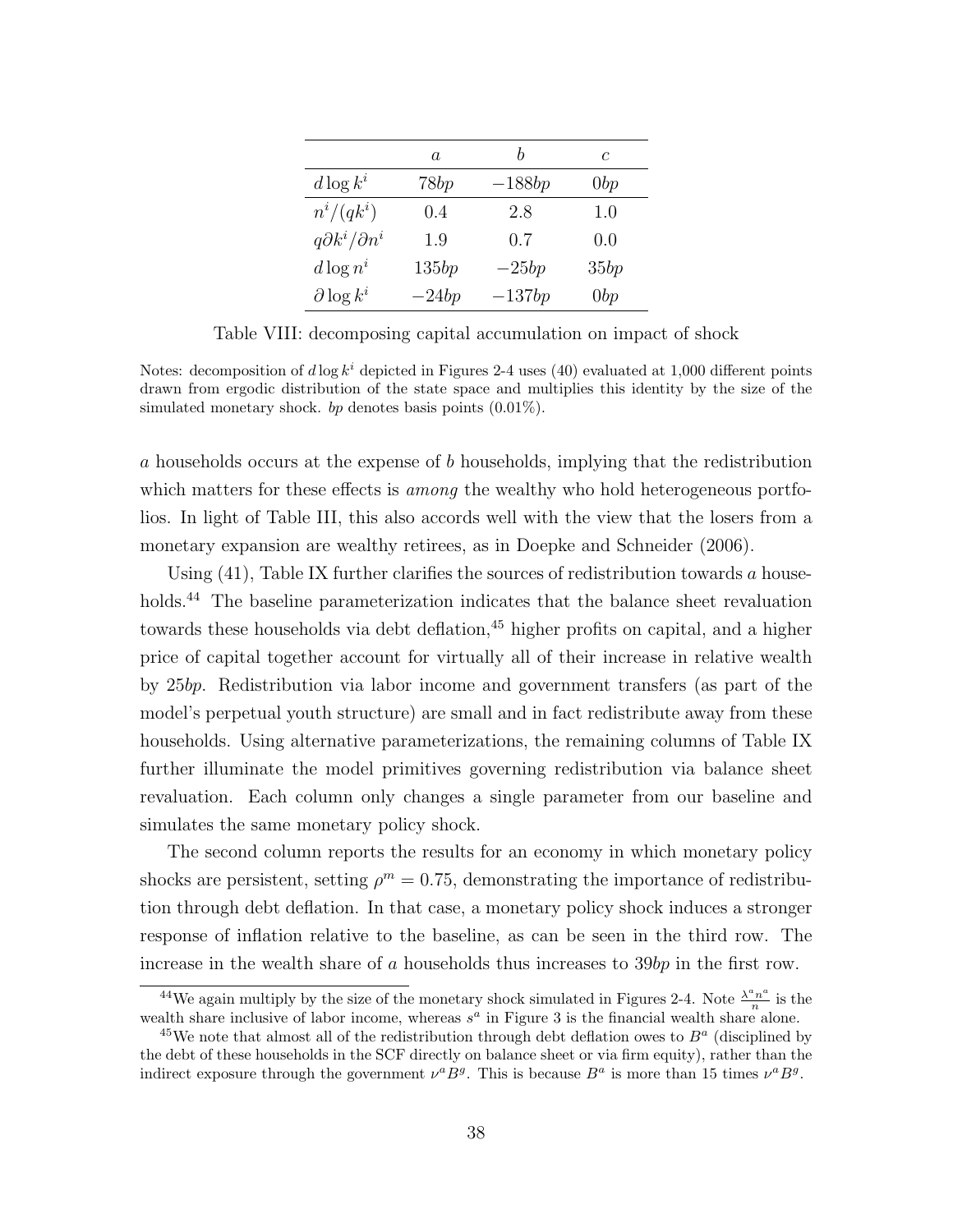|                                                                  | Base   | $\rho^m =$<br>0.75 | $\chi^x=0$ | $\chi^W=0$     |
|------------------------------------------------------------------|--------|--------------------|------------|----------------|
| $d(\lambda^a n^a/n)$                                             | 25bp   | 39bp               | 23bp       | 21bp           |
| $(\lambda^a/n)$ $(d[w\ell^a] - (n^a/n)d[w\ell])$                 | $-1bp$ | $-1bp$             | $-1bp$     | $-\frac{0}{b}$ |
| $(\lambda^a/n)(-(1+i_{-1})/P)(B_{-1}^a + \nu^a B_{-1}^g)d\log P$ | 20bp   | 33bp               | 23bp       | 22bp           |
| $(\lambda^a/n)(k_{-1}^a - (n^a/n)k_{-1})d\pi$                    | 1bp    | 1bp                | 1bp        | 0bp            |
| $(\lambda^a/n)(k_{-1}^a - (n^a/n)k_{-1})(1-\delta)dq$            | 6bp    | 6bp                | 0bp        | 0bp            |
| $(\lambda^a/n)dt^a$                                              | $-1bp$ | $-1bp$             | $-1bp$     | $-1bp$         |

<span id="page-39-1"></span>Table IX: decomposing wealth redistribution to a households on impact of shock

Notes: decomposition of  $d(\lambda^a n^a/n)$  depicted in Figures [2](#page-34-0)[-4](#page-36-0) uses [\(41\)](#page-37-1) evaluated at 1,000 different points drawn from ergodic distribution of the state space and multiplies this identity by the size of the simulated monetary shock. bp denotes basis points  $(0.01\%)$ .

The third column eliminates the capital adjustment cost by setting  $\chi^x = 0$ , mitigating the redistribution through asset prices. In that case a monetary policy shock has no effect on the price of capital and therefore reduces the unexpected return on capital, as reported in the fifth row. There is a countervailing effect of a larger inflation response in the third row: the smaller adjustment cost amplifies capital accumulation which in turn amplifies the response in the labor market. Nonetheless, the increase in the wealth share of  $a$  households falls to  $23bp$  in the first row.

The fourth column eliminates nominal wage rigidity by setting  $\chi^W = 0$ , demonstrating the role of changes in profit income in inducing redistribution across households. When wage rigidity is zero, the decline in the real wage and the stimulus to employment is essentially eliminated. It follows that the change in profits is negligible in the fourth row, which renders the change in the price of capital negligible in the fifth row. The increase in the wealth share of a households falls to  $21bp$  even though the redistribution through debt deflation is again amplified in the third row.

# <span id="page-39-0"></span>4 Conclusion

In this paper we revisit monetary transmission in a New Keynesian environment with heterogeneous propensities to bear risk. An expansionary monetary policy shock lowers the risk premium if it redistributes to households with high MPRs. Heterogeneity in risk aversion, portfolio constraints, rules of thumb, background risk, or beliefs im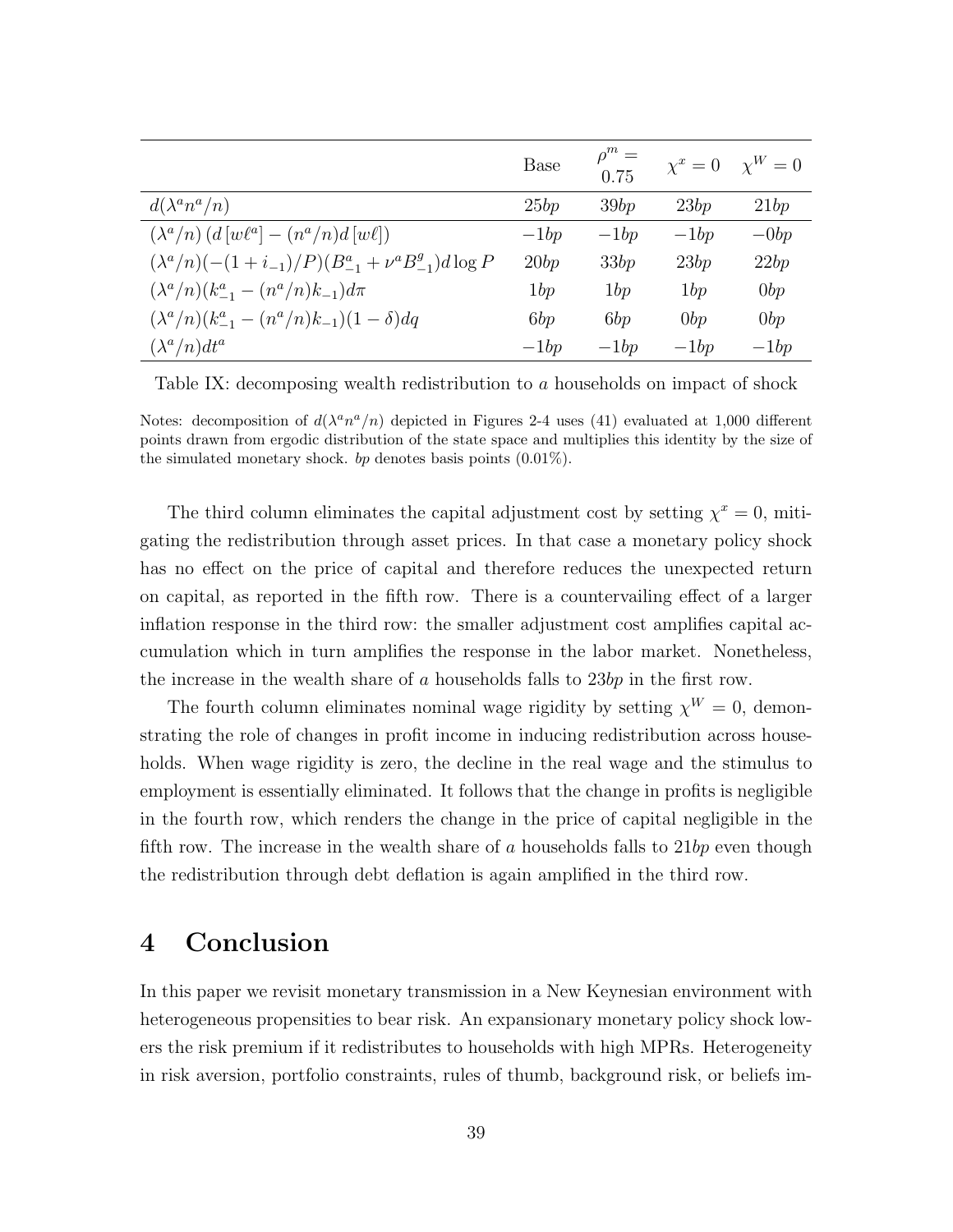ply redistribution in this way. In a calibration matching heterogeneity in the U.S. economy, this mechanism rationalizes the stock market responses to monetary policy which have eluded existing frameworks and amplifies its real effects.

The framework of this paper can be further developed along a number of dimensions. First, it seems fruitful to synthesize our perspective emphasizing assets' exposure to aggregate risk with the existing HANK literature emphasizing asset liquidity: in such a setting, an investor's MPR out of liquid versus illiquid wealth will differ, likely a better match to the micro data. Second, while we have focused for concreteness on the equity premium, a natural question is the extent to which our insights can explain the broader effects of monetary policy across asset classes, as in the Treasury market or foreign exchange market. Third, while our analysis has focused on the conditional responses to monetary policy shocks, it would be useful to examine the model's implied comovements between real activity and risk premia when featuring a richer set of business cycle shocks calibrated to the data. We leave these questions for future work.

# References

- <span id="page-40-3"></span>Alvarez, F., A. Atkeson, and P. J. Kehoe (2009): "Time-varying risk, interest rates, and exchange rates in general equilibrium," Review of Economic Studies, 76, 851–878.
- <span id="page-40-1"></span>Alves, F., G. Kaplan, B. Moll, and G. L. Violante (2020): "A further look at the propagation of monetary policy shocks in HANK," Journal of Money, Credit and Banking, 52, 521–559.
- <span id="page-40-0"></span>AUCLERT, A. (2019): "Monetary policy and the redistribution channel," American Economic Review, 109, 2333–2367.
- <span id="page-40-2"></span>Auclert, A., M. Rognlie, and L. Straub (2020): "Micro jumps, macro humps: monetary policy and business cycles in an estimated HANK model," NBER Working Paper 26647.
- <span id="page-40-4"></span>BARRO, R. J. (2006): "Rare disasters and asset markets in the twentieth century," Quarterly Journal of Economics, 121, 823–866.
- <span id="page-40-5"></span>Barsky, R. B., F. T. Juster, M. S. Kimball, and M. D. Shapiro (1997): "Preference parameters and behavioral heterogeneity: an experimental approach in the Health and Retirement Study," Quarterly Journal of Economics, 112, 537–579.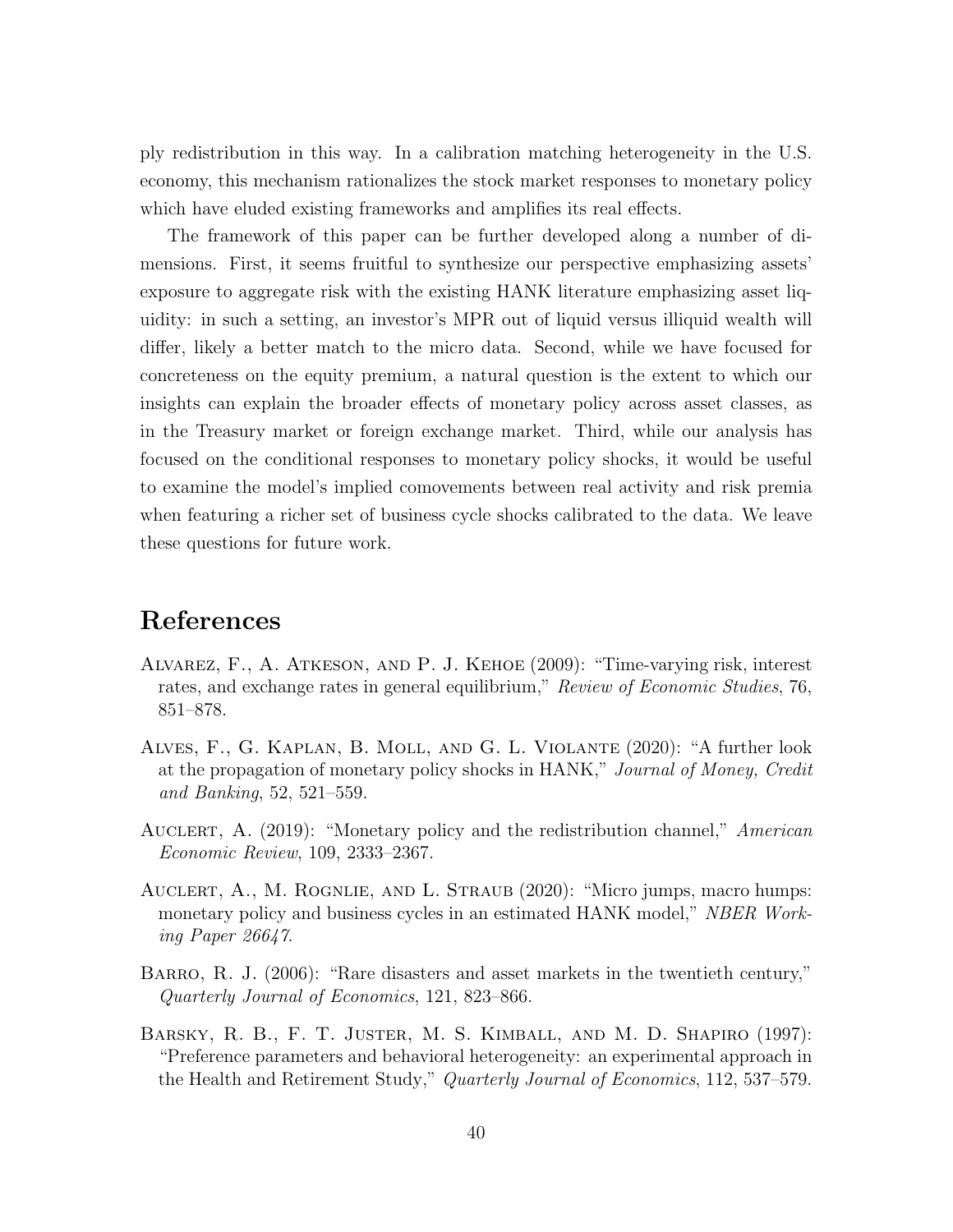- <span id="page-41-7"></span>BASU, S. AND B. BUNDICK (2017): "Uncertainty shocks in a model of effective demand," Econometrica, 85, 937–958.
- <span id="page-41-1"></span>BERNANKE, B. S., M. GERTLER, AND S. GILCHRIST (1999): The financial accelerator in a quantitative business cycle framework, Elsevier, vol. 1 of Handbook of Macroeconomics, 1341–1393.
- <span id="page-41-0"></span>BERNANKE, B. S. AND K. N. KUTTNER (2005): "What explains the stock market's reaction to Federal Reserve policy?" Journal of Finance, 60, 1221–1257.
- <span id="page-41-2"></span>Bhandari, A., D. Evans, and M. Golosov (2019): "Risk and asset prices in a monetary model," *Working paper.*
- <span id="page-41-10"></span>BIANCHI, F., C. ILUT, AND M. SCHNEIDER (2018): "Uncertainty shocks, asset supply and pricing over the business cycle," Review of Economic Studies, 85, 810– 854.
- <span id="page-41-8"></span>BIANCHI, F., M. LETTAU, AND S. C. LUDVIGSON (2022): "Monetary policy and asset valuation," Journal of Finance, 77, 967–1017.
- <span id="page-41-12"></span>Briggs, J., D. Cesarini, E. Lindqvist, and R. Ostling (2015): "Wealth, portfolio allocations, and risk preference," Working paper.
- <span id="page-41-5"></span>BRUNNERMEIER, M. AND Y. SANNIKOV (2012): "Redistributive monetary policy," Proceedings of the Symposium at Jackson Hole.
- <span id="page-41-13"></span>BRUNNERMEIER, M. K. AND S. NAGEL (2008): "Do wealth fluctuations generate time-varying risk aversion? Micro-evidence on individuals' asset allocation," American Economic Review, 98, 713–736.
- <span id="page-41-6"></span>BRUNNERMEIER, M. K. AND Y. SANNIKOV (2016): "The I theory of money," NBER Working Paper 22533.
- <span id="page-41-3"></span>CABALLERO, R. AND E. FARHI (2018): "The safety trap," Review of Economic Studies, 85, 223–274.
- <span id="page-41-4"></span>Caballero, R. and A. Simsek (2020): "A risk-centric model of demand recessions and speculation," Quarterly Journal of Economics, 135, 1493–1566.
- <span id="page-41-11"></span>Calvo, G. A. (1983): "Staggered prices in a utility-maximizing framework," Journal of Monetary Economics, 12, 383–398.
- <span id="page-41-9"></span>Campbell, J. Y. and J. Ammer (1993): "What moves the stock and bond markets? A variance decomposition for long-term asset returns," Journal of Finance, 48, 3–37.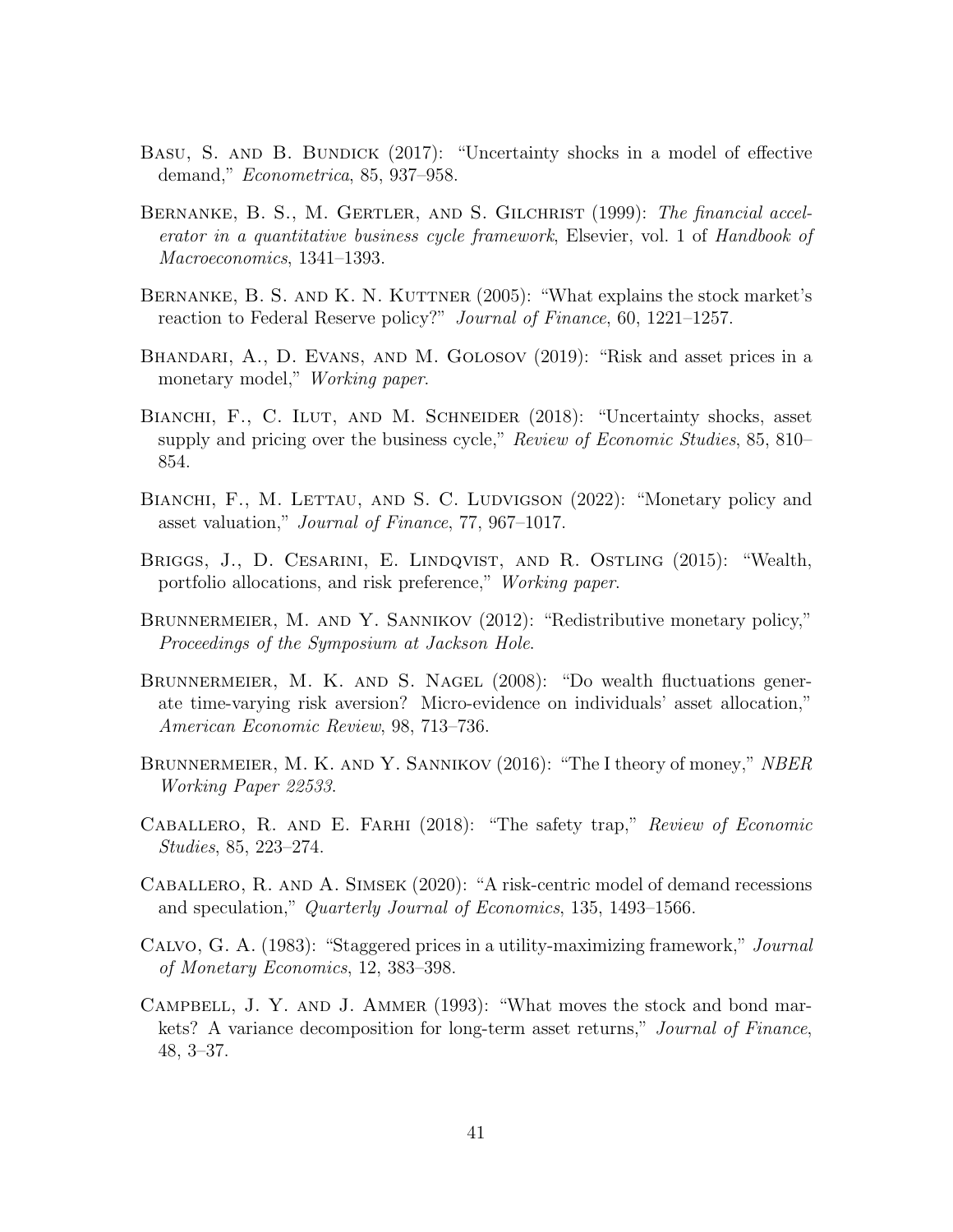- <span id="page-42-0"></span>CAMPBELL, J. Y. AND R. J. SHILLER (1988): "The dividend-price ratio and expectations of future dividends and discount factors," Review of Financial Studies, 1, 195–228.
- <span id="page-42-12"></span>Caramp, N. and D. H. Silva (2021): "Monetary policy and wealth effects: the role of risk and heterogeneity," Working paper.
- <span id="page-42-5"></span>Chen, W. and G. Phelan (2021): "Should monetary policy target financial stability," *Working paper.*
- <span id="page-42-10"></span>CHETTY, R., A. GUREN, D. MANOLI, AND A. WEBER (2011): "Are micro and macro labor supply elasticities consistent? A review of evidence on the intensive and extensive margins," American Economic Review, 101, 471–475.
- <span id="page-42-2"></span>CHIEN, Y., H. COLE, AND H. LUSTIG  $(2012)$ : "Is the volatility of the market price of risk due to intermittent portfolio rebalancing?" American Economic Review, 106, 2859–2896.
- <span id="page-42-7"></span>Chodorow-Reich, G., P. T. Nenov, and A. Simsek (2021): "Stock market wealth and the real economy: a local labor market approach," American Economic Review, 111, 1613–1657.
- <span id="page-42-13"></span>Christiano, L. J., M. Eichenbaum, and C. L. Evans (2005): "Nominal rigidities and the dynamic effects of a shock to monetary policy," Journal of Political Economy, 113, 1–45.
- <span id="page-42-6"></span>Coimbra, N. and H. Rey (2021): "Financial cycles with heterogeneous intermediaries," NBER Working Paper 23245.
- <span id="page-42-3"></span>Constantinides, G. M. and D. Duffie (1996): "Asset pricing with heterogeneous consumers," Journal of Political Economy, 104, 219–240.
- <span id="page-42-9"></span>DEVEREUX, M. B. AND A. SUTHERLAND (2011): "Country portfolios in open economy macro-models," Journal of the European Economic Association, 9, 337–369.
- <span id="page-42-8"></span>DITELLA, S. (2020): "Risk premia and the real effects of money," *American Eco*nomic Review, 110, 1995–2040.
- <span id="page-42-1"></span>DOEPKE, M. AND M. SCHNEIDER (2006): "Inflation and the redistribution of nominal wealth," Journal of Political Economy, 114, 1069–1097.
- <span id="page-42-4"></span>DRECHSLER, I., A. SAVOV, AND P. SCHNABL (2018): "A model of monetary policy and risk premia," Journal of Finance, 63, 317–373.
- <span id="page-42-11"></span>DUARTE, F. AND C. ROSA (2015): "The equity risk premium: a review of models," FRBNY Economic Policy Review.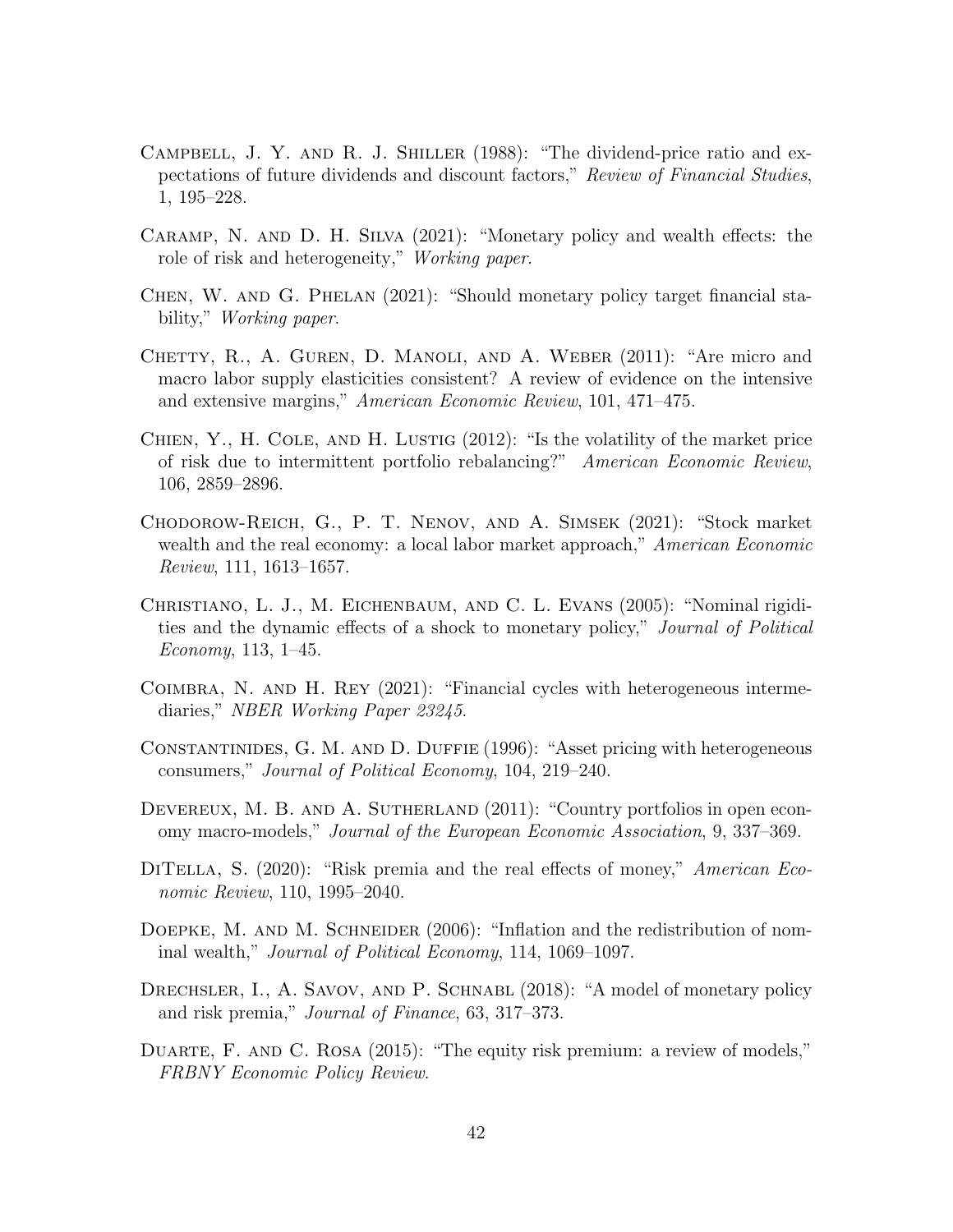- <span id="page-43-1"></span>EPSTEIN, L. G. AND S. E. ZIN (1991): "Substitution, risk aversion, and the temporal behavior of consumption and asset returns: an empirical analysis," Econometrica, 99, 263–286.
- <span id="page-43-13"></span>Fagereng, A., M. B. Holm, B. Moll, and G. Natvik (2019): "Saving behavior across the wealth distribution: the importance of capital gains," NBER Working Paper 26588.
- <span id="page-43-12"></span>FAGERENG, A., M. B. HOLM, AND G. J. NATVIK (2021): "MPC heterogeneity and household balance sheets," American Economic Journal: Macroeconomics, 13, 1–54.
- <span id="page-43-7"></span>Fernandez-Villaverde, J., P. Guerron-Quintana, K. Kuester, and J. RUBIO-RAMIREZ (2015): "Fiscal volatility shocks and economic activity," American Economic Review, 105, 3352–3384.
- <span id="page-43-0"></span>GALI, J. (2008): Monetary policy, inflation, and the business cycle, Princeton University Press.
- <span id="page-43-4"></span>Garleanu, N. and S. Panageas (2015): "Young, Old, Conservative, and Bold. The implications of finite lives and heterogeneity for asset pricing," *Journal of* Political Economy, 123, 670–685.
- <span id="page-43-5"></span>Geanakoplos, J. (2009): "The leverage cycle," NBER Macroeconomics Annual, 24.
- <span id="page-43-3"></span>GERTLER, M. AND P. KARADI (2015): "Monetary policy surprises, credit costs, and economic activity," American Economic Journal: Macroeconomics, 7, 44–76.
- <span id="page-43-6"></span>Gilchrist, S. and E. Zakrajsek (2012): "Credit spreads and business cycle fluctuations," American Economic Review, 102, 1692–1720.
- <span id="page-43-8"></span>GOURIO, F. (2012): "Disaster risk and business cycles," American Economic Review, 102, 2734–2766.
- <span id="page-43-10"></span>GRIGSBY, J., E. HURST, AND A. YILDIRMAZ (2021): "Aggregate nominal wage adjustments: new evidence from administrative payroll data," American Economic Review, 111, 428–471.
- <span id="page-43-9"></span>Guvenen, F. (2009): "A parsimonious macroeconomic model for asset pricing," Econometrica, 77, 1711–1750.
- <span id="page-43-11"></span>HALL, R. E. (2009): "Reconciling cyclical movements in the marginal value of time and the marginal product of labor," Journal of Political Economy, 117, 281–323.
- <span id="page-43-2"></span>Hanson, S. G. and J. C. Stein (2015): "Monetary policy and long-term real rates," Journal of Financial Economics, 115, 429–448.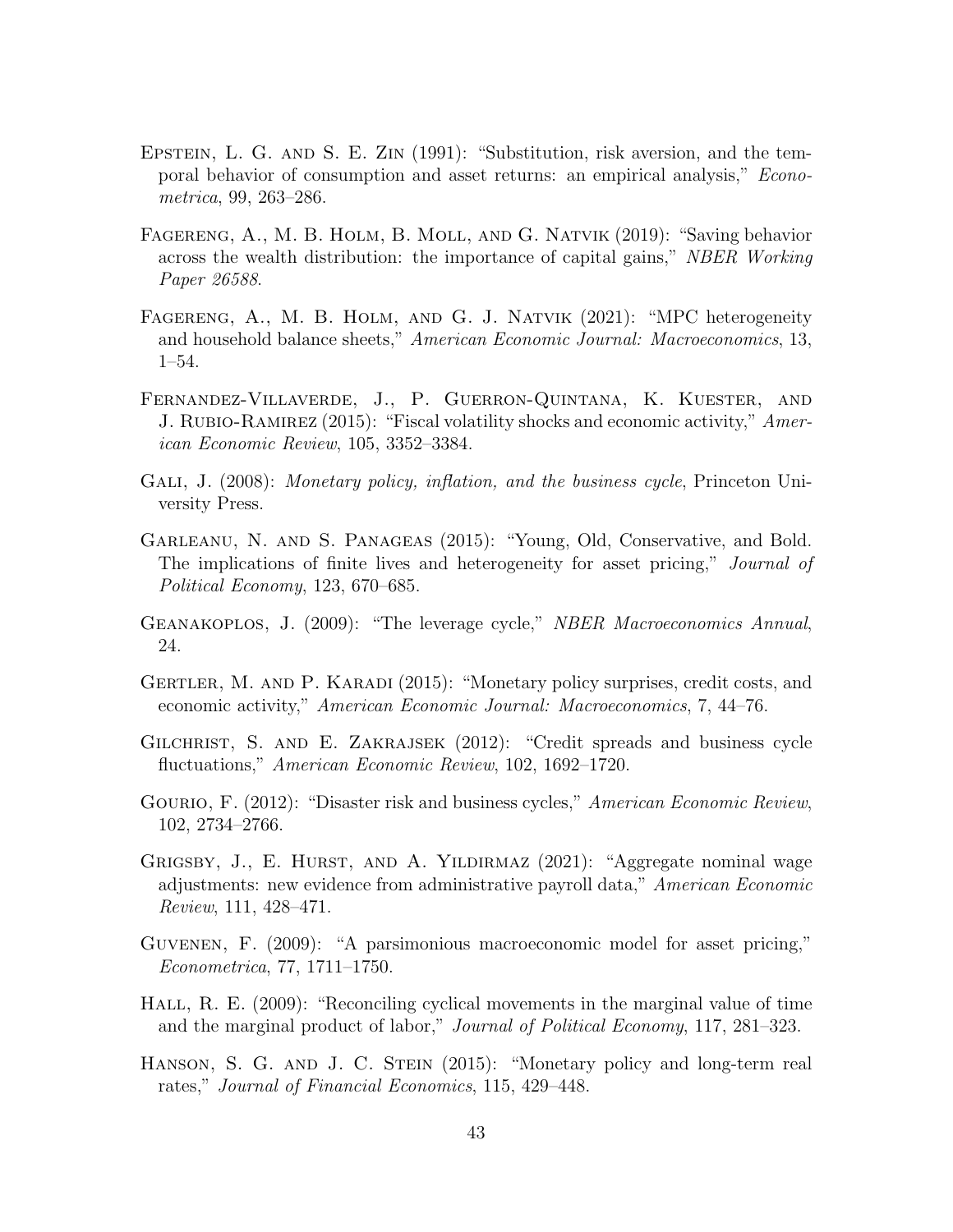- <span id="page-44-4"></span>HE, Z. AND A. KRISHNAMURTHY (2013): "Intermediary asset pricing," American Economic Review, 2, 732–770.
- <span id="page-44-6"></span>ILUT, C. L. AND M. SCHNEIDER (2014): "Ambiguous business cycles," American Economic Review, 104, 2368–2399.
- <span id="page-44-9"></span>JAROCINSKI, M. AND P. KARADI (2020): "Deconstructing monetary policy surprises – the role of information shocks," American Economic Journal: Macroeconomics, 12, 1–43.
- <span id="page-44-12"></span>Judd, K. L., L. Maliar, S. Maliar, and R. Valero (2014): "Smolyak methods for solving dynamic economic models: Lagrange interpolation, anistropic grid and adaptive domain," Journal of Economic Dynamics and Control, 44, 92–123.
- <span id="page-44-1"></span>KAPLAN, G., B. MOLL, AND G. L. VIOLANTE (2018): "Monetary policy according to HANK," American Economic Review, 108, 697–743.
- <span id="page-44-0"></span>Kaplan, G. and G. L. Violante (2018): "Microeconomic heterogeneity and macroeconomic shocks," Journal of Economic Perspectives.
- <span id="page-44-11"></span>LENEL, M.  $(2020)$ : "Safe assets, collateralized lending and monetary policy," Working paper.
- <span id="page-44-7"></span>Lopez-Salido, D., J. C. Stein, and E. Zakrajsek (2017): "Credit-market sentiment and the business cycle," Quarterly Journal of Economics, 132, 1373–1426.
- <span id="page-44-2"></span>LUETTICKE, R. (2021): "Transmission of monetary policy with heterogeneity in household portfolios," American Economic Journal: Macroeconomics, 13, 1–25.
- <span id="page-44-3"></span>Melcangi, D. and V. Sterk (2020): "Stock market participation, inequality, and monetary policy," FRB of New York Staff Report No. 932.
- <span id="page-44-10"></span>Mertens, K. and M. O. Ravn (2013): "The dynamic effects of personal and corporate income tax changes in the United States," American Economic Review, 103, 1212–1247.
- <span id="page-44-8"></span>NAKAMURA, E. AND J. STEINSSON (2018): "High frequency identification of monetary non-neutrality: the information effect," Quarterly Journal of Economics, 133, 1283–1330.
- <span id="page-44-13"></span>Nakamura, E., J. Steinsson, R. Barro, and J. Ursua (2013): "Crises and recoveries in an empirical model of consumption disasters," American Economic Journal: Macroeconomics, 5, 35–74.
- <span id="page-44-5"></span>Panageas, S. (2020): "The implications of heterogeneity and inequality for asset pricing," Foundations and Trends in Finance, 12, 199–275.